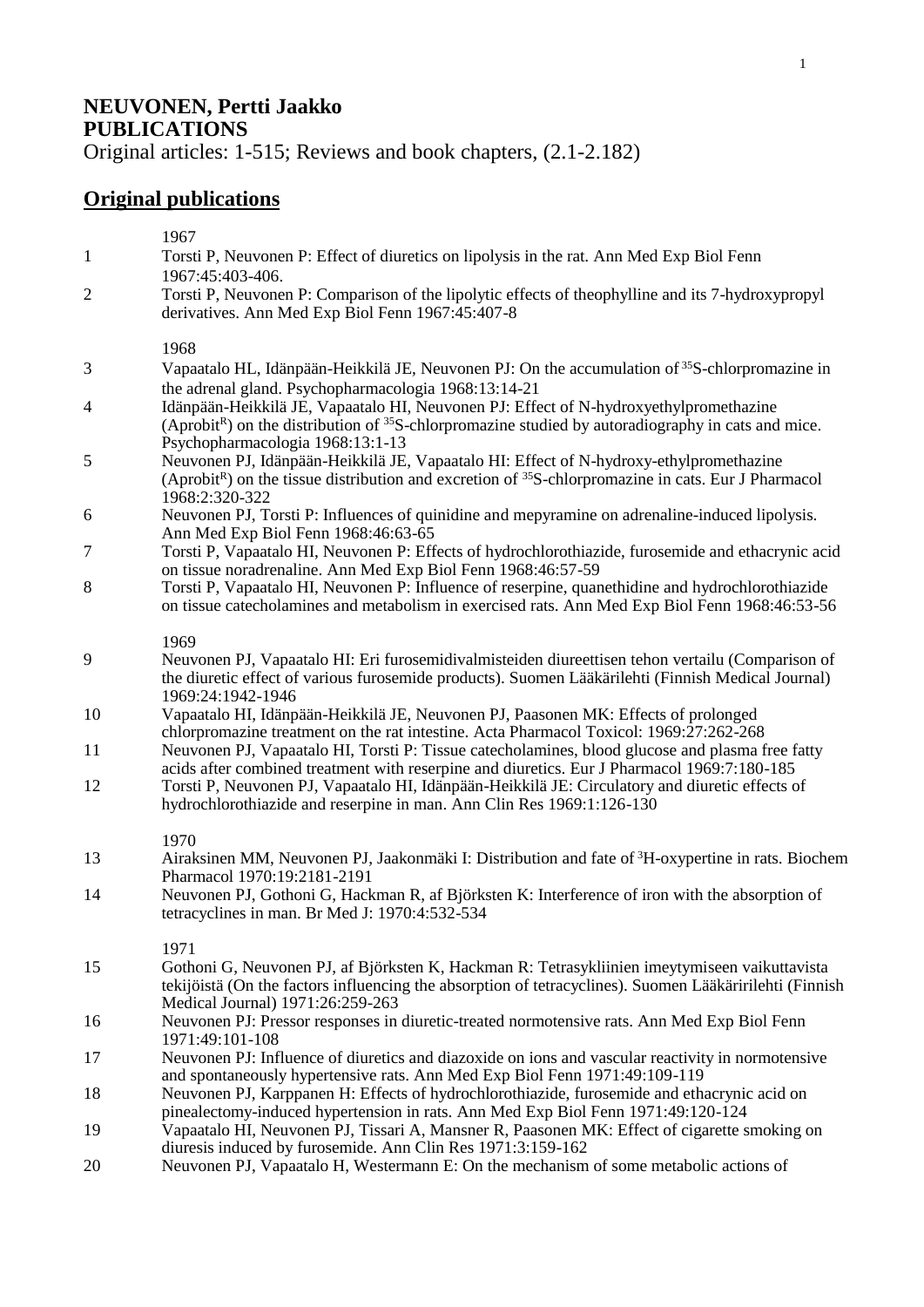| 21 | dopamine. Naunyn-Schmiedebergs Arch Pharmakol 1971:271:325-329<br>Mattila MJ, Neuvonen PJ, Gothoni G, Hackman CR: Interference of iron preparations and milk with<br>the absorption of tetracyclines. In Excerpta Medica Int Congr Ser No. 254: Toxicological Problems<br>of Drug Combinations: 1971:128-133 |
|----|--------------------------------------------------------------------------------------------------------------------------------------------------------------------------------------------------------------------------------------------------------------------------------------------------------------|
|    | 1972                                                                                                                                                                                                                                                                                                         |
| 22 | Gothoni G, Neuvonen PJ, Mattila M, Hackman CR: Iron-tetracycline interaction: Effect of time<br>interval between the drugs. Acta Med Scand 1972:191:409-411                                                                                                                                                  |
| 23 | Westermann E, Neuvonen PJ, Onken D, Vapaatalo H: Studies on the mechanism of some metabolic<br>effects of oxyfedrine. In Action of Oxyfedrine. Gerlach E, Moser K, eds., FK Schattauer Verlag,<br>Stuttgart - New York. 1972:135-144                                                                         |
| 24 | 1973<br>Neuvonen PJ, Westermann E: On the cardiovascular action of dopamine in rats. Naunyn-<br>Schmiedebergs Arch Pharmakol 1973:280:363-371                                                                                                                                                                |
| 25 | Hackman R, Pentikäinen P, Neuvonen PJ, Vapaatalo H: Inhibition of the apomorphine gnawing<br>compulsion by amantadine. Experientia 1973:29:1524-5                                                                                                                                                            |
|    | 1974                                                                                                                                                                                                                                                                                                         |
| 26 | Neuvonen PJ, Penttilä O: Interaction between doxycycline and barbiturates. Br Med J 1974:I:535-<br>536                                                                                                                                                                                                       |
| 27 | Neuvonen PJ, Turakka H: Inhibitory effect of various iron salts on the absorption of tetracyclines in<br>man. Eur J Clin Pharmacol 1974:7:357-360                                                                                                                                                            |
| 28 | Neuvonen PJ, Penttilä O: Effect of oral ferrous sulphate on the half-life of doxycycline in man. Eur J<br>Clin Pharmacol 1974:7:361-363                                                                                                                                                                      |
| 29 | Penttilä O, Neuvonen PJ, Aho K, Lehtovaara R: Interaction between doxycycline and some<br>antiepileptic drugs. Br Med J 1974:I:470-472                                                                                                                                                                       |
| 30 | Vapaatalo H, Hackman CR, Anttila P, Vainionpää V, Neuvonen PJ: Effects of 6-hydroxydopamine<br>on spontaneously hypertensive rats. Naunyn-Schmiedebergs Arch Pharmakol 1974:284:1-13                                                                                                                         |
| 31 | Karppanen HO, Neuvonen PJ, Bieck PR, Westermann E: Effect of histamine, pentagastrin and<br>theophylline on the production of cyclic AMP in isolated gastric tissue of the guinea pig. Naunyn-<br>Schmiedebergs Arch Pharmakol 1974:284:15-23                                                                |
| 32 | Neuvonen PJ, Westermann E: Studies on some metabolic effects of DOPA and dopamine in rat.<br>Naunyn-Schmiedebergs Arch Pharmakol 1974:284:115-131                                                                                                                                                            |
| 33 | Vapaatalo H, Neuvonen PJ, Torsti P: Effects of combined treatment with hydrochlorothiazide and<br>reserpine or guanethidine on catecholamine content in the heart, kidney and arterial wall in the rats.<br>Proc First Congr Hungarian Pharmacol Soc, Budapest, 1974:243-249                                 |
|    | 1975                                                                                                                                                                                                                                                                                                         |
| 34 | Neuvonen PJ, Pentikäinen P, Gothoni G: Inhibition of iron absorption by tetracycline. Br J Clin<br>Pharmacol 1975:2:94-6                                                                                                                                                                                     |
| 35 | Vapaatalo H, Onken D, Neuvonen PJ, Westermann E: Stereospecificity in central and circulatory<br>effects of phenylisopropyl-adenosine (PIA). Arzneimittel-Forschung (Drug Res) 1975:25:407-410                                                                                                               |
| 36 | Vapaatalo H, Neuvonen PJ, Bieck P, Westermann E: Actions of various methylxanthines and<br>papaverine on the synthesis of corticosterone in vitro. Arzneimittel-Forschung (Drug Res)<br>1975:25:1265-1269                                                                                                    |
| 37 | Pentikäinen PJ, Neuvonen PJ, Elfving SM: Bioavailability of four brands of phenytoin tablets. Eur J<br>Clin Pharmacol 1975:9:213-218                                                                                                                                                                         |
| 38 | Neuvonen PJ, Penttilä O, Lehtovaara R, Aho K: Effect of antiepileptic drugs on the elimination of<br>various tetracycline derivatives. Eur J Clin Pharmacol 1975:9:147-154                                                                                                                                   |
| 39 | Penttilä O, Hurme H, Neuvonen PJ: Effect of zinc sulphate on the absorption of tetracycline and<br>doxycycline in man. Eur J Clin Pharmacol 1975:9:131-134                                                                                                                                                   |
| 40 | 1976                                                                                                                                                                                                                                                                                                         |
|    | Neuvonen PJ, Penttilä O, Roos M, Tirkkonen J: Effect of long-term alcohol consumption on the half-<br>life of tetracycline and doxycycline in man. Int J Clin Pharmacol Biopharm 1976:14:303-307                                                                                                             |
| 41 | Elonen E, Neuvonen PJ, Vapaatalo H: Effects of oral glucose, fructose and/or bicarbonate on<br>exercised-induced alterations in some biochemical parameters. J Sports Med Physical Fitness<br>1976:16:277-284                                                                                                |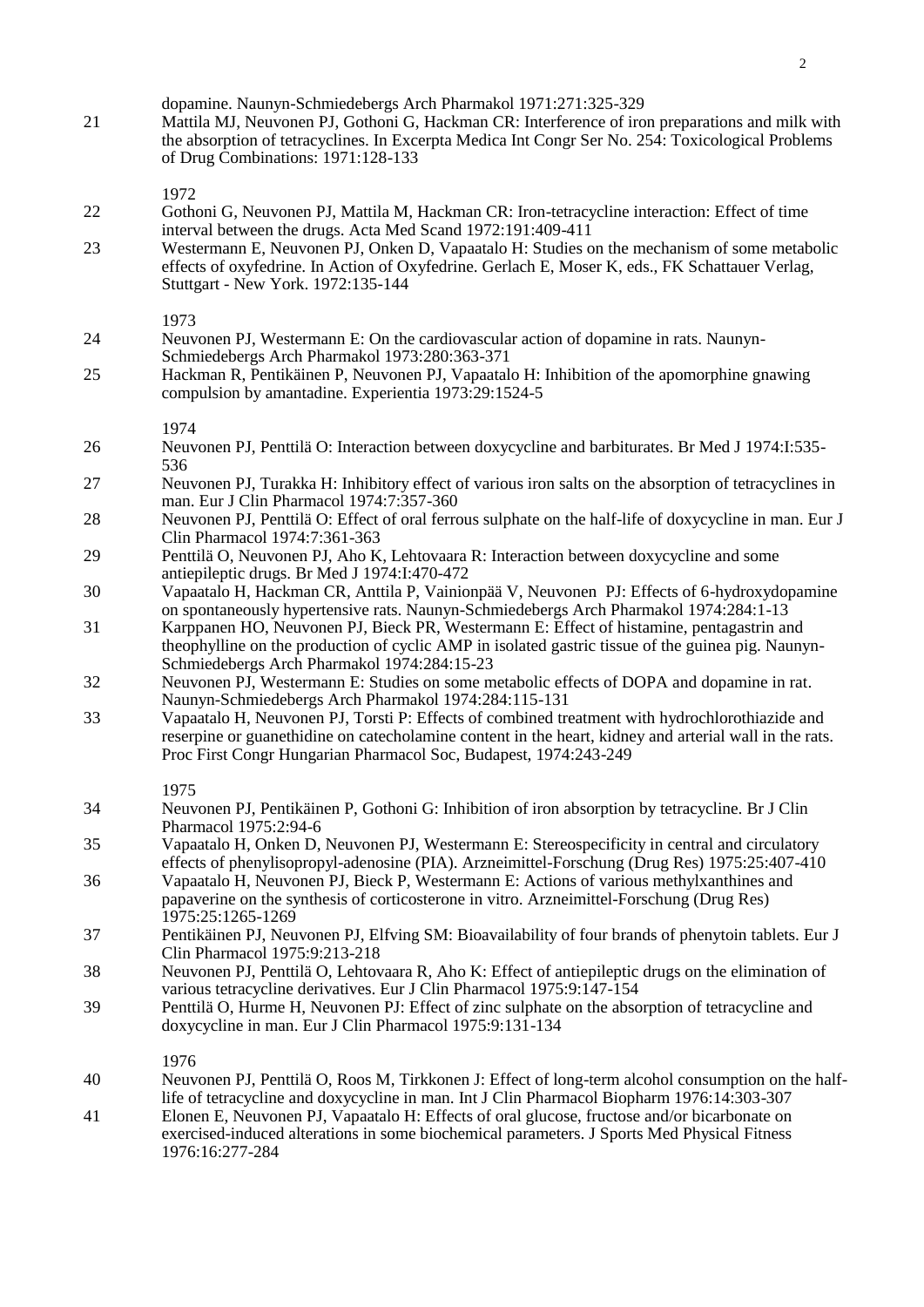- 42 Neuvonen PJ, Elonen E, Pentikäinen PJ: Comparative effect of food on absorption of ampicillin and pivampicillin. J Int Med Res 1977:5:71-76
- 43 Pentikäinen PJ, Penttilä A, Neuvonen PJ, Gothoni G: Fate of <sup>14</sup>C-bumetanide in man. Br J Clin Pharmacol 1977:4:39-44
- 44 Neuvonen PJ, Pentikäinen PJ, Elfving SM: Factors affecting the bioavailability of phenytoin. Int J Clin Pharmacol Biopharm 1977:15:84-89
- 45 Ylitalo P, Hinkka H, Neuvonen PJ: Effect of exercise on the serum level and urinary excretion of tetracycline, doxycycline and sulphamethizole. Eur J Clin Pharmacol 1977:12:367-373

1978

- 46 Jounela AJ, Pentikäinen PJ, Neuvonen PJ: Antihypertensive effect of trimepranol, a new beta blocking agent. Int J Clin Pharmacol Biopharm 1978:16:183-188
- 47 Pentikäinen PJ, Neuvonen PJ, Penttilä A: Assessment of beta-blocking activity of trimepranol in man. Int J Clin Pharmacol Biopharm 1978:16:279-284
- 48 Neuvonen PJ, Pentikäinen PJ, Jounela AJ: Effect of diuretic,  $\beta$ -adrenoceptor blocking agent and their combination on elevated blood pressure and serum potassium: A cross-over study. Br J Clin Pharmacol 1978:6:363-367
- 49 Neuvonen PJ, Elfving SM, Elonen E: Reduction of absorption of digoxin, phenytoin and aspirin by activated charcoal in man. Eur J Clin Pharmacol 1978:13:213-218
- 50 Pentikäinen PJ, Neuvonen PJ, Tarpila S, Syvälahti E: Effect of cirrhosis of the liver on the pharmacokinetics of chlormethiazole. Br Med J 1978:2:861-863 1979
- 51 Elonen E, Neuvonen PJ, Halmekoski J, Mattila MJ: Acute dapsone intoxication: A case with prolonged symptoms. Clin Toxicol 1979:14:79-85
- 52 Neuvonen PJ, Vilska J, Keränen A: Severe poisoning in a child caused by a small dose of clonidine. Clin Toxicol 1979:14:369-374
- 53 Neuvonen PJ, Bardy A, Lehtovaara R: Effect of increased bioavailability of phenytoin tablets on serum phenytoin concentration in epileptic out-patients. Br J Clin Pharmacol 1979:8:37-41
- 54 Neuvonen PJ, Lehtovaara R, Bardy A, Elomaa E: Antipyretic analgesics in patients on antiepileptic drug therapy. Eur J Clin Pharmacol 1979:15:263-8
- 55 Elonen E, Neuvonen PJ, Tarssanen L, Kala R: Sotalol intoxication with prolonged Q-T interval and severe tachyarrhythmias. Br Med J 1979:1:1184-1186
- 56 Neuvonen PJ, Elonen E, Tarssanen L: Sotalol intoxication, two patients with concentration-effect relationships. Acta Pharmacol Toxicol 1979:45:52-57
- 57 Pentikäinen PJ, Neuvonen PJ, Penttilä A: Pharmacokinetics of metformin after intravenous and oral administration to man. Eur J Clin Pharmacol 1979:16:195-202

1980

- 58 Pentikäinen PJ, Neuvonen PJ, Jostell KG: Pharmacokinetics of chlormethiazole in healthy volunteers and patients with cirrhosis of the liver. Eur J Clin Pharmacol 1980:17:275-284
- 59 Neuvonen PJ, Elonen E: Phenobarbitone elimination rate after oral charcoal. Br Med J 1980:1:762 60 Neuvonen PJ, Elonen E: Effect of activated charcoal on absorption and elimination of
- phenobarbitone, carbamazepine and phenylbutazone in man. Eur J Clin Pharmacol 1980:17:51-57
- 61 Neuvonen PJ, Elonen E, Mattila MJ: Oral activated charcoal and dapsone elimination. Clin Pharmacol Ther 1980:27:823-827
- 62 Pentikäinen PJ, Neuvonen PJ, Kekki M, Penttilä A: Pharmacokinetics of intravenously administered bumetanide in man. J Pharmacokin Biopharm 1980:8:219-228
- 63 Neuvonen PJ, Lehtovaara R, Bardy A: Effect of some gastrointestinal factors on serum phenytoin concentration. In Antiepileptic Therapy: Advances in Drug Monitoring, eds. Johannessen et al., Raven Press, New York, 1980:149-156
- 64 Lehtovaara R, Bardy A, Neuvonen PJ: Effect of dose modification on the serum concentration of phenytoin and carbamazepine. In Antiepileptic Therapy: Advances in Drug Monitoring, eds. Johannessen et al., Raven Press, New York, 1980:287-290

- 65 Neuvonen PJ, Elonen E, Vuorenmaa T, Laakso M: Prolonged Q-T interval and severe tachyarrhythmias, common features of sotalol intoxication. Eur J Clin Pharmacol 1981:20:85-89
- 66 Laakso M, Pentikäinen PJ, Pyörälä K, Neuvonen PJ: Prolongation of the Q-T interval caused by
- sotalol possible association with ventricular tachyarrhythmias. Eur Heart J 1981:2:353-358
- 67 Kaukola S, Manninen V, Neuvonen PJ, Mälkönen M, Ehnholm C: Effect of phenytoin on serum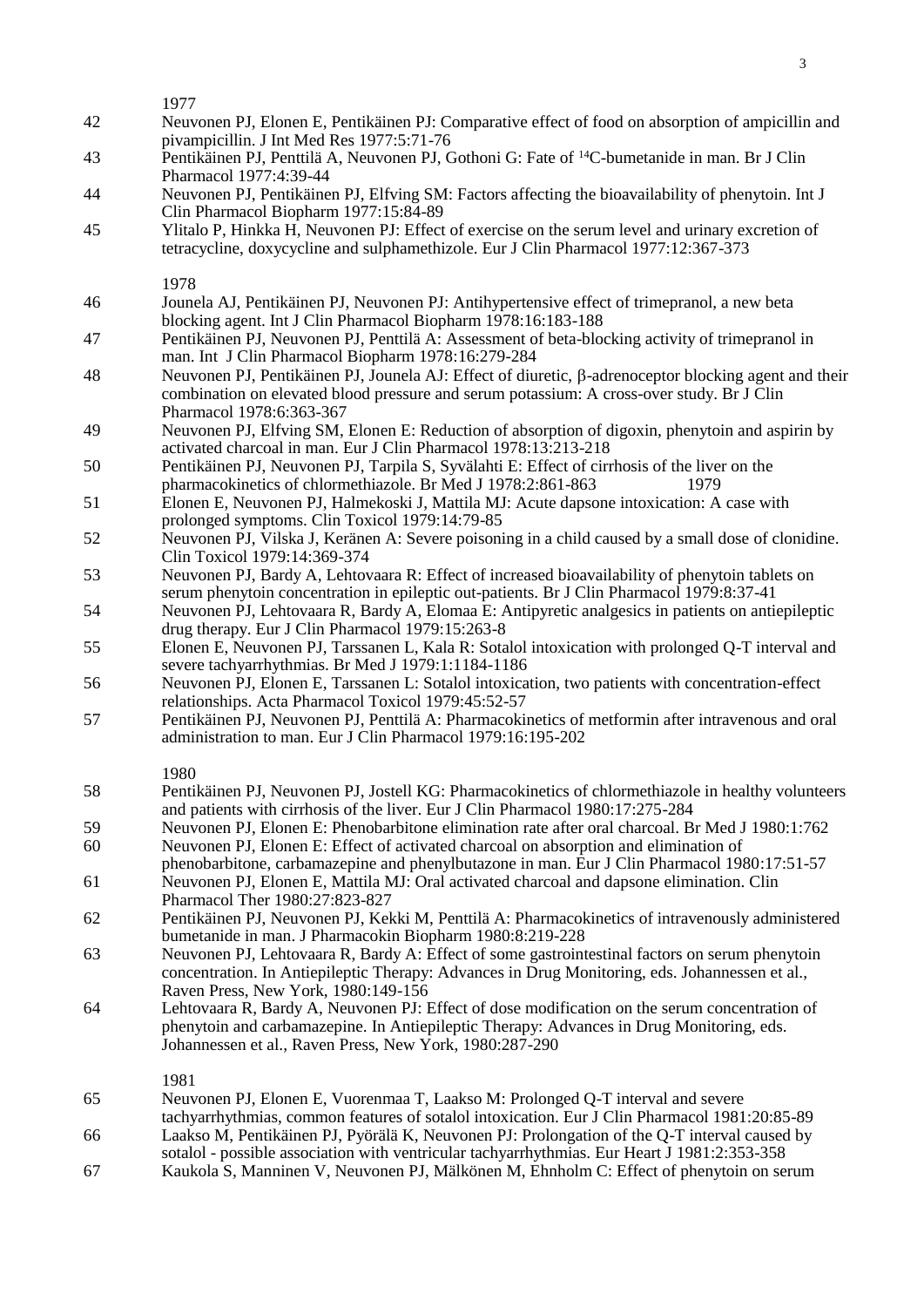| 68 | lipoproteins in middle-aged men. J Cardiovasc Pharmacol 1981:3:207-214<br>Neuvonen PJ, Tokola RA, Kaste M: Cimetidine-phenytoin interaction: Effect on serum phenytoin<br>concentration and antipyrine test. Eur J Clin Pharmacol 1981:21:215-220                |
|----|------------------------------------------------------------------------------------------------------------------------------------------------------------------------------------------------------------------------------------------------------------------|
| 69 | Neuvonen PJ, Pentikäinen PJ, Jostell KG, Syvälahti E: Effect of ethanol on the pharmacokinetics of<br>chlormethiazole in humans. Int J Clin Pharmacol Ther Toxicol 1981:19:552-560                                                                               |
| 70 | Rosenberg PH, Oikkonen M, Neuvonen PJ, Leander P: Metabolic ability and enflurane<br>defluorination in surgical patients. Acta Anaesth Scand 1981:25:246-253                                                                                                     |
| 71 | Pentikäinen PJ, Neuvonen PJ, Backman C: Human pharmacokinetics of tolfenamic acid, a new anti-<br>inflammatory agent. Eur J Clin Pharmacol 1981:19:359-365                                                                                                       |
| 72 | 1982                                                                                                                                                                                                                                                             |
| 73 | Neuvonen PJ, Elonen E, Tanskanen A, Tuomilehto J: Sotalol prolongation of the Q-T interval in<br>hypertensive patients. Clin Pharmacol Ther 1982:32:25-32<br>Tokola RA, Anttila V-J, Neuvonen PJ: The effect metoclopramide on the absorption of tolfenamic      |
|    | acid. Int J Clin Pharmacol Ther Toxicol 1982:20:465-468                                                                                                                                                                                                          |
| 74 | Linden I-B, Neuvonen PJ, Vapaatalo H: Effects of 3,4-dihydroxy-phenylpyruvic acid and its<br>triacetylated derivative on DOPA decarboxylase. Acta Pharmacol Toxicol 1982:51:266-269                                                                              |
| 75 | Pentikäinen PJ, Penttilä A, Neuvonen PJ, Khalifah RG, Hignite CE: Human metabolism of<br>tolfenamic acid. I. Isolation, preliminary characterization and pharmacokinetics of tolfenamic acid<br>and its metabolites. Eur J Drug Metab Pharmacokin 1982:7:259-267 |
| 76 | Khalifah RG, Hignite CE, Pentikäinen PJ, Penttilä A, Neuvonen PJ: Human metabolism of<br>tolfenamic acid. II. Structure of metabolites and C-13 NMR assigments of fenamates. Eur J Drug<br>Metab Pharmacokin 1982:7:269-276                                      |
| 77 | 1983<br>Kärkkäinen S, Vapaatalo HI, Neuvonen PJ: Urine pH is important for chlorpropamide elimination.<br>Diabetes Care 1983:6:313                                                                                                                               |
| 78 | Pentikäinen PJ, Neuvonen PJ, Penttilä A: Pharmacokinetics and pharmacodynamics of glipizide in<br>healthy volunteers. Int J Clin Pharmacol Ther Toxicol 1983:21:98-107                                                                                           |
| 79 | Neuvonen PJ, Kannisto H, Hirvisalo E-L: Effect of activated charcoal on absorption of tolbutamide<br>and valproate in man. Eur J Clin Pharmacol 1983:24:243-246                                                                                                  |
| 80 | Neuvonen PJ, Kärkkäinen S: Effects of oral charcoal, sodium bicarbonate and ammonium chloride<br>on chlorpropamide kinetics. Clin Pharmacol Ther 1983:33:386-393                                                                                                 |
| 81 | Neuvonen PJ, Vartiainen M, Tokola O: Comparison of activated charcoal and ipecac syrup in<br>prevention of drug absorption. Eur J Clin Pharmacol 1983:24:557-562                                                                                                 |
| 82 | Neuvonen PJ, Elonen E, Haapanen EJ: Acute dapsone intoxication: Clinical findings and effect of<br>oral charcoal and haemodialysis on dapsone elimination. Acta Med Scand 1983:214:215-220                                                                       |
| 83 | Kaste M, Muuronen A, Nikkilä EA, Neuvonen PJ: Increase of low serum concentrations of high-<br>density lipoprotein (HDL) cholesterol in TIA-patients treated with phenytoin. Stroke 1983:14:525-<br>530                                                          |
| 84 | Nilsson E, Meretoja OA, Neuvonen PJ: Hemodynamic responses to physostigmine in patients with<br>drug overdosage. Anesth Analg 1983:62:885-888                                                                                                                    |
| 85 | 1984<br>Neuvonen PJ, Olkkola KT, Alanen T: Effect of ethanol and pH on the adsorption of drugs to                                                                                                                                                                |
|    | activated charcoal: Studies in vitro and in man. Acta Pharmacol Toxicol 1984:54:1-7                                                                                                                                                                              |
| 86 | Kannisto H, Neuvonen PJ: Adsorption of sulphonylureas to activated charcoal in vitro. J Pharm Sci<br>1984:73:253-256                                                                                                                                             |
| 87 | Elonen E, Neuvonen PJ: Mixed dextropropoxyphene poisoning: Concentration-effect relationships<br>and effect of naloxone. Int J Clin Pharmacol Ther Toxicol 1984:22:16-19                                                                                         |
| 88 | Tokola RA, Kangasniemi P, Neuvonen PJ, Tokola O: Tolfenamic acid, metoclopramide, caffeine and<br>their combinations in the treatment of migraine attacks. Cephalalgia 1984:4:253-263                                                                            |
| 89 | Neuvonen PJ, Kannisto H, Lankinen S: Capacity of two forms of charcoal to adsorb nefopam in vitro<br>and to reduce its toxicity in vivo. J Toxicol - Clinical Toxicol 1983:21:333-342                                                                            |
| 90 | Tokola RA, Neuvonen PJ: Effects of migraine attrack and metoclopramide on the absorption of<br>tolfenamic acid. Br J Clin Pharmacol 1984:17:67-75                                                                                                                |
| 91 | Oikkonen M, Rosenberg PH, Neuvonen PJ: Hepatic metabolic ability during anaestesia. Evaluation<br>of antipyrine half-lives and their relation to enflurane metabolism. Anaesthesia 1984:39:660-665                                                               |
| 92 | Neuvonen PJ, Olkkola KT: Effect of dose of charcoal on the absorption of disopyramide,<br>indomethacin and trimethoprim by man. Eur J Clin Pharmacol 1984:26:761-767                                                                                             |
|    |                                                                                                                                                                                                                                                                  |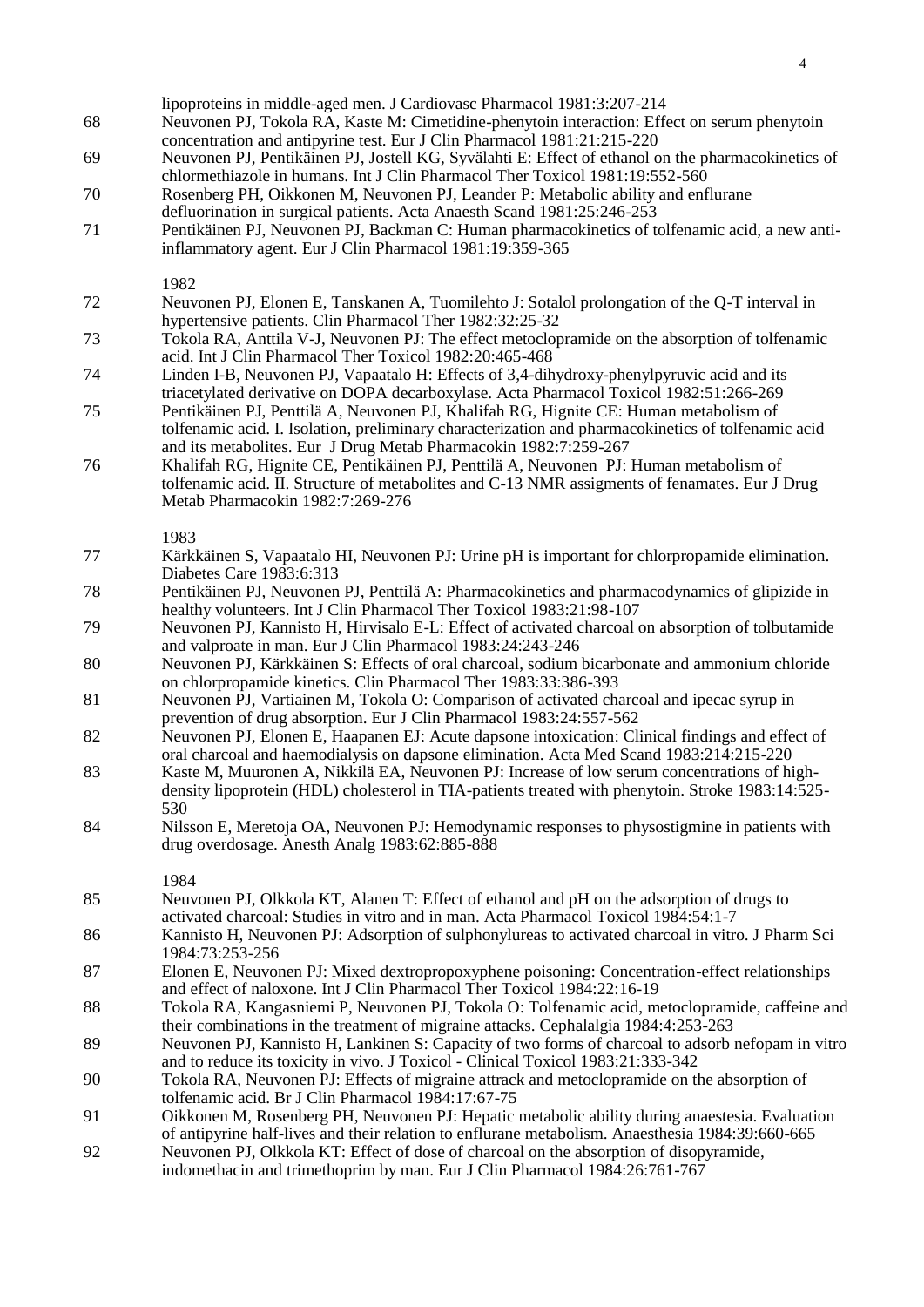- 93 Kärkkäinen S, Neuvonen PJ: Effect of oral charcoal and urine pH on sotalol pharmacokinetics. Int J Clin Pharmacol Ther Toxicol 1984:22:441-6
- 94 Olkkola KT, Neuvonen PJ: Do gastric contents modify antidotal efficacy of oral activated charcoal. Br J Clin Pharmacol 1984:18:663-669
- 95 Neuvonen PJ, Olkkola KT: Activated charcoal and ipecac syrup in prevention of cimetidine and pindolol absorption in man after administration metoclopramide as an antiemetic agent. J Toxicol - Clin Toxicol 1984:22:103-114
- 96 Olkkola KT, Neuvonen PJ: Effect of gastric pH on antidotal efficacy of activated charcoal in man. Int J Clin Pharmacol Ther Toxicol 1984:22:565-9
- 97 Tokola RA, Neuvonen PJ: Effect of migraine attacks on paracetamol absorption. Brit J Clin Pharmacol 1984:18:867-871
	- 1985
- 98 Kärkkäinen S, Neuvonen PJ: Effect of oral charcoal and urine pH on dextropropoxyphene pharmacokinetics. Int J Clin Pharmacol Ther Toxicol 1985:23:219-225
- 99 Pentikäinen PJ, Pasternack A, Lampainen E, Neuvonen PJ, Penttilä A: Bumetanide kinetics in renal failure. Clin Pharmacol Ther 1985:37:582-588
- 100 Neuvonen PJ: Bioavailability and central side effects of different brands of carbamazepine tablets. Int J Clin Pharmacol Ther Toxicol 1985:23:226-232
- 101 Neuvonen PJ, Jaakkola A, Tötterman J, Penttilä O: Clinically significant sucralfate-warfarin interaction is not likely. Brit J Clin Pharmacol 1985:20:178-180
- 102 Neuvonen PJ, Tokola O, Toivonen M-L, Simell O: Methionine in paracetamol tablets, a tool to reduce paracetamol toxicity. Int J Clin Pharmacol Ther Toxicol 1985:23:497-500
	- 1986
- 103 Penttilä O, Neuvonen PJ, Vuori E, Himberg J-J, Siltanen P, Järvinen A, Merikallio E: Auricular myocardial cation concentrations in certain heart diseases in man. Trace Elements in Medicine. 1986:3:47-51
- 104 Tiula E, Neuvonen PJ: Effect of total drug concentration on the free fraction in uremic sera. Therap Drug Monit 1986:8:27-31
- 105 Kärkkäinen S, Neuvonen PJ: Pharmacokinetics of amitriptyline influenced by oral charcoal and urine pH. Int J Clin Pharmacol Ther Toxicol 1986:24:326-332
- 106 Neuvonen PJ, Olkkola KT: Effect of purgatives on antidotal efficacy of oral activated charcoal. Human Toxicol 1986:5:255-263
- 107 Koivisto K, Sivenius J, Keränen T, Partanen J, Riekkinen P, Gothoni G, Tokola O, Neuvonen PJ: Clinical trial with an experimental taurine derivative, taltrimide, in epileptic patients. Epilepsia 1986:27:87-90
- 108 Kuusisto P, Vapaatalo H, Manninen V, Huttunen JK, Neuvonen PJ: Effect of activated charcoal on hypercholesterolaemia. The Lancet 1986:II:366-367
	- 1987
- 109 Neuvonen PJ, Kärkkäinen S, Lehtovaara R: Pharmacokinetics of chlorpropamide in epileptic patients: Effects of enzyme induction and urine pH on chlorpropamide elimination. Eur J Clin Pharmacol 1987:32:297-301
- 110 Tiula E, Tallgren LG, Neuvonen PJ: Serum protein binding of phenytoin, diazepam and propranolol in chronic renal diseases. Int J Clin Pharmacol Ther Toxicol 1987:25:545-552
- 111 Tiula E, Haapanen EJ, Neuvonen PJ: Factors affecting serum protein binding of phenytoin, diazepam and propranolol in acute renal diseases. Int J Clin Pharmacol Ther Toxicol 1987:25:469-475
- 112 Keränen T, Partanen VSJ, Koivisto K, Tokola O, Neuvonen PJ, Riekkinen PJ: Effects of taltrimide, an experimental taurine derivative, on photoconvulsive response in epileptic patients. Epilepsia 1987:28:133-7
- 113 Airaksinen EM, Koivisto K, Keränen T, Pitkänen A, Riekkinen PJ, Oja SS, Marnela K-M, Partanen JV, Tokola O, Gothoni G, Neuvonen PJ, Airaksinen MM: Biochemical and clinical studies on epileptic patients during two phase I trials with the novel anticolvulsant taltrimide. Epilepsy Res 1987:1:308-311
- 114 Neuvonen PJ, Tokola O: Bioavailability of rectally administered carbamazepine mixture. Brit J Clin Pharmacol 1987:24:839-841
- 115 Neuvonen PJ, Santavuori P, Sainio K, Uotila K: A pilot study with taltrimide in intractable epilepsy in children. Proc Meeting Eur Feder Child Neurol Soc. Hyvinkää, Finland, 15-18.6. 1987.
- 116 Santavuori P, Riikonen R, Meretoja O, Sainio K, Neuvonen PJ, Tokola RA: Effect of long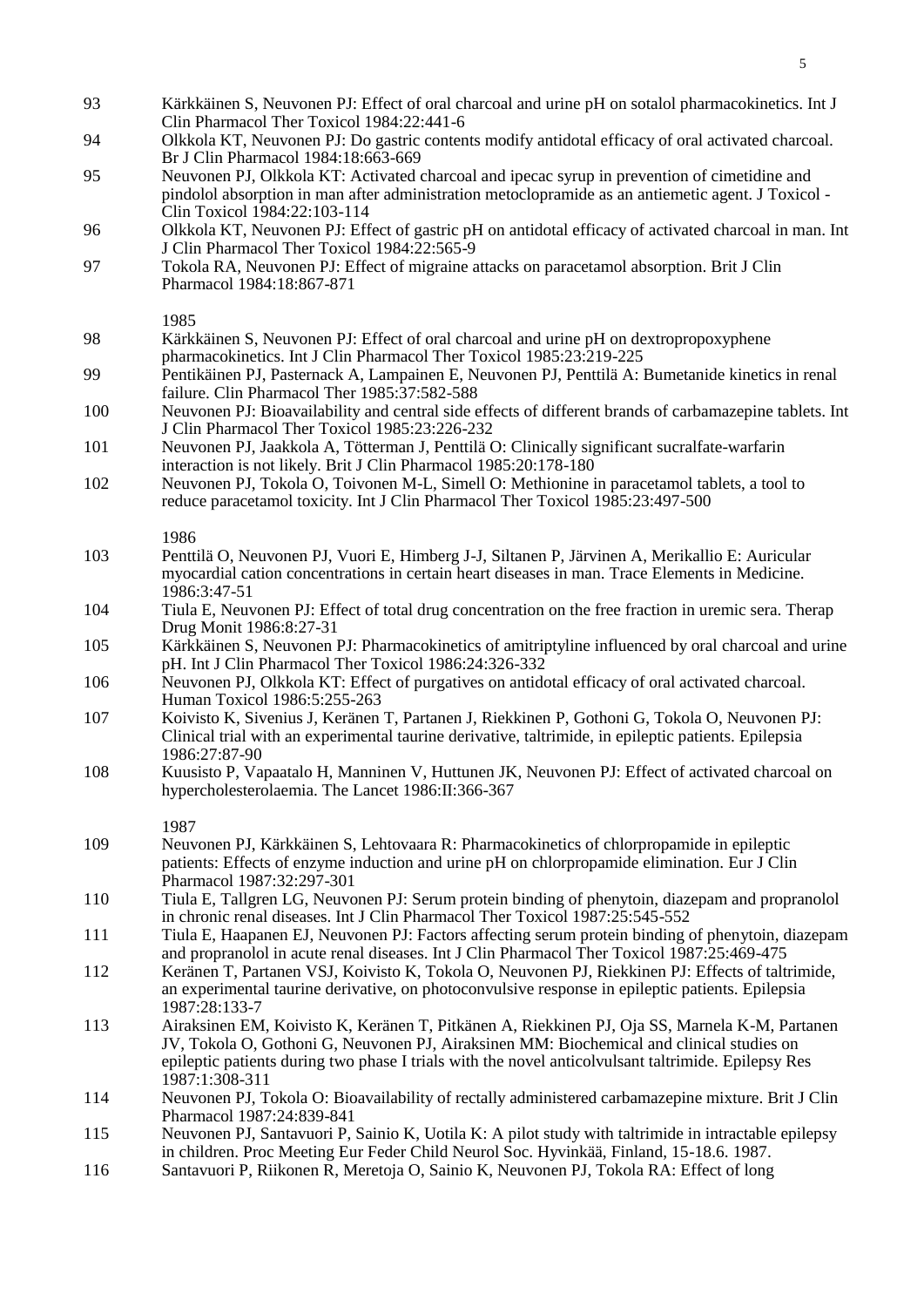barbiturate anaesthesia on intractable epilepsy in children. Proc Meeting Eur Feder Child Neurol Soc. Hyvinkää, Finland, 15-18.6. 1987.

117 Riikonen R, Santavuori P, Meretoja O, Sainio K, Neuvonen PJ, Tokola RA: Effect of short barbiturate anaesthesia on infantile spasms. Proc Meeting Eur Feder Child Neurol Soc. Hyvinkää, Finland, 15-18.6. 1987.

1988

- 118 Meretoja OA, Wirtavuori K, Neuvonen PJ: Age-dependence of the dose-response curve of vecuronium in pediatric patients during balanced anesthesia. Anesth Analg 1988:67:21-26
- 119 Neuvonen PJ, Kivistö K, Hirvisalo EL: Effects of resins and activated charcoal on the absorption of digoxin, carbamazepine and frusemide. Brit J Clin Pharmacol 1988:25:229-233
- 120 Neuvonen PJ, Kivistö KT: Effect of magnesium hydroxide on the absorption of tolfenamic and mefenamic acids. Eur J Clin Pharmacol, 1988:35:495-501
- 121 Riikonen R, Santavuori, P, Meretoja O, Sainio K, Neuvonen PJ, Tokola RA: Can barbiturate anaesthesia cure infantile spasms? Brain Dev 1988:10:300-304

1989

- 122 Hynynen M, Olkkola KT, Näveri E, Palojoki R, Neuvonen PJ & Heinonen J: Thiopentone pharmacokinetics during cardiopulmonary bypass with a nonpulsatile or pulsatile flow. Acta Anaesthesiol Scand 1989:33:554-560
- 123 Neuvonen PJ, Kivistö K: Activated charcoal should replace the resins in the treatment of digoxin intoxication. Arch Int Med 1989:149:2603
- 124 Neuvonen PJ, Kuusisto P, Manninen V, Vapaatalo H, Miettinen TA: The mechanism of the hypocholesterolaemic effect of activated charcoal. Eur J Clin Investig 1989:19:251-254
- 125 Neuvonen PJ, Kuusisto P, Vapaatalo H, Manninen V: Activated charcoal in the treatment of hypercholesterolaemia: dose-response relationships and comparison with cholestyramine. Eur J Clin Pharmacol 1989:37:225-230
- 126 Taivainen T, Hiller A, Rosenberg PH, Neuvonen P: The effect of continuous intravenous indomethacin infusion on bleeding time and postoperative pain in patients undergoing emergency surgery of the lower extremities. Acta Anaesthesiol Scand 1989:33:58-60
- 127 The Scandinavian Oxcarbazepine Study Group (Neuvonen Pertti incluced): A double-blind study comparing oxcarbazepine and carbamazepine in patients with newly diagnosed, previously untreated epilepsy. Epilepsy Res 1989:3:70-76

1990

- 128 Bardy AH, Hiilesmaa VK, Teramo K, Neuvonen PJ: Protein binding of antiepileptic drugs during pregnancy, labor, and puerperium. Therap Drug Monit 1990:12:40-46
- 129 Hirvisalo E-L, Kivistö KT, Neuvonen PJ: Therapeutic cyclosporine monitoring: comparison of radioimmunoassay and high-performance liquid chromatography methods in organ transplant recipients. Therap Drug Monit 1990:12:353-358
- 130 Iivanainen M, Waltimo O, Tokola O, Parantainen J, Tamminen M, Allonen H, Neuvonen PJ: A controlled study with taltrimide and sodium valproate: valproate effective in partial epilepsy. Acta Neurol Scand 1990:82:121-125
- 131 Kivistö KT, Neuvonen PJ: Effect of activated charcoal on frusemide induced diuresis: a human class experiment for medical students. Brit J clin Pharmacol 1990:30:496-498
- 132 Kivistö KT, Neuvonen PJ: The effect of cholestyramine and activated charcoal on glipizide absorption. Brit J clin Pharmacol 1990:30:733-736 1991
- 133 Kivistö KT, Neuvonen PJ: Enhancement of absorption and effect of glipizide by magnesium hydroxide. Clin Pharmacol Ther 1991:49:39-43
- 134 Kivistö KT, Neuvonen PJ: Differential effects of sodium bicarbonate and aluminium hydroxide on the absorption and activity of glipizide. Eur J Clin Pharmacol 1991:40:383-386
- 135 Neuvonen PJ: Effect of magnesium hydroxide on the absorption of ibuprofen, ketoprofen and diclofenac. Brit J clin Pharmacol 1991:31:263-266

136 Neuvonen PJ, Kivistö K: The effects of magnesium hydroxide on the absorption and efficacy of two glibenclamide preparations. Brit J clin Pharmacol 1991:32:215-220

- 137 Tigerstedt I, Tammisto T, Neuvonen PJ: The efficacy of intravenous indomethacin in prevention of postoperative pain. Acta Anaestiol Scand 1991:35:535-540
- 138 Kivistö KT, Neuvonen PJ: Effects of activated charcoal on the absorption of amiodarone. Human and Experimental Toxicol 1991:10:327-329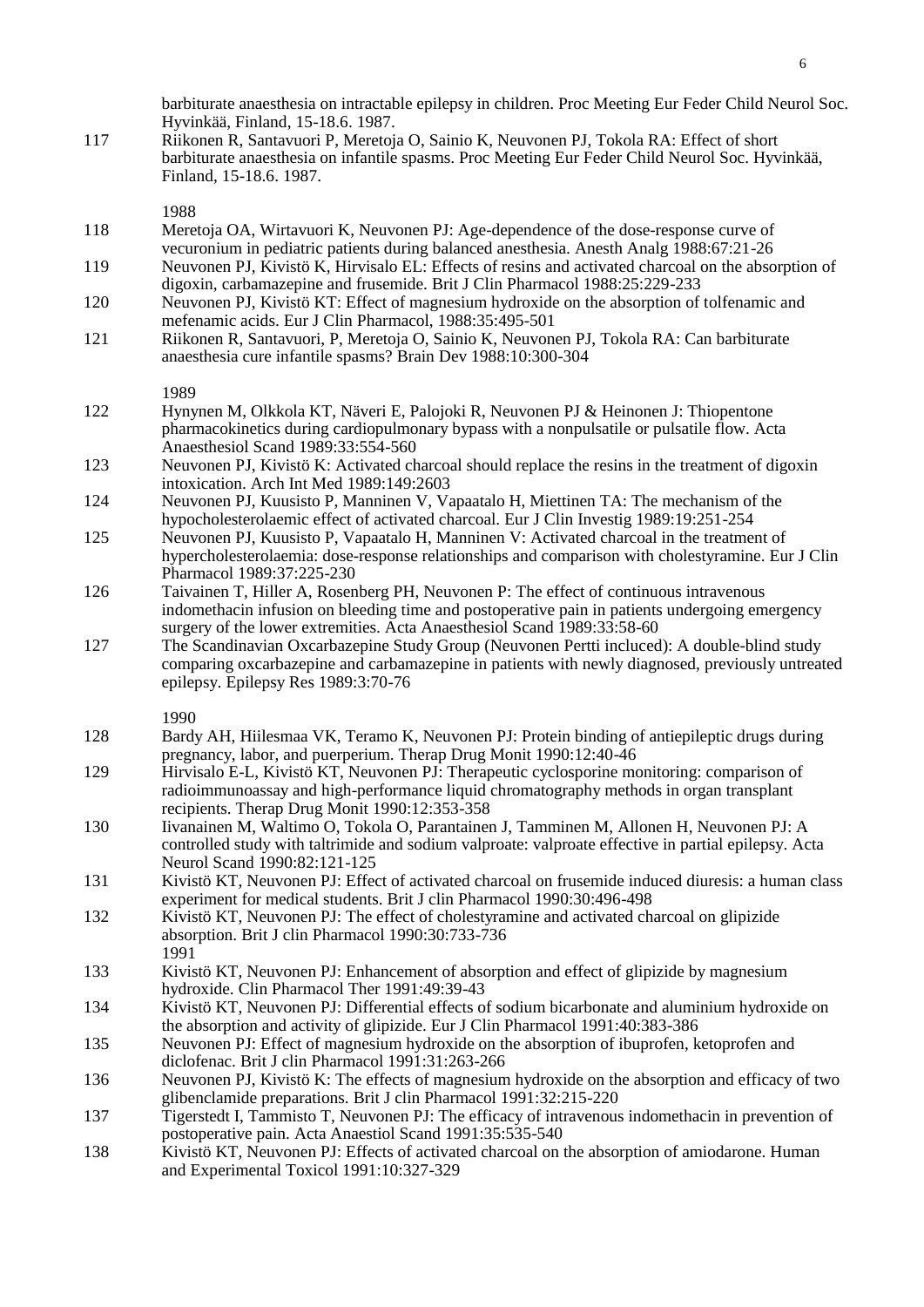- 139 Neuvonen PJ, Roivas L, Laine K, Sundholm: The bioavailability of sustained release nicotinic acid formulations. Brit J clin Pharmacol 1991:32:473-476
- 140 Neuvonen PJ, Kivistö KT, Lehto P: Interference of dairy products with the absorption of ciprofloxacin. Clin Pharmacol Ther 1991:50:498-502
- 141 Peltola H, Renkonen O, Neuvonen PJ: Single-dose pharmacokinetics of oral ciprofloxacin in children. Eur J Clin Microbiol Infect Dis. 1991, Proceedings 3rd Int Symposium on New Quinolones, (E. Rubinstein, Ed.), pp. 424-425.
	- 1992
- 142 Neuvonen PJ, Kivistö K, Laine K, Pyykkö K: Prevention of chloroquine absorption by activated charcoal. Human and Experimental Toxicol 1992:11:117-120.
- 143 Kivistö KT, Neuvonen PJ: Effect of magnesium hydroxide on the absorption and efficacy of tolbutamide and chlorpropamide. Eur J Clin Pharmacol 1992:42:675-80.
- 144 Kivistö KT, Ojala-Karlsson P, Neuvonen PJ: Inhibition of norfloxacin absorption by dairy products. Antimicrobial Agents and Chemother 1992:36:489-91.
- 145 Neuvonen PJ, Kivistö KT: Milk and yoghurt do not impair the absorption of ofloxacin. Brit J clin Pharmacol 1992:33:346-348.
- 146 Alfthan G, Pesonen E, Neuvonen PJ, Hirvonen J, Karkola K, Laaksonen H, Räsänen L, Åkerblom HK: Relationships between myocardial macrominerals and trace elements and luminal narrowing of coronary arteries in Finnish children. J Trace Elem Electrolytes Health Dis 1992:6:45-49.
- 147 Peltola H, Väärälä M, Renkonen O-V, Neuvonen PJ: Pharmacokinetics of single-dose oral ciprofloxacin in infants and small children. Antimicrobial Agents and Chemother 1992:36:1086-90.
- 148 Roivas L, Neuvonen PJ: Reversible adsorption of nicotinic acid onto charcoal in vitro. J Pharm Sci 1992: 81:917-19.

- 149 Kuitunen A, Hynynen M, Salmenperä M, Rasi V, Järvinen A, Scheinin M, Neuvonen PJ, Fyhrquist F: Anaesthesia affects plasma concentrations of vasopressin, von Willebrand factor and coagulation factor VIII in cardiac surgical patients. Br J Anaesth 1993:70:173-180.
- 150 Olkkola KT, Aranko K, Luurila H, Hiller A, Saarnivaara L, Himberg J-J, Neuvonen PJ: A potentially hazardous interaction between erythromycin and midazolam. Clin Pharmacol Ther 1993:53:298-305.
- 151 Laine K, Kivistö KT, Neuvonen PJ. Failure of oral activated charcoal to accelerate the elimination of chloroquine and amiodarone. Human and Experimental Toxicol 1992:11:491-494.
- 152 Pohjola-Sintonen S, Viitasalo M, Toivonen L, Neuvonen PJ: Torsades de pointes after terfenadineitraconazole interaction. Br Med J 1993:306:186
- 153 Kivistö K, Lehto P, Neuvonen PJ: The effects of different doses of sodium bicarbonate on the absorption and activity of non-micronized glibenclamide. Int J Clin Pharmacol Ther Toxicol 1993:31:236-240.
- 154 Inberg P, Tarkkila P, Neuvonen PJ, Vilkki S: Regional anesthesia for microvascular surgery A combination of brachial plexus, spinal and epidural blocks. Regional Anesthesia 1993:18:98-102.
- 155 Lindgren L, Yli-Hankala A, Randell T, Kirvelä M, Scheinin M, Neuvonen PJ: Haemodynamic and catecholamine responses to induction of anaesthesia and to tracheal intubation: comparison between propofol or thiopentone. Br J Anaesth 1993:70:173-180
- 156 Neuvonen PJ, Pohjola-Sintonen S, Tacke U, Vuori E: Five fatal cases of serotonin syndrome after moclobemide-citalopram or moclobemide-clomipramine overdoses. Lancet 1993:342:1419
- 157 Pohjola-Sintonen S, Viitasalo M, Toivonen L, Neuvonen PJ: Itraconazole prevents terfenadine metabolism and increases risk of torsades de pointes ventricular tachycardia. Eur J Clin Pharmacol 1993:45:191-193.

- 158 Kivistö KT, Kallio A, Neuvonen PJ: Pharmacokinetics and pharmacodynamics of transdermal dexmedetomidine. Eur J Clin Pharmacol 1994:46:345-349
- 159 Lehto P, Kivistö K, Neuvonen PJ: Effect of ferrous sulphate on the absorption of norfloxacin, ciprofloxacin, and ofloxacin. Br J Clin Pharmacol 1994:37:82-85.
- 160 Laine K, Kivistö KT, Neuvonen PJ: The effect of activated charcoal on the absorption and elimination of astemizole. Human and Experimental Toxicol 1994:13:502-6.
- 161 Roivas L, Neuvonen PJ: Drug adsorption onto activated charcoal as a means of formulation. Methods and Findings Exp Clin Pharmacol 1994:16:367-72.
- 162 Roivas L, Kaila T, Ojala-Karlsson P, Neuvonen PJ: The bioavailability of two beta-blockers preadsorbed onto charcoal. Methods and Findings Exp Clin Pharmacol 1994:16:367-72.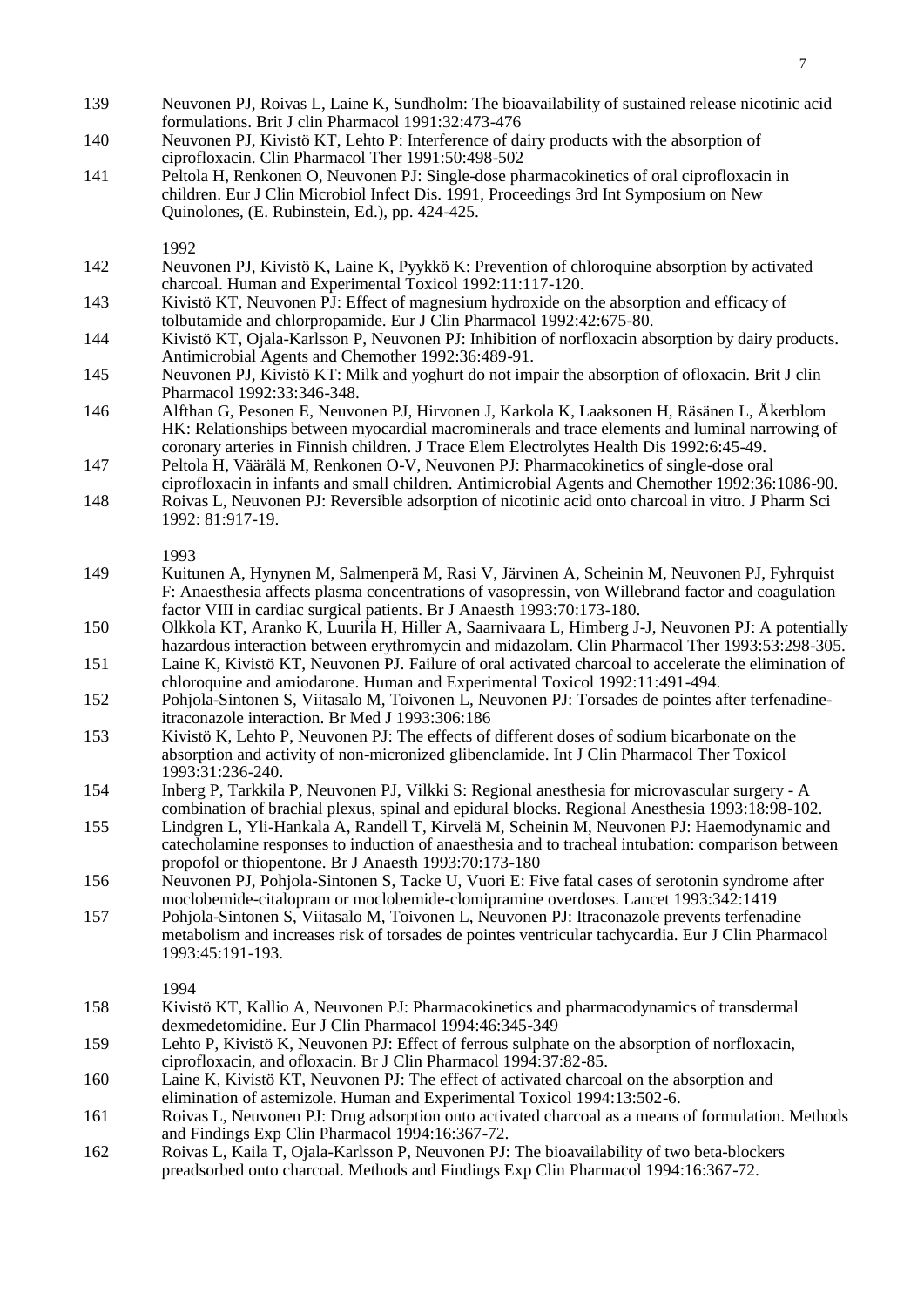| 163        | Roivas L, Kivistö KT, Neuvonen PJ: Desorption of furosemide from charcoal in vitro and in man. Int<br>J Clin Pharmac Ther Tox 1994:32:198-203.                                                                                                                   |
|------------|------------------------------------------------------------------------------------------------------------------------------------------------------------------------------------------------------------------------------------------------------------------|
| 164        | Aranko K, Luurila H, Backman JT, Neuvonen PJ, Olkkola KT: The effect of erythromycin on the<br>pharmacokinetics and pharmacodynamics of zopiclone. Br J Clin Pharmacol 1994:38:363-367.                                                                          |
| 165        | Kaila T, Roivas L, Neuvonen PJ: Receptor binding assays in analysing the bioavailability and<br>pharmacodynamic bioequivalence of active drug moieties. A study of metoprolol. Eur J Clin<br>Pharmacol 1994:46;237-242.                                          |
| 166        | Backman JT, Olkkola KT, Aranko K, Himberg J-J, Neuvonen PJ: Dose of midazolam should be<br>reduced during diltiazem and verapamil treatments. Br J Clin Pharm 1994:37;221-225.                                                                                   |
| 167        | Hynynen M, Hynninen M, Soini H, Neuvonen PJ, Heinonen J: Plasma concentration and protein<br>binding of alfentanil during high-dose infusion for cardiac surgery. Br J Anaesth 1994:72;571-576.                                                                  |
| 168<br>169 | Luurila H, Olkkola KT, Neuvonen PJ: Erythromycin does not interact with temazepam. Therap Drug<br>Monit 1994:16;548-551.<br>Olkkola KT, Backman JT, Neuvonen PJ: Midazolam should be avoided in patients receiving                                               |
|            | systemic antimycotics ketoconazole or itraconazole. Clin Pharm Ther 1994:55;481-485.                                                                                                                                                                             |
| 170        | Tohmo H, Karanko M, Korpilahti K, Scheinin M, Viinamäki O, Neuvonen P: Enalaprilat in acute<br>intractable heart failure after myocardial infarction: A prospective, consecutive sample, before-after<br>trial. Critical Care Medicine 1994:22;965-973.          |
| 171        | Varhe A, Olkkola KT, Neuvonen PJ: Oral triazolam is potentially hazardous to patients receiving<br>systemic antimycotics ketoconazole or itraconazole. Clin Pharmacol Ther 1994:56:601-7.                                                                        |
| 172        | Luutonen S, Antila K, Neuvonen PJ, Räihä I, Rajala T, Sourander L: Spectral analysis of heart rate<br>variability in evaluation of sympathetic function in elderly subjects. Age and Ageing 1994:23:473-7.                                                       |
| 173        | 1995<br>Neuvonen PJ, Suhonen R: Itraconazole interacts with felodipine. J Am Acad Dermatol 1995:33:134-                                                                                                                                                          |
|            | 5.                                                                                                                                                                                                                                                               |
| 174        | Luutonen S, Neuvonen PJ, Ruskoaho H, Räihä I, Rajala T, Antila K, Sourander L: The role of<br>potassium in postural hypotension: electrolytes and neurohumoral factors in elderly hypertensive<br>patients using diuretics. J Internal Medicin 1995:237:375-380. |
| 175        | Inberg P, Kassila M, Vilkki SK, Tarkkila P, Neuvonen P: Anesthesia for microvascular surgery in<br>children. A combination of general anaesthesia and axillary plexus block. Acta Anaesthesiol Scand<br>1995:39:518-522.                                         |
| 176        | Backman JT, Olkkola KT, Neuvonen PJ: Azithromycin does not increase plasma concentrations of<br>oral midazolam. Int J Clin Pharmacol Ther 1995:33:356-359.                                                                                                       |
| 177        | Ahonen J, Olkkola KT, Neuvonen PJ: Effect of two antimycotics, itraconazole and terbinafine, on<br>the pharmacokinetics and pharmacodynamics of midazolam in healthy volunteers. Br J Clin<br>Pharmacol 1995: 40:270-272.                                        |
| 178        | Hukkinen SK, Varhe A, Olkkola KT, Neuvonen PJ: Effect of grapefruit juice on the bioavailability<br>of triazolam in man. Clin Pharmacol Ther 1995:58:127-131.                                                                                                    |
| 179        | Luurila H, Olkkola KT, Neuvonen PJ: Interaction between erythromycin and nitrazepam in healthy<br>volunteers. Pharmacology and Toxicology 1995:76:255-258.                                                                                                       |
| 180        | Kalso E, Tasmuth T, Neuvonen PJ: Amitriptyline effectively relieves neuropathic pain following<br>treatment of breast cancer. Pain 1995:64:293-302.                                                                                                              |
| 181        | 1996<br>Olkkola KT, Ahonen J, Neuvonen PJ: The effect of the systemic antimycotics, itraconazole and<br>fluconazole, on the pharmacokinetics and pharmacodynamics of intravenous and oral midazolam.<br>Anesth Analg 1996:82:511-516                             |
| 182        | Ahonen J, Olkkola KT, Neuvonen PJ: Lack of effect of antimycotic itraconazole on the<br>pharmacokinetics or pharmacodynamics of temazepam. TDM 1996:18:124-7.                                                                                                    |
| 183        | Backman JT, Olkkola KT, Neuvonen PJ: Rifampin drastically reduces plasma concentrations and<br>effects of oral midazolam. Clin Pharmacol Ther 1996:59:7-13                                                                                                       |
| 184        | Ahonen J, Olkkola KT, Neuvonen PJ: The effect of the antimycotic itraconazole on the<br>pharmacokinetics and pharmacodynamics of diazepam. Fundam Clin Pharmacol 1996:10:314-8.                                                                                  |
| 185        | Backman JT, Olkkola KT, Ojala M, Laaksovirta H, Neuvonen PJ: Concentrations and effects of oral<br>midazolam are greatly reduced in patients treated with carbamazepine or phenytoin. Epilepsia<br>1996:37:253-7                                                 |
| 186        | Lukkari E, Castrén-Kortekangas P, Juhakoski A, Löyttyniemi E, Aranko K, Neuvonen PJ: Effect of<br>food on the bioavailability of oxybutynin from a controlled release tablet. Eur J Clin Pharm<br>1996;50:221-3                                                  |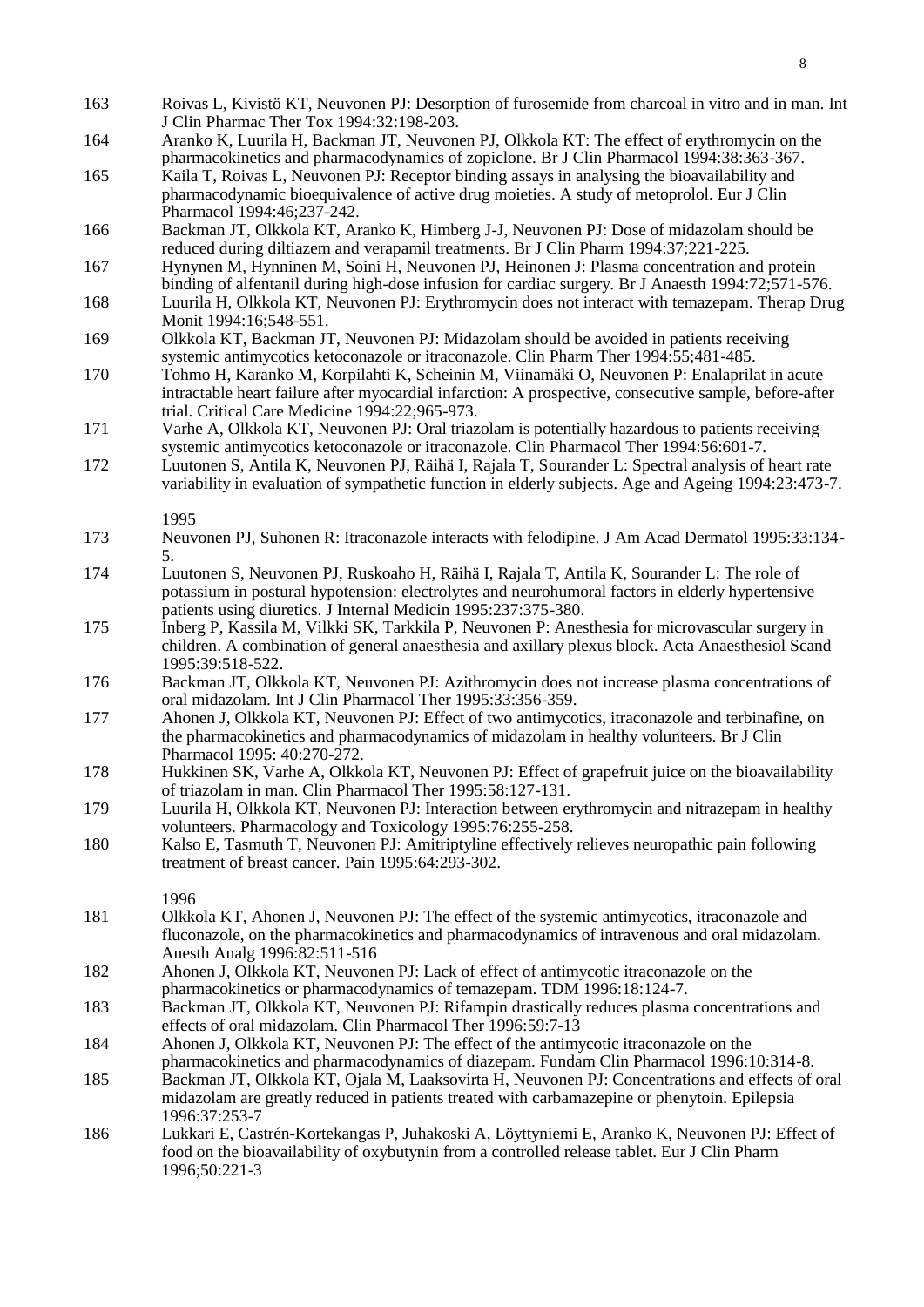- 187 Luurila H, Olkkola KT, Neuvonen PJ: Interaction between erythromycin and the benzodiazepines diazepam and flunitrazepam. Pharmacology and Toxicology 1996:78:117-22.
- 188 Varhe A, Olkkola KT, Neuvonen PJ: Fluconazole, but not terbinafine, enhances the effects of triazolam by inhibiting its metabolism. Br J Clin Pharmacol 1996:41:319-323
- 189 Varhe A, Olkkola KT, Neuvonen PJ: Diltiazem enhances the effects of triazolam by inhibiting its metabolism. Clin Pharmacol Ther 1996:59:369-95
- 190 Neuvonen PJ, Jalava M: Itraconazole drastically increases plasma concentrations of lovastatin and lovastatin acid. Clin Pharmacol Ther 1996:60:54-61.
- 191 Neuvonen PJ, Varhe A, Olkkola KT: The effect of ingestion time interval on the interaction between itraconazole and triazolam. Clin Pharmacol Ther 1996:60:326-31.
- 192 Varhe A, Olkkola KT, Neuvonen PJ: Effect of fluconazole dose on the extent of fluconazoletriazolam interaction. Br J clin Pharmacol 1996:42:465-470
- 193 Partanen J, Jalava M, Neuvonen PJ: Itraconazole increases serum digoxin concentration. Pharmacology and Toxicology 1996:79:274-276
- 194 Ahonen J, Olkkola KT, Salmenperä M, Hynynen M, Neuvonen PJ: Effect of diltiazem on midazolam and alfentanil disposition in patients undergoing coronary artery bypass grafting. Anesthesiology 1996:85:1246-52.
- 195 Lehto P, Laine K, Kivistö KT, Neuvonen PJ: The effect of pH on the in-vitro dissolution of three second-generation sulfonylurea preparations - Mechanism for antacid-sulfonylurea interaction. J Pharm Pharmacol 1996:48:899-901
- 196 Laine K, Kivistö KT, Pelttari S, Neuvonen PJ: The effect of activated charcoal on the absorption of fluoxetine, with special reference to delayed charcoal administration. Pharmacology and Toxicology 1996:79:270-273
- 197 Jalava K-M, Olkkola KT, Neuvonen PJ: Effect of itraconazole on the pharmacokinetics and pharmacodynamics of zopiclone. Eur J Clin Pharmacol 1996:51:331-4.

- 198 Villikka K, Kivistö KT, Backman J, Olkkola KT, Neuvonen PJ: Triazolam is ineffective in patients taking rifampin. Clin Pharmacol Ther 1997:61:8-14
- 199 Kivistö KT, Neuvonen PJ, Tarssanen L: Pharmacokinetics of verapamil in overdose. Human & Experimental Toxicology 1997:16:35-7
- 200 Laine K, Kivistö KT, Laakso I, Neuvonen PJ: Prevention of amlodipine absorption by activated charcoal; effect of delay in charcoal adminisration. Br J Clin Pharmacol 1997:43:29-33
- 201 Laine K, Kivistö KT, Ojala-Karlsson P, Neuvonen PJ: The effect of activated charcoal on the pharmacokinetics of pholcodine, with special reference to delayed charcoal ingestion. Therapeutic Drug Monitoring 1997:19:46-50
- 202 Laine K, Kivistö KT, Neuvonen PJ: Effect of delayed administration of activated charcoal on the absorption of conventional and slow-release verapamil. Clinical Toxicology 1997:35:263-8
- 203 Ahonen J, Olkkola KT, Neuvonen PJ: Effect of route of administration of fluconazole on the interaction between fluconazole and midazolam. Eur J Clin Pharmacol 1997;51:415-419
- 204 Luomanmäki K, Tiula E, Kivistö K, Neuvonen PJ: Pharmacokinetics of diltiazem in massive overdose. Therapeutic Drug Monitoring 1997:19:240-2.
- 205 Villikka K, Kivistö KT, Lamberg TS, Kantola T, Neuvonen PJ: Concentrations and effects of zopiclone are greatly reduced by rifampicin. Br J clin Pharmacol 1997:43:471-4.
- 206 Jalava K-M, Olkkola KT, Neuvonen PJ: Itraconazole greatly increases plasma concentrations and effects of felodipine. Clin Pharmacol Ther 1997:61:410-15
- 207 Valtonen M, Tiula E, Neuvonen PJ: Effect of continuous venovenous haemofiltration and haemodiafiltration on the elimination of fluconazole in patients with acute renal failure. The Journal of Antimicrobial Chemotherapy 1997:40:695-700.
- 208 Sarna S, Hoppu K, Neuvonen PJ, Laine J, Holmberg C: Methylprednisolone exposure, rather than the dose, predicts adrenal suppression and growth inhibition in children with liver and renal transplants. J. Clin. Endocrinol & Metab 1997:82:75-77.
- 209 Huupponen R, Hirvisalo E-L, Neuvonen PJ: Comparison of cyclophilin binding assay and radioimmunoassay in monitoring of blood cyclosporine. Therapeutic Drug Monitoring 1997:19:446- 449.
- 210 Jalava K-M, Partanen J, Neuvonen PJ: Itraconazole decreases the renal clearance of digoxin. Therapeutic Drug Monitoring 1997:19:609-13.
- 211 Jalava K-M, Olkkola KT, Neuvonen PJ: Itraconazole increases plasma concentrations of quinidine. Clin Pharmacol Ther 1997:62:510-7.
- 212 Kivistö KT, Lamberg T, Kantola T, Neuvonen PJ: Plasma buspirone concentrations are greatly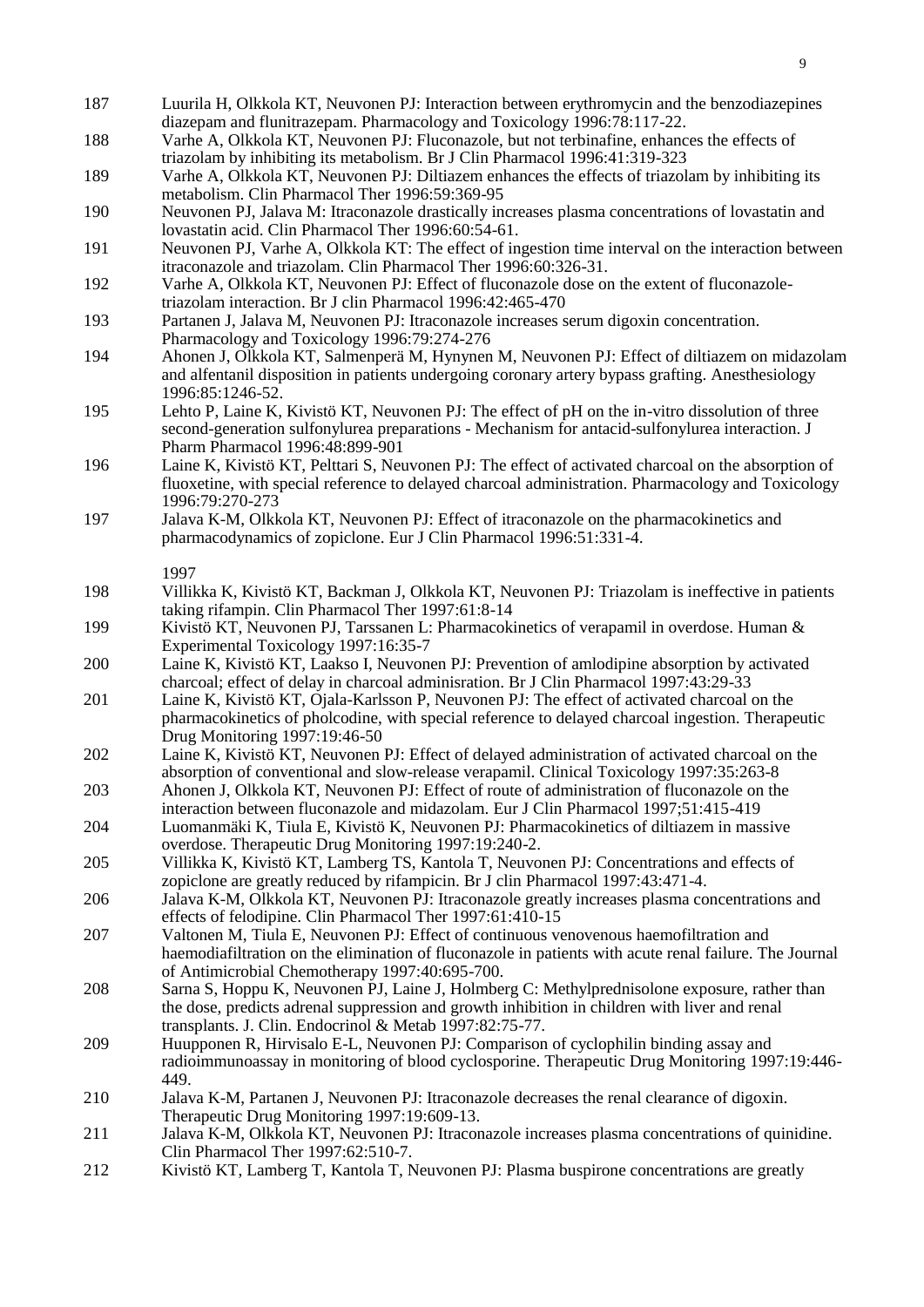| 213 | increased by erythromycin and itraconazole. Clin Pharmacol Ther 1997:62:348-54.<br>Lukkari E, Aranko K, Juhakoski A, Hakonen T, Neuvonen PJ: Effect of time interval between food<br>and drug ingestion on the absorption of oxybutynin from a controlled-release tablet. Pharmacol                                                                                                                                      |
|-----|--------------------------------------------------------------------------------------------------------------------------------------------------------------------------------------------------------------------------------------------------------------------------------------------------------------------------------------------------------------------------------------------------------------------------|
| 214 | Toxicol 1997: 81:31-34<br>Lukkari E, Juhakoski A, Neuvonen PJ: Itraconazole moderately increases serum concentrations of                                                                                                                                                                                                                                                                                                 |
| 215 | oxybutynin but does not affect those of the active metabolite. Eur J Clin Pharmacol 1997:52:403-6.<br>Tohmo H, Karanko M, Klossner J, Scheinin M, Viinamäki O, Neuvonen P, Ruskoaho H: Enalaprilat<br>decreases plasma endothelin and atrial natriuretic peptide levels and preload in patients with left<br>ventricular dysfunction after cardiac surgery. J Cardiothoracic and Vascular Anesthesia 1997:11:585-<br>90. |
| 216 | Teiriä H, Yli-Hankala A, Neuvonen PJ, Olkkola KT: Effect of cigarette smoking on the                                                                                                                                                                                                                                                                                                                                     |
| 217 | pharmacokinetics and pharmacodynamics of thiopentone. Canad J Anaesth 1997:44:1269-74.<br>Villikka K, Kivistö KT, Luurila H, Neuvonen PJ: Rifampin reduces plasma concentrations and<br>effects of zolpidem. Clin Pharmacol Ther 1997:62:629-34.                                                                                                                                                                         |
|     | 1998                                                                                                                                                                                                                                                                                                                                                                                                                     |
| 218 | Lukkari E, Hakonen T, Neuvonen PJ: The pharmacokinetics of oxybutynin is unaffected by gender<br>and contraceptive steroids. Eur J Clin Pharmacol 1998:53:351-54                                                                                                                                                                                                                                                         |
| 219 | Kaukonen K-M, Olkkola KT, Neuvonen PJ: Fluconazole, but not itraconazole decreases the<br>metabolism of losartan to E-3174. Eur J Clin Pharmacol 1998:53:445-449                                                                                                                                                                                                                                                         |
| 220 | Neuvonen PJ, Kantola T, Kivistö KT: Simvastatin but not pravastatin is very susceptible to<br>interaction with the CYP3A4 inhibitor itraconazole. Clin Pharmacol Ther 1998:63:332-41                                                                                                                                                                                                                                     |
| 221 | Kantola T, Kivistö KT, Neuvonen PJ: Grapefruit juice greatly increases serum concentrations of<br>lovastatin and lovastatin acid. Clin Pharmacol Ther 1998:63:397-402.                                                                                                                                                                                                                                                   |
| 222 | Lamberg TS, Kivistö KT, Neuvonen PJ: Effects of verapamil and diltiazem on the pharmacokinetics<br>and pharmacodynamics of buspirone. Clin Pharmacol Ther 1998:63:640-5.                                                                                                                                                                                                                                                 |
| 223 | Raaska K, Neuvonen PJ: Serum concentrations of clozapine and N-desmethylclozapine are<br>unaffected by the potent CYP3A4 inhibitor itraconazole. Eur J Clin Pharmacol 1998:54:167-170.                                                                                                                                                                                                                                   |
| 224 | Kantola T, Kivistö KT, Neuvonen PJ: Effect of itraconazole on the pharmacokinetics of atorvastatin.<br>Clin Pharmacol Ther 1998:64:58-65.                                                                                                                                                                                                                                                                                |
| 225 | Kantola T, Kivistö KT, Neuvonen PJ: Erythromycin and verapamil considerably increase serum<br>simvastatin and simvastatin acid concentrations. Clin Pharmacol Ther 1998:64:177-82                                                                                                                                                                                                                                        |
| 226 | Backman JT, Kivistö KT, Olkkola KT, Neuvonen PJ: The area under the plasma concentration-time<br>curve for oral midazolam is 400-fold larger during treatment with itraconazole than with rifampicin.<br>Eur J Clin Pharmacol 1998:54:53-58.                                                                                                                                                                             |
| 227 | Luurila H, Kivistö KT, Neuvonen PJ: Effect of itraconazole on the pharmacokinetics and<br>pharmacodynamics of zolpidem. Eur J Clin Pharmacol 1998:54:163-166.                                                                                                                                                                                                                                                            |
| 228 | Kivistö KT, Kantola T, Neuvonen PJ: Different effects of itraconazole on the pharmacokinetics of<br>fluvastatin and lovastatin. Br J Clin Pharmacol 1998:46:49-53.                                                                                                                                                                                                                                                       |
| 229 | Lamberg TS, Kivistö KT, Neuvonen PJ: Concentrations and effects of buspirone are considerably<br>reduced by rifampicin. Br J Clin Pharmacol 1998:45:381-5                                                                                                                                                                                                                                                                |
| 230 | Villikka K, Kivistö KT, Neuvonen PJ: The effect of dexamethasone on the pharmacokinetics of<br>triazolam. Pharmacol Toxicol 1998:81:135-8                                                                                                                                                                                                                                                                                |
| 231 | Isohanni MH, Neuvonen PJ, Palkama VJ, Olkkola KT: Effect of erythromycin and itraconazole on<br>the pharmacokinetics of intravenous lignocaine. Eur J Clin Pharmacol 1998:54:561-5                                                                                                                                                                                                                                       |
| 232 | Antila S, Honkanen T, Lehtonen L, Neuvonen PJ: The CYP3A4 inhibitor itraconazole does not<br>affect the pharmacokinetics of a new calcium-sensitizing drug levosimendan. Int J Clin Pharmacol<br>Ther 1998:36:446-9.                                                                                                                                                                                                     |
| 233 | Lapatto-Reiniluoto O, Kivistö KT, Pohjola-Sintonen S, Luomanm□ki K, Neuvonen PJ: A<br>prospective study of acute poisonings in Finnish hospital patients. Human and Experimental                                                                                                                                                                                                                                         |
| 234 | Toxicology 1998:17:307-311<br>Palkama VJ, Isohanni MH, Neuvonen PJ, Olkkola KT: The effect of intravenous and oral<br>fluconazole on the pharmacokinetics and pharmacodynamics of intravenous alfentanil. Anesthesia<br>and Analgesia 1998:87:190-4.                                                                                                                                                                     |
| 235 | Palkama VJ, Neuvonen PJ, Olkkola KT: The CYP3A4 inhibitor itraconazole has no effect on the<br>pharmacokinetics and pharmacodynamics of intravenous fentanyl. Br J Anaesthesia 1998:81:598-<br>600.                                                                                                                                                                                                                      |
| 236 | Varis T, Kaukonen K-M, Kivistö KT, Neuvonen PJ: Plasma concentrations and effects of oral<br>methylprednisolone are considerably increased by itraconazole. Clin Pharmacol Ther 1998:64:363-8                                                                                                                                                                                                                            |
| 237 | Lamberg TS, Kivistö KT, Laitila J, Mårtensson K, Neuvonen PJ: The effect of fluvoxamine on the                                                                                                                                                                                                                                                                                                                           |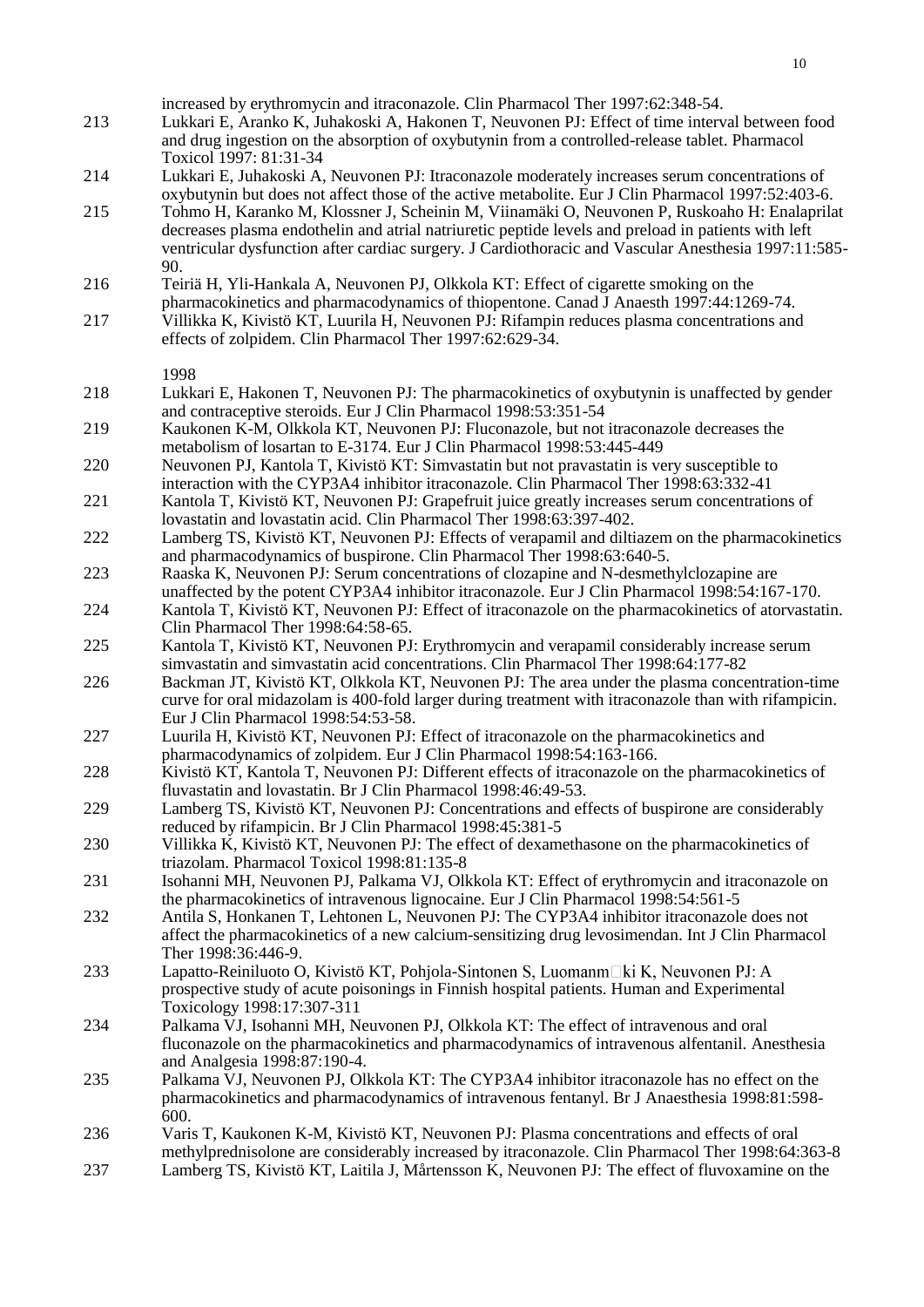pharmacokinetics and pharmacodynamics of buspirone. Eur J Clin Pharmacol 1998:54:761-6 238 Lilja JJ, Kivistö KT, Neuvonen PJ: Grapefruit-simvastatin interaction: Effect on serum concentrations of simvastatin, simvastatin acid and HMG-CoA reductase inhibitors. Clin Pharmacol Ther 1998:64:477-83 239 Kivistö KT, Villikka K, Nyman L, Anttila M, Neuvonen PJ: Tamoxifen and toremifene concentrations in plasma are greatly decreased by rifampin. Clin Pharmacol Ther 1998:64:648-54 240 Lilja JJ, Kivistö KT, Backman KT, Lamberg TS, Neuvonen PJ: Grapefruit juice substantially increases plasma concentrations of buspirone. Clin Pharmacol Ther 1998:64:655-60 1999 241 Kantola T, Kivistö KT, Neuvonen PJ: Effect of itraconazole on cerivastatin pharmacokinetics. Eur J Clin Pharmacol 1999:54:851-855. 242 Villikka K, Kivistö KT, Neuvonen PJ: The effect of rifampin on the pharmacokinetics of oral and intravenous ondansetron. Clin Pharmacol Ther 1999:65:377-81. 243 Ahonen J, Olkkola KT, Takala A, Neuvonen PJ: Interaction between fluconazole and midazolam in intensive care patients. Acta Anesthesiol Scand 1999:43:509-14. 244 Kivistö KT, Lamberg T, Neuvonen PJ: Interactions of buspirone with itraconazole and rifampicin: effects on the pharmacokinetics of the active 1-(2-pyrimidinyl)-piperazine (1-PP) metabolite of buspirone. Pharmacol Toxicol 1999:84:94-7. 245 Lamberg TS, Kivistö KT, Neuvonen PJ: Lack of effect of terfenadine on the pharmacokinetics of the CYP3A4 substrate buspirone. Pharmacol Toxicol 1999:84:165-9. 246 Palkama VJ, Neuvonen PJ, Olkkola KT: Effect of itraconazole on the pharmacokinetics of bupivacaine enantiomers in healthy volunteers. Br J Anaesthesia 1999:83:659-61. 247 Palkama VJ, Ahonen J, Neuvonen PJ, Olkkola KT: Effect of saquinavir on the pharmacokinetics and pharmacodynamics of oral and intravenous midazolam. Clin Pharmacol Ther 1999:66:33-9. 248 Varis T, Kivistö KT, Backman J, Neuvonen PJ: Itraconazole decreases the clearance and enhances the effects of intravenously administered methylprednisolone. Pharmacol Toxicol 1999:85:29-32. 249 Wang JS, Wen X, Backman J, Taavitsainen P, Neuvonen PJ, Kivistö KT: Midazolam  $\alpha$ hydroxylation by human liver microsomes *in vitro*: inhibition by calcium channel blockers, itraconazole and ketoconazole. Pharmacol Toxicol 1999:85:157-61. 250 Kivistö KT, Laitila J, Mårtensson K, Neuvonen PJ: Determination of buspirone and 1-(2 pyrimidinyl)-piperazine (1-PP) in human plasma by capillary gas chromatography. Therapeutic Drug Monitoring 1999:21:317-21. 251 Lapatto-Reiniluoto O, Kivistö KT, Neuvonen PJ: Effect of activated charcoal alone or given after gastric lavage in reducing the absorption of diazepam, ibuprofen and citalopram. Br J Clin Pharmacol 1999:48:148-53. 252 Ahola T, Fellman V, Laaksonen R, Laitila J, Lapatto R, Neuvonen PJ, Raivio KO: Pharmacokinetics of intravenous N-acetylcysteine in preterm newborn infants. Eur J Clin Pharmacol 1999:55:645-50 253 Isohanni MH, Neuvonen PJ, Olkkola KT: Effect of erythromycin and itraconazole on the pharmacokinetics of oral lignocaine. Pharmacol Toxicol 1999:84:143-6 254 Lilja JJ, Kivistö KT, Neuvonen PJ: Grapefruit juice increases serum atorvastatin and has no effect on pravastatin. Clin Pharmacol Ther 1999:66:118-27. 255 Olkkola KT, Palkama VJ, Neuvonen PJ: Ritonavir`s role in reducing fentanyl clearance and prolonging its half-life. Anesthesiology 1999:91:681-5 256 Backman JT, Wang JS, Wen X, Kivistö KT, Neuvonen PJ: Mibefradil but not isradipine substantially elevates the plasma concentrations of the CYP3A4 substrate triazolam. Clin Pharmacol Ther 1999:66:401-7. 257 Wang JS, Backman JT, Wen X, Taavitsainen P, Neuvonen PJ, Kivistö KT: Fluvoxamine is a more potent inhibitor of lidocaine metabolism than ketoconazole and erythromycin *in vitro*. Pharmacol Toxicol 1999: 85: 201-5. 258 Kivistö KT, Lilja JJ, Backman JT, Neuvonen PJ: Repeated consumption of grapefruit juice considerably increases plasma concentations of cisapride. Clin Pharmacol Ther 1999:66:448-53 259 Villikka K, Kivistö KT, Mäenpää H, Joensuu H, Neuvonen PJ: Cytochrome P-450 inducing antiepileptics increase the clearance of vincristine in brain tumor patients. Clin Pharmacol Ther 1999:66:589-93 2000 260 Varis T, Backman JT, Kivistö KT, Neuvonen PJ: Diltiazem and mibefradil increase the plasma concentrations and greatly enhance the adrenal-suppressant effect of oral methylprednisolone. Clin Pharmacol Ther 2000:67:215-21.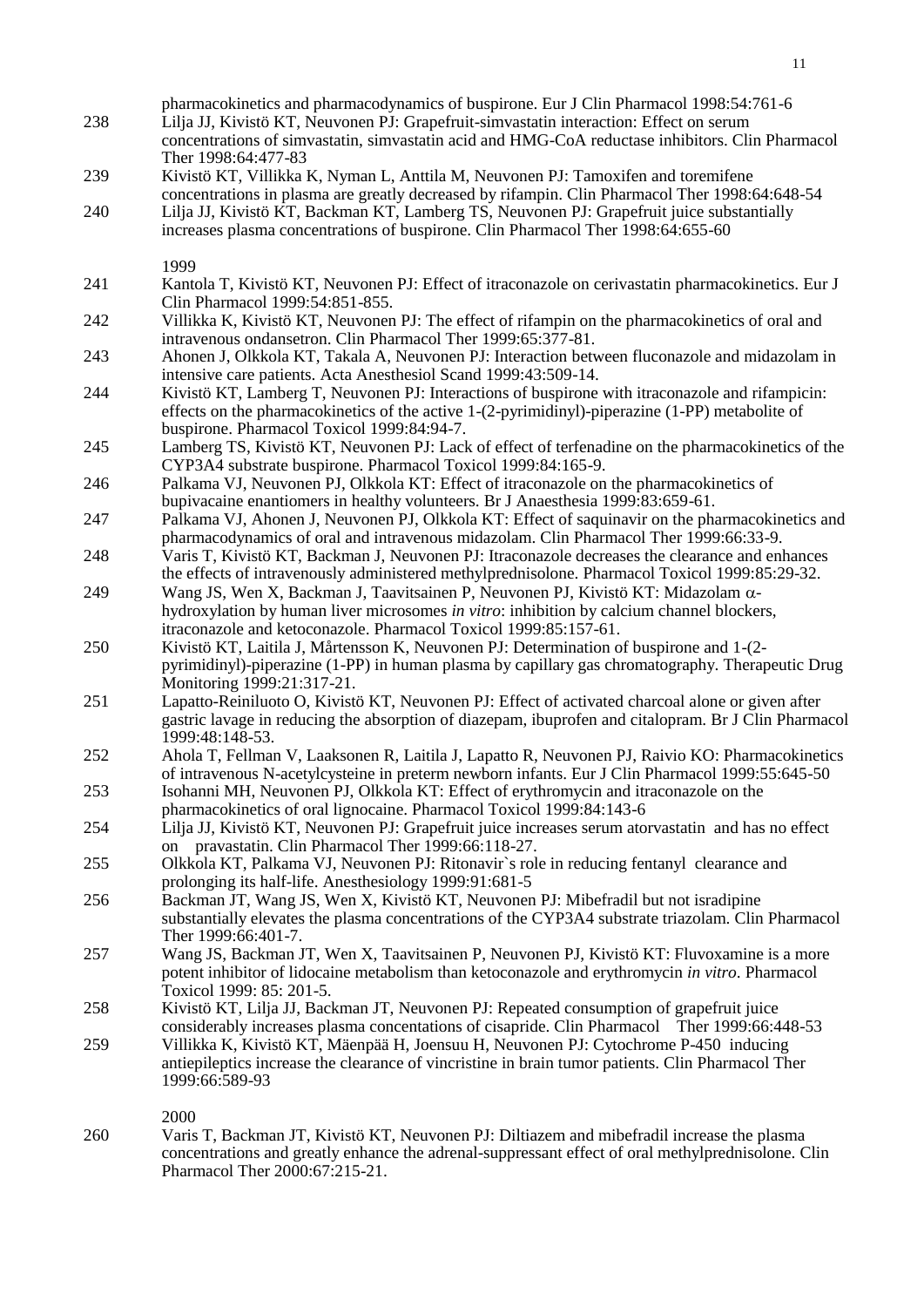- 261 Varis T, Kivistö KT, Neuvonen PJ: The effect of itraconazole on the pharmacokinetics and pharmacodynamics of oral prednisolone, Eur J Clin Pharmacol 2000:56:57-60.
- 262 Valtonen M, Tiula E, Backman JT, Neuvonen PJ: Elimination of meropenem during continuous venovenous haemofiltration and haemodiafiltration in patients with acute renal failure. J Antimicrob Chemother 2000:45:701-4
- 263 Saarenmaa E, Neuvonen PJ, Fellman V: Gestational age and birth weight effects on plasma clearance of fentanyl in newborn infants. J Ped 2000:136:767-770
- 264 Kantola T, Backman JT, Niemi M, Kivistö KT, Neuvonen PJ: Effect of fluconazole on plasma fluvastatin and pravastatin concentrations. Eur J Clin Pharmacol 2000:56:225-229
- 265 Lapatto-Reiniluoto O. Kivistö $\Box$ KT. Neuvonen PJ: Gastric decontamination performed 5 min after the ingestion of temazepam, verapamil and moclobemide: charcoal is superior to lavage. Br J Clin Pharmacol 2000:49:274-8.
- 266 Wang JS, Backman JT, Taavitsainen P, Neuvonen PJ, Kivistö KT: Involvement of CYP1A2 and CYP3A4 in lidocaine N-deethylation and 3-hydroxylation in humans. Drug Metabolism and Disposition 2000:28:959-65.
- 267 Lapatto-Reiniluoto O, Kivistö KT, Neuvonen PJ: Efficacy of activated charcoal versus gastric lavage half an hour after ingestion of moclobemide, temazepam and verapamil. Eur J Clin Pharmacol 2000;56:285-8
- 268 Backman JT, Mäenpää J, Belle DJ, Wrighton SA, Kivistö KT, Neuvonen PJ: Lack of correlation between in vitro and in vivo studies on the effects of tangeretin and tangerine juice on midazolam hydroxylation. Clin Pharmacol Ther 2000:67:382-90.
- 269 Jokinen MJ, Ahonen J, Neuvonen PJ, Olkkola KT: The effect of erythromycin, fluvoxamine and their combination on the pharmacokinetics of ropivacaine. Anesthesia and Analgesia 2000:91:1207- 12.
- 270 Saarenmaa E, Neuvonen PJ, Rosenberg P, Fellman V: Morphine clearence and effects in newborn infants in relation to gestational age. Clin Pharmacol Ther 2000:68:160-6
- 271 Varis T, Kivistö KT, Neuvonen PJ: Grapefruit juice can increase the plasma concentrations of oral methylprednisolone. Eur J Clin Pharmacol 2000:56:489-93.
- 272 Lilja JJ, Kivistö KT, Backman JT, Neuvonen PJ: Effect of grapefruit juice dose on grapefruit juicetriazolam interaction: repeated consumption prolongs triazolam half-life. Eur J Pharmacol 2000:56:411-5
- 273 Heikkinen T, Laine K, Neuvonen PJ, Ekblad U: The transplacental transfer of the macrolide antibiotics erythromycin, roxithromycin and azithromycin. Br J Obst Gyn 2000:107:770-5
- 274 Palovaara, S, Kivistö KT, Tapanainen P, Manninen P, Neuvonen PJ, Laine K: Effect of an oral contraceptive preparation containing ethinylestradiol and gestodene on CYP3A4 activity as measured by midazolam 1´-hydroxylation. Br J Clin Pharmacol 2000:50:333-337.
- 275 Backman JT, Kyrklund C, Kivistö KT, Wang J-S, Neuvonen PJ: Plasma concentrations of active simvastatin acid are increased by gemfibrozil. Clin Pharmacol Ther 2000:68:122-9
- 276 Pohjola-Sintonen S, Kivistö KT, Vuori E, Lapatto-Reiniluoto O, Tiula E, Neuvonen PJ: Identification of drugs ingested in acute poisonings: correlation of patient history with drug analyses. Therapeutic Drug Monitoring 2000:22:749-752.
- 277 Wang J-S, Backman JT, Kivistö KT, Neuvonen PJ: Effects of metronidazole on midazolam metabolism *in vitro* and *in vivo*. Eur J Clin Pharmacol 2000:56:555-559.
- 278 Raaska K, Neuvonen PJ: Ciprofloxacin increases serum clozapine and N-desmethyl-clozapine: A study in patients with schizophrenia. Eur J Clin Pharmacol 2000:56:585-589.
- 279 Varis T, Kivistö KT, Backman JT, Neuvonen PJ: The cytochrome P450 3A4 inhibitor itraconazole markedly increases the plasma concentrations of dexamethasone and enhances its adrenalsuppressant effects. Clin Pharmacol Ther 2000:68:487-94.
- 280 Lilja JJ, Kivistö KT, Neuvonen PJ: Duration of effect of grapefruit juice on the pharmacokinetics of the CYP 3A4 substrate simvastatin. Clin Pharmacol Ther 2000:68:384-90
- 281 Kyrklund K, Backman JT, Kivistö KT, Neuvonen M, Laitila J, Neuvonen PJ: Rifampin greatly reduces plasma simvastatin and simvastatin acid concentrations. Clin Pharmacol Ther 2000:68:592- 7.
- 282 Niemi M, Backman JT, Neuvonen M, Neuvonen PJ, Kivistö KT: Rifampin decreases the plasma concentrations and effects of repaglinide. Clin Pharmacol Ther 2000:68:495-500.
- 283 Niemi M, Kivistö KT, Backman J, Neuvonen PJ: Effect of rifampicin on the pharmacokinetics and pharmacodynamics of glimepiride. Br J Clin Pharmacol 2000:50:591-5

284 Jokinen MJ, Ahonen J, Neuvonen PJ, Olkkola KT: Effect of clarithromycin and itraconazole on the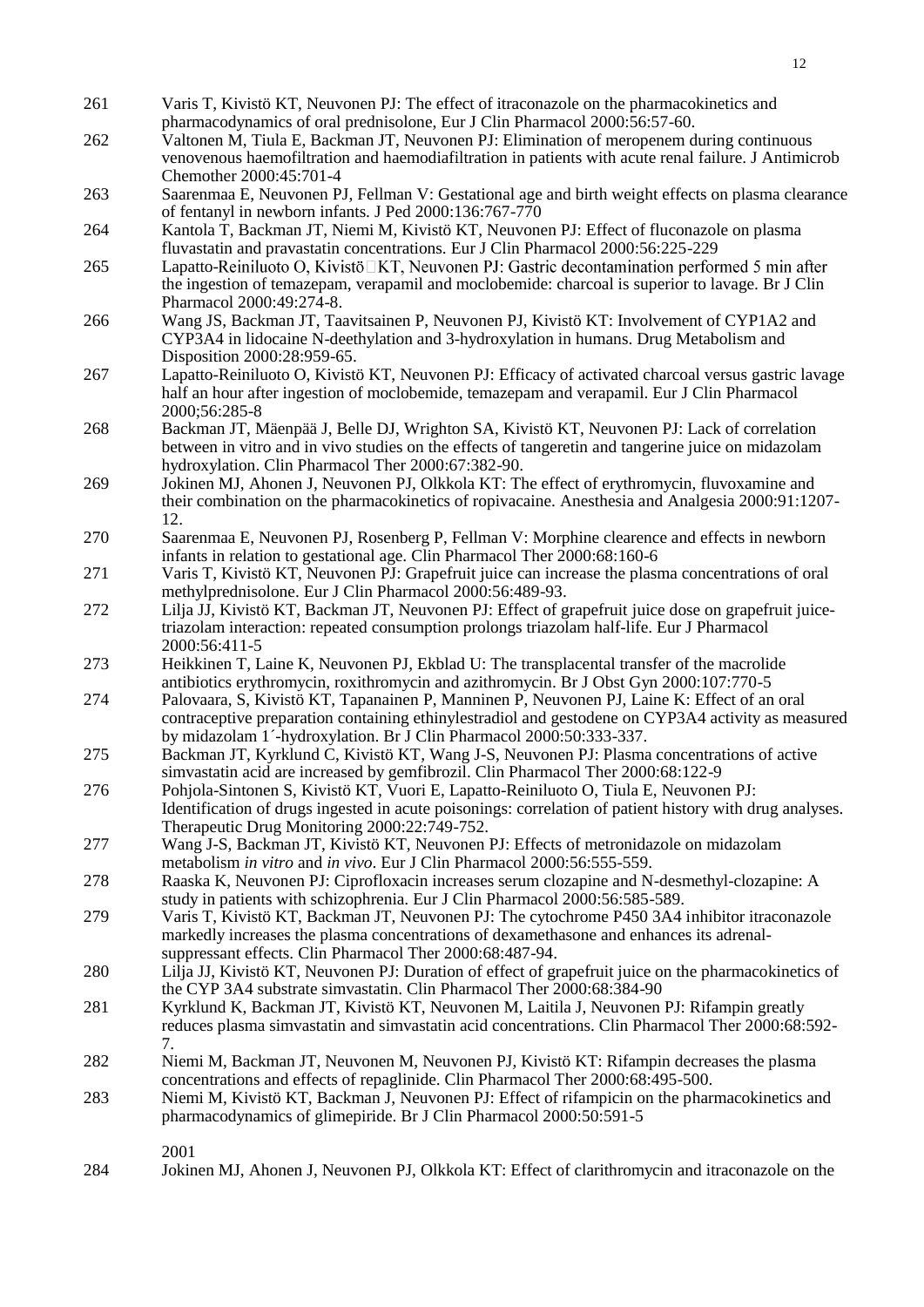| 285 | pharmacokinetics of ropivacaine. Pharmacol Toxicol 2001:88:187-91<br>Saarenmaa E, Huttunen P, Neuvonen PJ, Fellman V: Ketamine for procedural pain relief in newborn                              |
|-----|---------------------------------------------------------------------------------------------------------------------------------------------------------------------------------------------------|
|     | infants. Arch Dis Child Fetal Neonatal Ed. 2001:85:53-6                                                                                                                                           |
| 286 | Desta Z, Kivistö KT, Lilja JJ, Backman JT, Soukhova N, Neuvonen PJ, Flockhart DA:                                                                                                                 |
|     | Stereoselective pharmacokinetics of cisapride in healthy volunteers and the effect of repeated<br>administration of grapefruit juice. Br J Clin Pharmacol 2001:52:399-407                         |
| 287 | Kivistö KT, Wang J-S, Backman JT, Nyman L, Taavitsainen P, Anttila M, Neuvonen PJ: Selegiline                                                                                                     |
|     | pharmacokinetics are unaffected by the CYP3A4 inhibitor itraconazole. Eur J Clin Pharmacol                                                                                                        |
|     | 2001:57:37-42                                                                                                                                                                                     |
| 288 | Wen X, Wang J-S, Kivistö KT. Neuvonen PJ, Backman JT: In vitro evaluation of valproic acid as an                                                                                                  |
|     | inhibitor of human cytochrome P450 isoforms: preferential inhibition of cytochrome P450                                                                                                           |
| 289 | 2C9(CYP2C9). Br J Clin Pharmacol 2001:52: 547-553<br>Niemi M, Backman JT, Neuvonen M, Laitila J, Neuvonen PJ, Kivistö KT: Effects of fluconazole and                                              |
|     | fluvoxamine on the pharmacokinetics and pharmacodynamics of glimepiride. Clin Pharmacol Ther                                                                                                      |
|     | 2001:69:194-200                                                                                                                                                                                   |
| 290 | Kyrklund C, Backman JT, Kivistö KT, Neuvonen M, Laitila J, Neuvonen PJ: Plasma concentrations                                                                                                     |
|     | of active lovastatin acid are markedly increased by gemfibrozil but not by bezafibrate. Clin                                                                                                      |
| 291 | Pharmacol Ther 2001:69:340-5                                                                                                                                                                      |
|     | Niemi M, Backman JT, Neuvonen M, Neuvonen PJ, Kivistö KT: Effects of rifampin on the<br>pharmacokinetics and pharmacodynamics of glyburide and glipizide. Clin Pharmacol Ther                     |
|     | 2001:69:400-6                                                                                                                                                                                     |
| 292 | Niemi M, Neuvonen PJ, Kivistö KT: The cytochrome P450 3A4 inhibitor clarithromycin increases                                                                                                      |
|     | the plasma concentrations and effects of repaglinide. Clin Pharmacol Ther 2001:70:58-65                                                                                                           |
| 293 | Lapatto-Reiniluoto O, Kivistö KT, Neuvonen PJ: Activated charcoal alone and followed by whole-                                                                                                    |
|     | bowel irrigation in preventing the absorption of sustained-release drugs. Clin Pharmacol Ther<br>2001:70:255-260                                                                                  |
| 294 | Villikka K, Varis T, Backman JT, Neuvonen PJ, Kivistö KT: Effect of methylprednisolone on                                                                                                         |
|     | CYP3A4 mediated drug metabolism in vivo. Eur J Clin Pharmacol 2001:57:457-460                                                                                                                     |
| 295 | Valtonen M, Tiula E, Takkunen O, Backman JT, Neuvonen PJ: Elimination of                                                                                                                          |
|     | piperacillin/tazobactam combination during continuous venovenous haemofiltration and                                                                                                              |
| 296 | haemodiafiltration in patients with acute renal failure. J Antimicrob Chemother 2001:48:881-885.<br>Jokinen MJ, Olkkola KT, Ahonen J, Neuvonen PJ: Effect of rifampin and tobacco smoking on the  |
|     | pharmacokinetics of ropivacaine. Clin Pharmacol Ther 2001:70:344-350.                                                                                                                             |
| 297 | Niemi M, Neuvonen PJ, Kivistö KT: Effect of gemfibrozil on the pharmacokinetics and                                                                                                               |
|     | pharmacodynamics of glimepiride. Clin Pharmacol Ther 2001:70:439-445                                                                                                                              |
| 298 | Wen X, Wang J-S, Backman JT, Kivistö KT, Neuvonen PJ: Gemfibrozil is a potent inhibitor of                                                                                                        |
| 299 | human cytochrome P450 2C9. Drug Metabolism and Disposition 2001:29:1359-1361.                                                                                                                     |
|     | Raaska K, Raitasuo V, Neuvonen PJ: Effect of influenza vaccination on serum clozapine and its<br>main metabolite concentrations in patients with schizophrenia. Eur J Clin Pharmacol 2001:57:705- |
|     | 708.                                                                                                                                                                                              |
|     |                                                                                                                                                                                                   |
|     | 2002                                                                                                                                                                                              |
| 300 | Wen X, Wang J-S, Neuvonen PJ, Backman JT: Isoniazid is a mechanism-based inhibitor of                                                                                                             |
|     | cytochrome P450 1A2, 2A6, 2C19 and 3A4 isoforms in human liver microsomes. Eur J Clin<br>Pharmacol 2002:57:799-804.                                                                               |
| 301 | Lamminpää A, Pukkala E, Teppo L, Neuvonen PJ: Cancer incidence among patients using                                                                                                               |
|     | antiepileptic drugs: a long-term follow-up of 28,000 patients. Eur J Clin Pharmacol 2002:58:137-                                                                                                  |
|     | 141.                                                                                                                                                                                              |
| 302 | Wen X, Wang J-S, Backman JT, Laitila J, Neuvonen PJ: Trimethoprim and sulfamethoxazole are                                                                                                        |
|     | selective inhibitors of CYP2C8 and CYP2C9, respectively. Drug Metabolism and Disposition<br>2002:30:631-635.                                                                                      |
| 303 | Raaska K, Raitasuo V, Arstila M, Neuvonen PJ: Bacterial pneumonia can increase serum                                                                                                              |
|     | concentration of clozapine. Eur J Clin Pharmacol. 2002:58:321-2                                                                                                                                   |
| 304 | Niemi M, Cascorbi I, Timm R, Kroemer HK, Neuvonen PJ, Kivistö KT: Glyburide and glimepiride                                                                                                       |
|     | pharmacokinetics in subjects with different CYP2C9 genotypes. Clin Pharmacol Ther 2002:72:326-                                                                                                    |
| 305 | 32.                                                                                                                                                                                               |
|     | Raaska K, Niemi M, Neuvonen M, Neuvonen PJ, Kivistö KT: Plasma concentrations of inhaled<br>budesonide and its effects on plasma cortisol are increased by the cytochrome P450 3A4 inhibitor      |
|     | itraconazole. Clin Pharmacol Ther 2002:72:362-9.                                                                                                                                                  |
| 306 | Wang J-S, Wen X, Backman JT, Neuvonen PJ: Effect of albumin and cytosol on enzyme kinetics of                                                                                                     |
|     |                                                                                                                                                                                                   |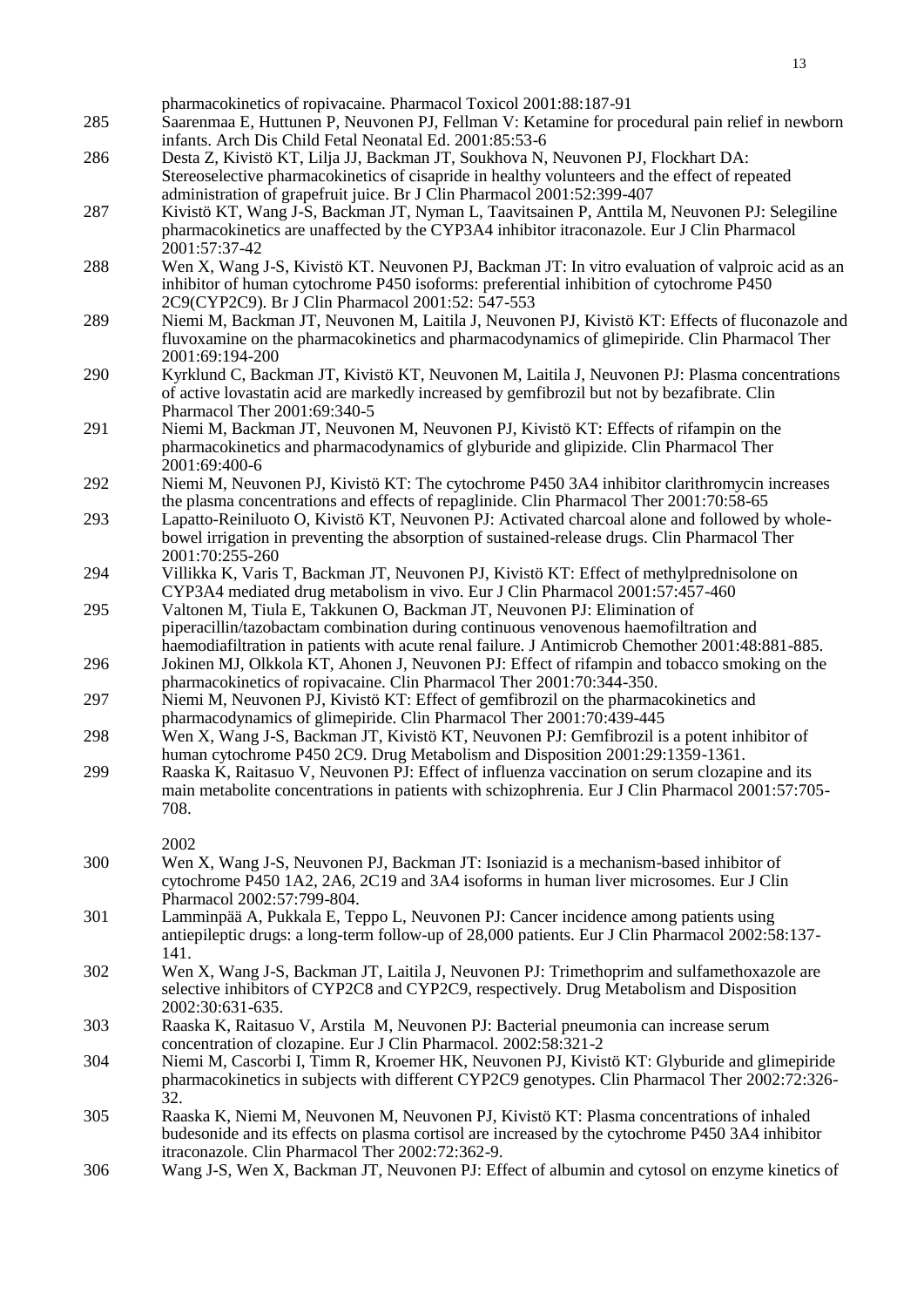tolbutamide hydroxylation and on inhibition of CYP2C9 by gemfibrozil in human liver microsomes. J Pharmacol Exp Ther 2002:302:43-49.

- 307 Juntti-Patinen L, Neuvonen PJ: Drug-related deaths in a university hospital. Eur J Clin Pharmacol 2002:58:479-82.
- 308 Backman JT, Kyrklund C, Neuvonen M, Neuvonen PJ: Gemfibrozil greatly increases plasma concentrations of cerivastatin. Clin Pharmacol Ther 2002:72:685-91.
- 309 Wang J-S, Neuvonen M, Wen X, Backman JT, Neuvonen PJ: Gemfibrozil inhibits CYP2C8 mediated cerivastatin metabolism in human liver microsomes. Drug Metabolism and Disposition 2002:30:1352-6.
- 310 Raaska K, Raitasuo V, Neuvonen PJ: Therapeutic drug monitoring data: Risperidone does not increase serum clozapine concentration. Eur J Clin Pharmacol 2002:58:587-91.

2003

- 311 Niemi M, Backman JT, Neuvonen M, Neuvonen PJ: Effects of gemfibrozil, itraconazole, and their combination on the pharmacokinetics and pharmacodynamics of repaglinide: potentially hazardous interaction of repaglinide with gemfibrozil. Diabetologia 2003:46:347-51.
- 312 Pere P, Salonen M, Jokinen M, Rosenberg PH, Neuvonen PJ, Haasio J: Pharmacokinetics and effects of ropivacaine after axillary brachial plexus block in uremic and non-uremic patients. Anesthesia & Analgesia 2003:96:563-9.
- 313 Lilja JJ, Backman JT, Laitila J, Luurila H, Neuvonen PJ: Itraconazole increases but grapefruit juice greatly decreases plasma concentrations of celiprolol. Clin Pharmacol Ther 2003:73:192-8.
- 314 Jokinen MJ, Olkkola KT, Ahonen J, Neuvonen PJ: Effect of ciprofloxacin on the pharmacokinetics of ropivacaine. Eur J Clin Pharmacol 2003:58:653-7.
- 315 Malm H, Martikainen J, Klaukka T, Neuvonen PJ: Prescription drugs during pregnancy and lactation – a Finnish register-based study. Eur J Clin Pharmacol 2003:59:127-133.
- 316 Malm H, Martikainen J, Klaukka T, Neuvonen PJ: Reseptilääkkeiden käyttö raskauden ja imetyksen aikana. Suomen Lääkärilehti 2003:58:2642-45.
- 317 Kyrklund C, Backman JT, Neuvonen M, Neuvonen PJ: Gemfibrozil increases plasma pravastatin concentrations and reduces pravastatin renal clearance. Clin Pharmacol Ther 2003:73:538-44.
- 318 Juntti-Patinen L, Neuvonen PJ: Lääkkeiden haittavaikutuksiin liittyvät kuolemat yliopistosairaalassa. Suomen Lääkärilehti 2003:58:179-181.
- 319 Förster JG, Niemi TT, Aromaa U, Neuvonen PJ, Seppälä TA, Rosenberg PH: Epinephrine added to a lumbar epidural infusion of a small-dose ropivacaine-fentanyl mixture after arterial bypass surgery of the lower extremities. Acta Anaesthesiol Scand 2003:47:1106-13.
- 320 Niemi M, Neuvonen M, Juntti-Patinen L, Backman JT, Neuvonen PJ: Effect of fluconazole on the pharmacokinetics and pharmacodynamics of nateglinide: Clin Pharmacol Ther 2003:74:25-31.
- 321 Hedman M, Neuvonen PJ, Neuvonen M, Antikainen M: Pharmacokinetics and pharmacodynamics of pravastatin in children with familial hypercholesterolemia: Clin Pharmacol Ther 2003:74:178-85.
- 322 Niemi M, Backman JT, Neuvonen M, Neuvonen PJ: Effect of rifampicin on the pharmacokinetics
- and pharmacodynamics of nateglinide in healthy subjects. Brit J Clin Pharmacol 2003:56:427-32.
- 323 Niemi M, Backman JT, Granfors M, Laitila J, Neuvonen M, Neuvonen PJ: Gemfibrozil considerably increases the plasma concentrations of rosiglitazone. Diabetologia 2003:46:1319-23.
- 324 Niemi M, Leathart JB, Neuvonen M, Backman JT, Daly AK, Neuvonen PJ: Polymorphism in *CYP2C8* is associated with reduced plasma concentrations of repaglinide. Clin Pharmacol Ther 2003:74:380-7.

- 325 Kyrklund C, Backman JT, Neuvonen M, Neuvonen PJ: Effect of rifampicin on pravastatin pharmacokinetics in healthy subjects. Brit J Clin Pharmacol 2004:57:181-187.
- 326 Mäenpää J, Tarpila A, Jouhikainen T, Ikävalko H, Löyttyniemi E, Perttunen K, Neuvonen PJ,Tarpila S: Magnesium hydroxide in ibuprofen tablet decreases the gastric mucosal tolerability of ibuprofen. J Clin Gastroenterol 2004:38:41-45.
- 327 Lilja JJ, Niemi M, Neuvonen PJ: Rifampicin reduces plasma concentrations of celiprolol. Eur J Clin Pharmacol 2004:59:819-24.
- 328 Raaska K, Raitasuo V, Laitila J, Neuvonen PJ: Effect of caffeine-containing versus decaffeinated coffee on serum clozapine concentrations in hospitalised patients. Basic and Clinical Pharmacol Toxicol 2004:94:13-8.
- 329 Ucar M, Neuvonen M, Luurila H, Dahlqvist R, Neuvonen PJ, Mjörndahl T: Carbamazepine markedly reduces serum concentrations of simvastatin and simvastatin acid. Eur J Clin Pharmacol 2004:59:879-82.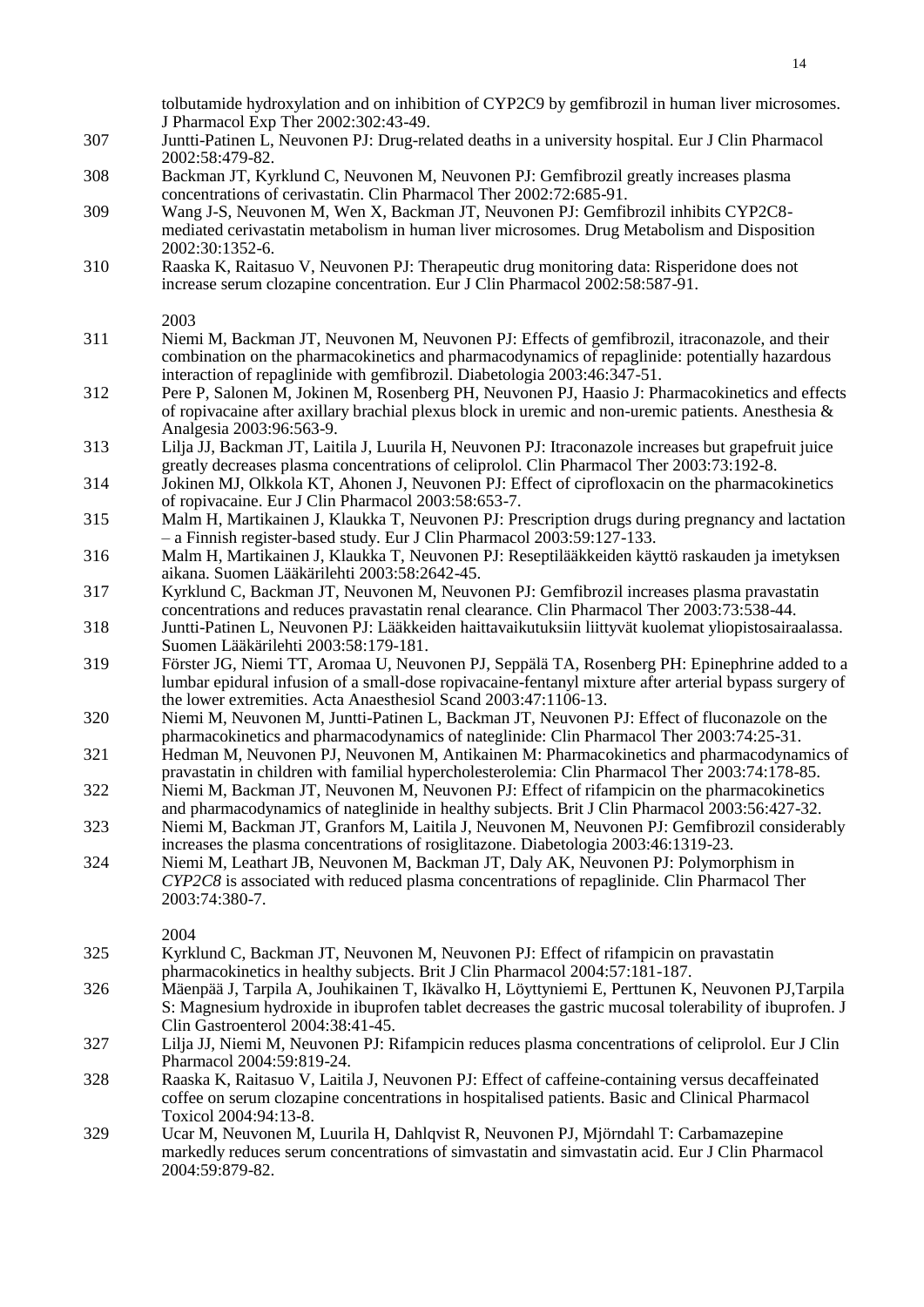- 330 Granfors MT, Backman JT, Laitila J, Neuvonen PJ: Tizanidine is mainly metabolized by cytochrome P450 1A2 *in vitro*. Br J Clin Pharmacol 2004:57:349-53.
- 331 Niemi M, Kajosaari LI, Neuvonen M, Backman JT, Neuvonen PJ: The CYP2C8 inhibitor trimethoprim increases the plasma concentrations of repaglinide in healthy subjects. Br J Clin Pharmacol 2004:57:441-7.
- 332 Hedman M, Neuvonen PJ, Neuvonen M, Holmberg C, Antikainen M: Pharmacokinetics and pharmacodynamics of pravastatin in pediatric and adolescent cardiac transplant recipients on a regimen of triple immunosuppression. Clin Pharmacol Ther 2004:75:101-9.
- 333 Lilja JJ, Juntti-Patinen L, Neuvonen PJ: Orange juice substantially reduces the bioavailability of the β-adrenergic-blocking agent celiprolol. Clin Pharmacol Ther 2004:75:184-90.
- 334 Granfors MT, Backman JT, Neuvonen M, Ahonen J, Neuvonen PJ: Fluvoxamine drastically increases concentrations and effects of tizanidine: a potentially hazardous interaction. Clin Pharmacol Ther 2004:75:331-341.
- 335 Lilja JJ, Neuvonen M, Neuvonen PJ: Effects of regular consumption of grapefruit juice on the pharmacokinetics of simvastatin. Br J Clin Pharmacol 2004:58:56-60.
- 336 Niemi M, Schaeffeler E, Lang T, Fromm MF, Neuvonen M, Kyrklund C, Backman JT, Kerb R, Schwab M, Neuvonen PJ, Eichelbaum M, Kivistö KT: High plasma pravastatin concentrations are associated with single nucleotide polymorphisms and haplotypes of organic anion transporting polypeptide-C (*OATP-C, SLCO1B1*). Pharmacogenetics 2004:14:429-440.
- 337 Kajosaari LI, Backman JT, Neuvonen M, Laitila J, Neuvonen PJ: Lack of effect of bezafibrate and fenofibrate on the pharmacokinetics and pharmacodynamics of repaglinide. Br J Clin Pharmacol 2004:58:390-396.
- 338 Niemi M, Backman JT, Neuvonen PJ: Effects of trimethoprim and rifampin on the pharmacokinetics of the CYP2C8 substrate rosiglitazone. Clin Pharmacol Ther 2004:76:239-249.
- 339 Malm H, Martikainen J, Klaukka T, Neuvonen PJ: Prescription of hazardous drugs during pregnancy. Drug Safety 2004:27:899-908.
- 340 Isohanni MH, Neuvonen PJ, Olkkola KT: Effect of itraconazole on the pharmacokinetics of inhaled lidocaine. Basic & Clinical Pharmacol and Toxicol 2004:95:120-123.
- 341 Granfors MT, Backman JT, Neuvonen M, Neuvonen PJ: Ciprofloxacin greatly increases concentrations and hypotensive effect of tizanidine by inhibiting its CYP1A2-mediated presystemic metabolism. Clin Pharmacol Ther 2004:76:598-606.
	- 2005
- 342 Jaakkola T, Backman JT, Neuvonen M, Neuvonen PJ: Effects of gemfibrozil, itraconazole, and their combination on the pharmacokinetics of pioglitazone. Clin Pharmacol Ther 2005;77:404-414.
- 343 Olkkola KT, Isohanni MH, Hamunen K, Neuvonen PJ: The effect of erythromycin and fluvoxamine on the pharmacokinetics of intravenous lidocaine. Anestehesia and Analgesia 2005;100:1352-6.
- 344 Alaspää A, Kuisma MJ, Hoppu K, Neuvonen PJ: Prehospital administration of activated charcoal by EMS (Emergency Medical Services) is feasible and reduces delays in gastric decontamination after overdose. Ann Emerg Med 2005;45:207-212.
- 345 Mustola ST, Baer GA, Neuvonen PJ, Toivonen KJ: Requirements of propofol at different end-points without adjuvant and during two different steady infusions of remifentanil. Acta Anaesthesiologica Scandinavica 2005;49:215-221.
- 346 Lilja JJ, Backman JT, Neuvonen PJ: Effect of gemfibrozil on the pharmacokinetics and pharmacodynamics of racemic warfarin in healthy volunteers. Br J Clin Pharmacol 2005;59:433-9.
- 347 Niemi M, Neuvonen PJ, Hofmann U, Backman JT, Schwab M, Lütjohann D, von Bergmann K, Eichelbaum M, Kivistö KT: Acute effects of pravastatin on cholesterol synthesis are associated with *SLCO1B1* (encoding OATP1B1) haplotype  $*17$ . Pharmacogenetics and Genomics 2005;15:303-9.
- 348 Niemi M, Backman JT, Juntti-Patinen L, Neuvonen M, Neuvonen PJ: Coadministration of gemfibrozil and itraconazole has only a minor effect on the pharmacokinetics of the CYP2C9 and CYP3A4 substrate nateglinide. Brit Clin Pharmacol 2005:60:208-217.
- 349 Niemi M, Backman JT, Kajosaari LI, Leathart JB, Neuvonen M, Daly AK, Eichelbaum M, Kivistö KT, Neuvonen PJ: Polymorphic organic anion transporting polypeptide 1B1 is a major determinant of repaglinide pharmacokinetics. Clin Pharmacol Ther 2005:77:468-78.
- 350 Tornio A, Pasanen MK, Laitila J, Neuvonen PJ, Backman JT: Comparison of 3-hydroxy-3 methylglutaryl coenzyme A (HMG-CoA)reductase inhibitors (statins) as inhibitors of cytochrome P450 2C8. Basic & Clinical Pharmacol Toxicol 2005;97:104-8.
- 351 Lilja JJ, Raaska K, Neuvonen PJ: Effects of orange juice on the pharmacokinetics of atenolol. Eur J Clin Pharmacol 2005:61:337-340.
- 352 Backman JT, Luurila H, Neuvonen M, Neuvonen PJ: Rifampin markedly decreases and gemfibrozil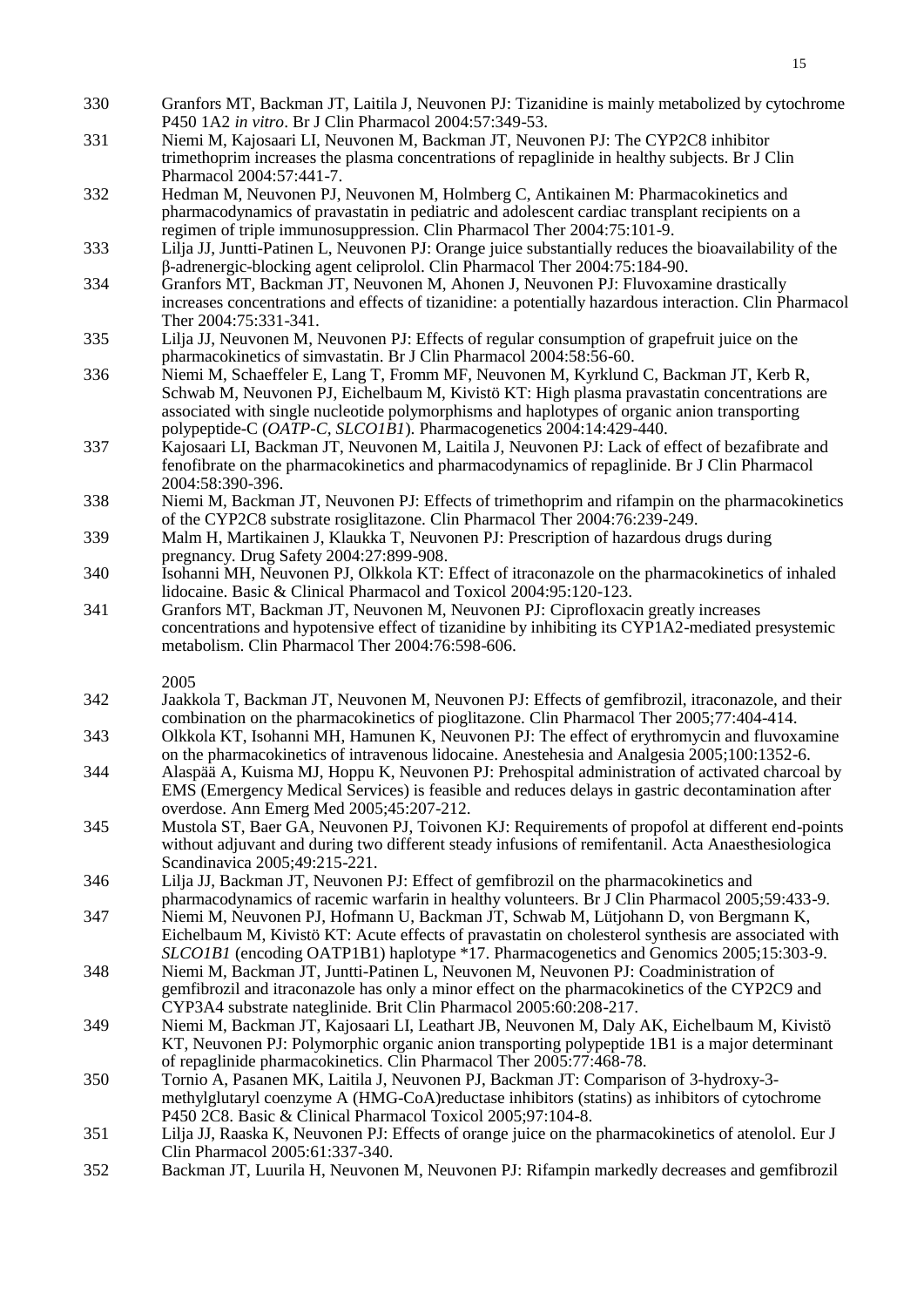increases the plasma concentrations of atorvastatin and its metabolites. Clin Pharmacol Ther 2005:78:154-167.

- 353 Lilja JJ, Laitinen K, Neuvonen PJ: Effects of grapefruit juice on the absorption of levothyroxine. Br J Clin Pharmacol 2005:60:337-341.
- 354 Kajosaari LI, Laitila J, Neuvonen PJ, Backman JT: Metabolism of repaglinide by CYP2C8 and CYP3A4 *in vitro:* effect of fibrates and rifampicin. Basic & Clinical Pharmacol Toxicol 2005:97:249-256.
- 355 Isohanni MH, Ahonen J, Neuvonen PJ, Olkkola KT: Effect of ciprofloxacin on the pharmacokinetics of intravenous lidocaine. Eur J Anaesthesiol 2005:22:795-799.
- 356 Kajosaari LI, Niemi M, Neuvonen M, Laitila J, Neuvonen PJ, Backman JT: Cyclosporine markedly raises the plasma concentrations of repaglinide. Clin Pharmacol Ther 2005:78:388-399.
- 357 Granfors MT, Backman JT, Laitila J, Neuvonen PJ: Oral contraceptives containing ethinyl estradiol and gestodene markedly increase plasma concentrations and effects of tizanidine by inhibiting cytochrome P450 1A2. Clin Pharmacol Ther 2005:78:400-411.
- 358 Munsterhjelm E, Munsterhjelm NM, Niemi TT, Ylikorkala O, Neuvonen PJ, Rosenberg PH: Dosedependent inhibition of platelet function by acetaminophen in volunteers. Anesthesiology 2005:103:712-717.
- 359 Lilja JJ, Raaska K, Neuvonen PJ: Effects of grapefruit juice on the pharmacokinetics of acebutolol. Br J Clin Pharmacol 2005:60:659-663.
- 360 Lilja JJ, Backman JT, Neuvonen PJ: Effect of itraconazole on the pharmacokinetics of atenolol. Basic & Clin Pharmacol & Toxicol 2005:97:395-398.
- 361 Malm H, Klaukka T, Neuvonen PJ: Risks associated with selective serotonin reuptake inhibitors in pregnancy: a register-based study. Obstetrics and Gynecology 2005:106:1289-96.
	- 2006
- 362 Granfors MT, Wang JS, Kajosaari LI, Laitila J, Neuvonen PJ, Backman JT: Differential inhibition of cytochrome P450 3A4, 3A5 and 3A7 by five HIV protease inhibitors *in vitro*. Basic and Clinical Pharmacology & Toxicology 2006:98:79-85.
- 363 Jaakkola T, Backman JT, Neuvonen M, Laitila J, Neuvonen PJ: Effect of rifampicin on the pharmacokinetics of pioglitazone. Br J Clin Pharmacol 2006:61:70-78.
- 364 Juntti-Patinen L, Kuitunen T, Pere P, Neuvonen PJ: Drug-related visits to a district hospital emergency room. Basic & Clinical Pharmacol & Toxicol 2006:98:212-7.
- 365 Kajosaari LI, Niemi M, Backman JT, Neuvonen PJ: Telithromycin, but not montelukast, increases the plasma concentrations and effects of the cytochrome P450 CYP3A4 and CYP2C8 substrate repaglinide. Clin Pharmacol Ther 2006:79:231-242.
- 366 Saari TI, Laine K, Leino K, Valtonen M, Neuvonen PJ, Olkkola KT: Effect of voriconazole on the pharmacokinetics and pharmacodynamics of midazolam. Clin Pharmacol Ther 2006:79:362-370.
- 367 Kajosaari LI, Jaakkola T, Neuvonen PJ, Backman JT: Pioglitazone, an in vitro inhibitor of CYP2C8 and CYP3A4, does not increase the plasma concentrations of the CYP2C8 and CYP3A4 substrate repaglinide. Eur J Clin Pharmacol 2006:62:217-223.
- 368 Niemi TT, Neuvonen PJ, Rosenberg PH: Comparison of ropivacaine 2 mg/ml and prilocaine 5 mg/ml for i.v. regional anaesthesia in outpatient surgery. Br J Anaest 2006:96:640-4.
- 369 Lilja JJ, Juntti-Patinen L, Neuvonen PJ: Effect of rifampicin on the pharmacokinetics of atenolol. Basic & Clinical Pharmacol & Toxicol 2006: 98:555-8.
- 370 Seikku P, Raivio T, Jänne OA, Neuvonen PJ, Holmberg C: Methylprednisolone exposure in pediatric renal transplant patients. Amer J Transplantation 2006:6:1451-8.
- 371 Hedman M, Antikainen M, Holmberg C, Neuvonen M, Eichelbaum M, Kivistö KT, Neuvonen PJ, Niemi M: Pharmacokinetics and response to pravastatin in paediatric patients with familiar hypercholesterolaemia and in paediatric cardic transplant recipients in relation to polymorphisms in *SLCO1B1* and *ABCB1* genes. Br J Clin Pharmacol 2006:61:706-15.
- 372 Hynninen VV, Olkkola KT, Leino K, Lundgren S, Neuvonen PJ, Rane A, Valtonen M, Vyyryläinen H, Laine K: Effect of the antifungals voriconazole and fluconazole on the pharmacokinetics of  $S-(+)$ and R-(-)ibuprofen. Antimicrob Agents Chemother 2006:50:1967-72.
- 373 Pasanen MK, Backman JT, Neuvonen PJ, Niemi M: Frequencies of single nucleotide polymorphisms and haplotypes of organic anion transporting polypeptide 1B1 *SLCO1B1* gene in a Finnish population. Eur J Clin Pharmacol 2006:62:409-15.
- 374 Backman JT, Granfors MT, Neuvonen PJ: Rifampicin is only a weak inducer of CYP1A2-mediated presystemic and systemic metabolism: studies with tizanidine and caffeine. Eur J Clin Pharmacol 2006:62:451-61.
- 375 Niemi M, Tornio A, Pasanen MK, Fredrikson H, Neuvonen PJ, Backman JT: Itraconazole,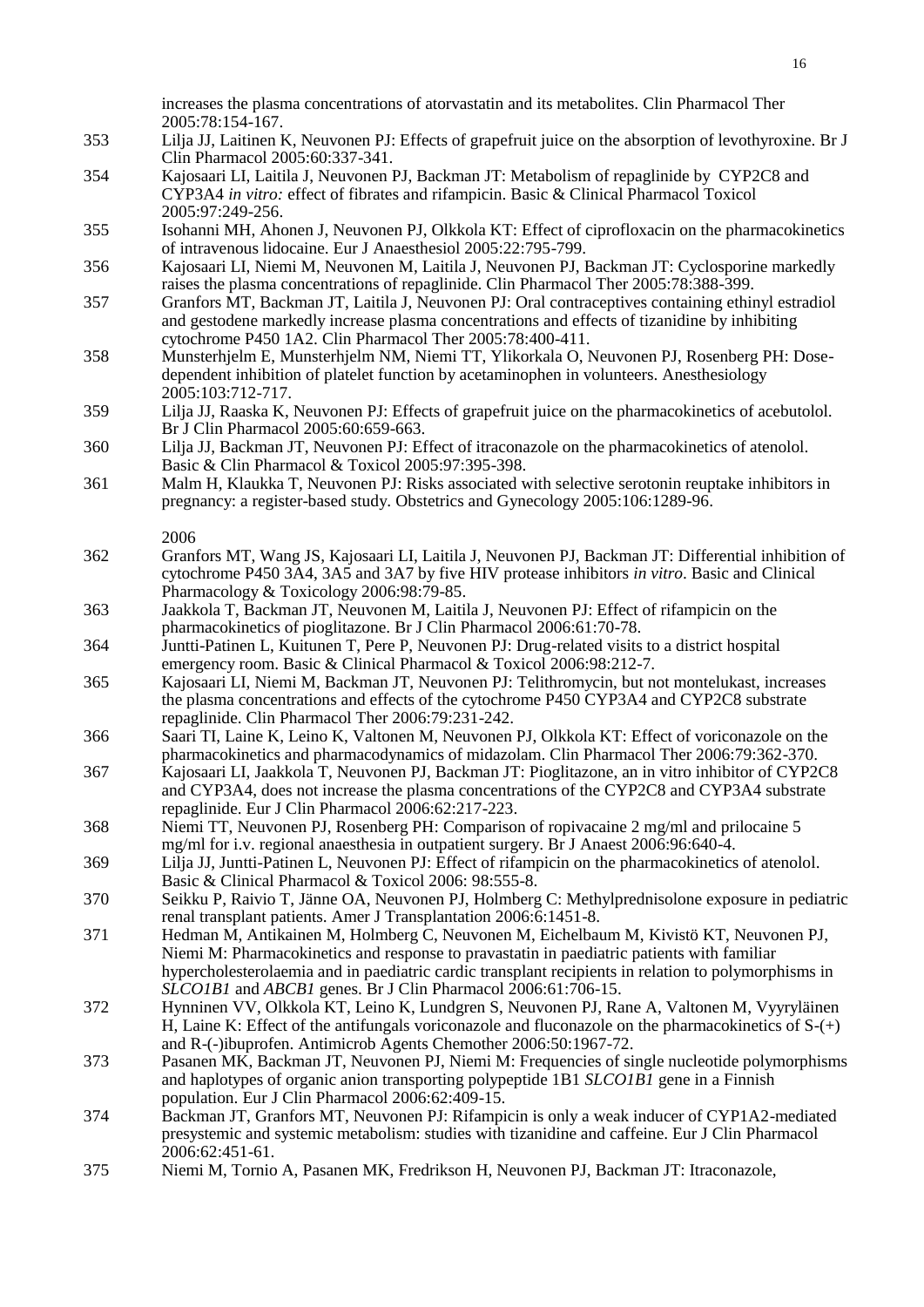gemfibrozil and their combination markedly raise the plasma concentrations of loperamide. Eur J Clin Pharmacol 2006:62:463-72.

- 376 Jaakkola T, Backman JT, Neuvonen M, Niemi M, Neuvonen PJ: Montelukast and zafirlukast do not affect the pharmacokinetics of the CYP2C8 substrate pioglitazone. Eur J Clin Pharmacol 2006;62:503-9.
- 377 Jaakkola T, Laitila J, Neuvonen PJ, Backman J: Pioglitazone is metabolised by CYP2C8 and CYP3A4 *in vitro*: Potential for interactions with CYP2C8 inhibitors. Basic Clin Pharmacol Toxicol 2006:99:44-51.
- 378 Isohanni M, Neuvonen PJ, Olkkola KT: Effect of fluvoxamine and erythromycin on the pharmacokinetics of oral lidocaine. Basic Clin Pharmacol Toxicol 2006:99:168-172.
- 379 Munsterhjelm E, Niemi TT, Ylikorkala O, Neuvonen PJ, Rosenberg PH: Influence on platelet aggregation of i.v. parecoxib and acetaminophen in healthy volunteers. Brit J Anaesthesia 2006:97:226-31.
- 380 Tornio A, Neuvonen PJ, Backman JT: The CYP2C8 inhibitor gemfibrozil does not increase the plasma concentrations of zopiclone. Eur J Clin Pharmacol 2006:62:645-51.
- 381 Niemi M, Arnold KA, Backman JT, Pasanen MK, Gödtel-Armbrust U, Wojnowski L, Zanger UM, Neuvonen PJ, Eichelbaum M, Kivistö KT, Lang T: Association of genetic polymorphism in *ABCC2* with hepatic multidrug resistance-associated protein 2 expression and pravastatin pharmacokinetics. Pharmacogenetics & Genomics 2006:16:801-8.
- 382 Backman JT, Karjalainen MJ, Neuvonen M, Laitila J, Neuvonen PJ: Rofecoxib is a potent inhibitor of cytochrome P450 1A2: Studies with tizanidine and caffeine in healthy subjects. Brit J Clin Pharmacol 2006:62:345-57.
- 383 Niemi M, Pasanen MK, Neuvonen PJ: *SLCO1B1* polymorphism and sex affect the pharmacokinetics of pravastatin but not fluvastatin. Clin Pharmacol Ther 2006:80:356-66.
- 384 Pasanen MK, Neuvonen M, Neuvonen PJ, Niemi M: *SLCO1B1* polymorphism markedly affects the pharmacokinetics of simvastatin acid. Pharmacogenetics & Genomics 2006:16:873-9.
- 385 Saari TI, Laine K, Leino K, Valtonen M, Neuvonen PJ, Olkkola KT: Voriconazole, but not terbinafine, markedly reduces alfentanil clearance and prolongs its half-life. Clin Pharmacol Ther 2006:80:502-8.
- 386 Rautiainen H, Färkkilä M, Neuvonen M, Sane T, Karvonen A-L, Nurmi H, Kärkkäinen P, Neuvonen PJ, Backman JT: Pharmacokinetics and bone effects of budesonide in primary biliary cirrhosis. Alimentary Pharmacol & Therapeutics 2006:24:1545-52.
- 387 Karjalainen MJ, Neuvonen PJ, Backman JT: Rofecoxib is a potent, metabolism-dependent inhibitor of CYP1A2: Implications for in vitro prediction of drug interaction. Drug Metabolism and Disposition 2006:34:2091-6.
	- 2007
- 388 Saari TI, Laine K, Leino K, Valtonen M, Neuvonen PJ, Olkkola KT: Effect of voriconazole on the pharmacokinetics and pharmacodynamics of zolpidem in healthy subjects. Brit J Clin Pharmacol 2007:63:116-20.
- 389 Jokinen MJ, Neuvonen PJ, Lindgren L, Höckerstedt K, Sjövall J, Breuer O, Askemark Y, Ahonen J, Olkkola KT: Pharmacokinetics of ropivacaine in patients with chronic end-stage liver disease. Anesthesiology 2007:106:43-55.
- 390 Lilja JJ, Niemi M, Fredrikson H, Neuvonen PJ: Effects of clarithromycin and grapefruit juice on the pharmacokinetics of glibenclamide. Br J Clin Pharmacol 2007:63:732-40.
- 391 Becquemont L, Neuvonen M, Demolis JL, Verstuyft C, Jaillon P, Neuvonen PJ, Funck-Brentano C: Amiodarone interacts with simvastatin but not with pravastatin disposition kinetics. Clin Pharmacol Ther 2007:81:679-84.
- 392 Lilja JJ, Backman JT, Neuvonen PJ: Effect of daily ingestion of cranberry juice on the pharmacokinetics of warfarin, tizanidine and midazolam – probes of CYP2C9, CYP1A2 and CYP3A4. Clin Pharmacol Ther 2007:81:833-39.
- 393 Tornio A, Niemi M, Neuvonen PJ, Backman JT: Stereoselective interaction between the CYP2C8 inhibitor gemfibrozil and racemic ibuprofen. Eur J Clin Pharmacol 2007:63:463-9.
- 394 Seitsonen ER, Cohen-Laroque ES, van Gils MJ, Korttila KT, Neuvonen PJ, Yli-Hankala AM: Propofol versus alfentanil to prevent movement responses during uterine curettage. Acta Anaesthesiol Scand 2007:51:751-8.
- 395 Schneider B, Gerdsen R, Plat J, Dullens S, Björkhem I, Diczfalusy U, Neuvonen PJ, Bieber T, von Bergman K, Lütjohann D: Effects of high dose itraconazole treatment on lipoproteins in men. Int J Clin Pharmacol Ther 2007:45:377-84.
- 396 Karjalainen MJ, Neuvonen PJ, Backman JT: Tolfenamic acid is a potent CYP1A2 inhibitor in vitro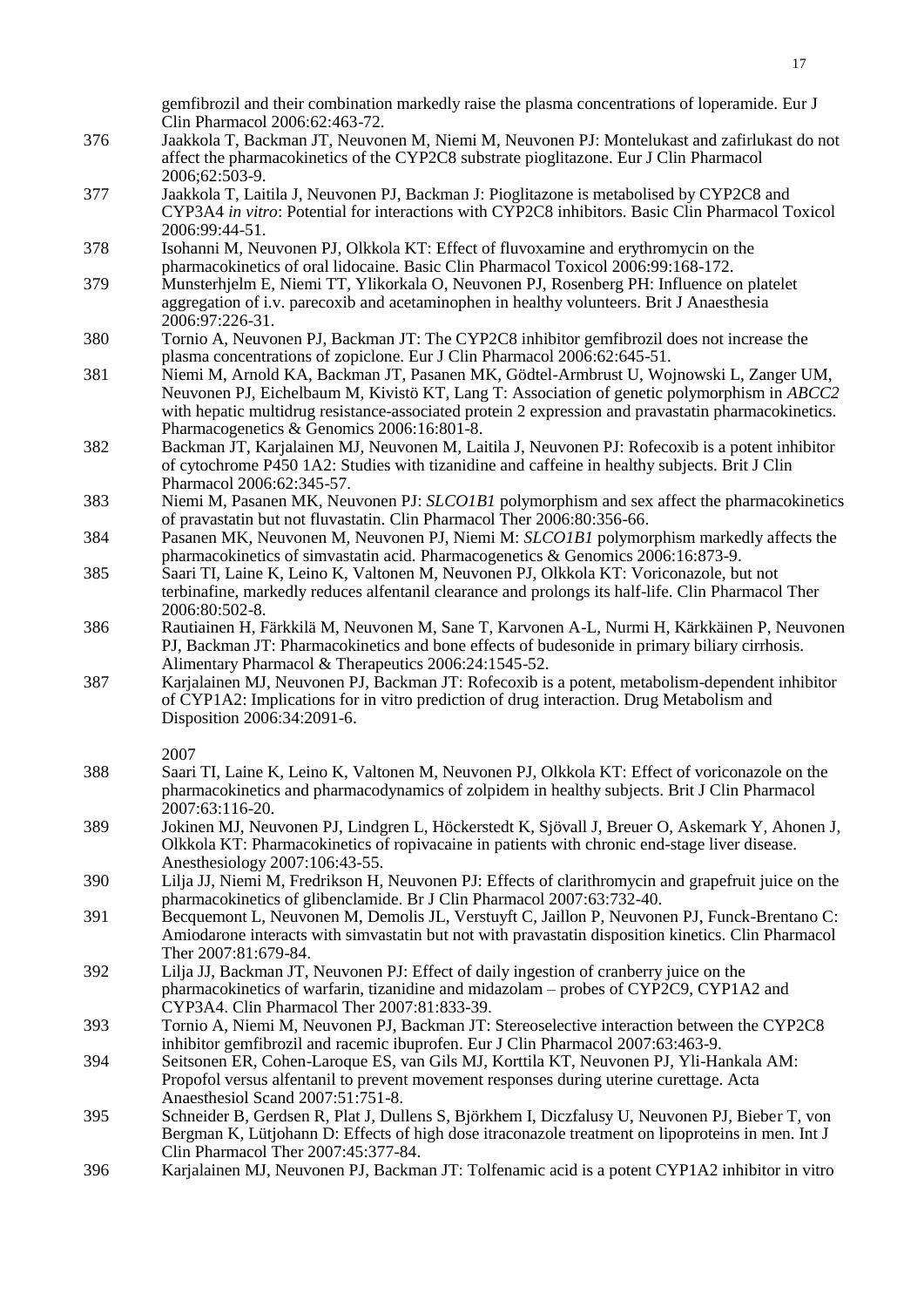but does not interact in vivo: correction for protein binding is needed for data interpretation. Eur J Clin Pharmacol 2007:63:829-36.

- 397 Saari TI, Laine K, Bertilsson L, Neuvonen PJ, Olkkola KT: Voriconazole and fluconazole increase the exposure to oral diazepam. Eur J Clin Pharmacol 2007:63:941-9.
- 398 Pasanen MK, Fredrikson H, Neuvonen PJ, Niemi M: Different effects of *SLCO1B1* polymorphism on the pharmacokinetics of atorvastatin and rosuvastatin. Clin Pharmacol Ther 2007:82:726-33.
- 399 Hynninen VV, Olkkola KT, Leino K, Lundgren S, Neuvonen PJ, Rane A, Valtonen M, Laine K: Effect of voriconazole on the pharmacokinetics of diclofenac. Fundamental & Clinical Pharmacol 2007:21:651-6.

- 400 Kalliokoski A, Neuvonen M, Neuvonen PJ, Niemi M: No significant effect of *SLCO1B1* polymorphism on the pharmacokinetics of rosiglitazone and pioglitazone. Br J Clin Pharmacol 2008:65:78-86.
- 401 Pasanen MK, Neuvonen PJ, Niemi M: Global analysis of genetic variation in *SLCO1B1.* Pharmacogenomics 2008:9:19-33.
- 402 Tornio A, Niemi M, Neuvonen PJ, Backman JT: Trimethoprim and the *CYP2C8\*3* allele have opposite effects on the pharmacokinetics of pioglitazone. Drug Metabolism and Disposition 2008:36:73-80.
- 403 Backman JT, Schröder MT, Neuvonen PJ: Effect of gender and moderate smoking on the pharmacokinetics and effects of the CYP1A2 substrate tizanidine. Eur J Clin Pharmacol 2008:64:17- 24.
- 404 Saari TI, Laine K, Neuvonen M, Neuvonen PJ, Olkkola KT: Effect of voriconazole and fluconazole on the pharmacokinetics of intravenous fentanyl. Eur J Clin Pharmacol 2008:64:25-30.
- 405 Fanta S, Niemi M, Jönsson S, Karlsson MO, Holmberg C, Neuvonen PJ, Hoppu K, Backman JT: Pharmacogenetics of cyclosporine in children suggests an age-dependent influence of *ABCB1* polymorphism. Pharmacogenetics and Genomics 2008:18:77-90.
- 406 Hynninen VV, Olkkola KT, Bertilsson L, Kurkinen K, Neuvonen PJ, Laine KT: Effect of terbinafine and voriconazole on the pharmacokinetics of the antidepressant venlafaxine. Clin Pharmacol Ther 2008:83:342-8.
- 407 Rodríguez-Antona C, Niemi M, Backman TT, Kajosaari L, Neuvonen PJ, Robledo M, Ingelman-Sundberg M: Characterization of novel *CYP2C8* haplotypes causing altered paclitaxel and repaglinide metabolism. Pharmacogenomics Journal 2008:8:268-77.
- 408 Kalliokoski A, Neuvonen M, Neuvonen PJ, Niemi M: Different effects of *SLCO1B1* polymorphism on the pharmacokinetics and pharmacodynamics of repaglinide and nateglinide. J Clin Pharmacol 2008:48:311-21.
- 409 Karjalainen MJ, Neuvonen PJ, Backman JT: Celecoxib is a CYP1A2 inhibitor in vitro but not in vivo. Eur J Clin Pharmacol 2008:64:511-9.
- 410 Keskitalo JE, Kurkinen KJ, Neuvonen PJ, Niemi M: *ABCB1* haplotypes differentially affect the pharmacokinetics of the acid and lactone forms of simvastatin and atorvastatin. Clin Pharmacol Ther 2008:84:457-61.
- 411 Karjalainen MJ, Neuvonen PJ, Backman JT: In vitro inhibition of CYP1A2 by model inhibitors, antiinflammatory analgesics and female sex steroids – predictability of in vivo interaction. Basic & Clin Pharmacol & Toxicol 2008:103:157-65.
- 412 Tornio A, Niemi M, Neuvonen M, Laitila J, Kalliokoski A, Neuvonen PJ, Backman JT: The effect of gemfibrozil on repaglinide pharmacokinetics persists for at least 12 h after the dose: Evidence for mechanism-based inhibition of CYP2C8 in vivo. Clin Pharmacol Ther 2008:84:403-411.
- 413 Neuvonen M, Neuvonen PJ: Determination of oxycodone, noroxycodone, oxymorphone and noroxymorphone in human plasma by liquid chromatography-electrospray-tandem mass spectrometry. Therapeutic Drug Monitoring 2008:30:333-40.
- 414 Liukas A, Kuusniemi K, Aantaa R, Virolainen P, Neuvonen M, Neuvonen PJ, Olkkola KT: Plasma concentrations of oral oxycodone are greatly increased in the elderly. Clin Pharmacol Ther 2008:84:462-7.
- 415 Kalliokoski A, Backman JT, Kurkinen K, Neuvonen PJ, Niemi M: Effects of gemfibrozil and atorvastatin on the pharmacokinetics of repaglinide in relation to *SLCO1B1* polymorphism. Clin Pharmacol Ther, 2008:84:488-496.
- 416 Kallio, H, Niskanen ML, Havia M, Neuvonen PJ, Rosenberg PH, Kentala E: I.V. ropivacaine compared with lidocaine for the treatment of tinnitus. Br J Anaesth 2008;101:261-5.
- 417 Heiskanen T, Backman JT, Neuvonen M, Kontinen VK, Neuvonen PJ, Kalso E: Itraconazole, a potent inhibitor of P-glycoprotein, moderately increases plasma concentrations of oral morphine.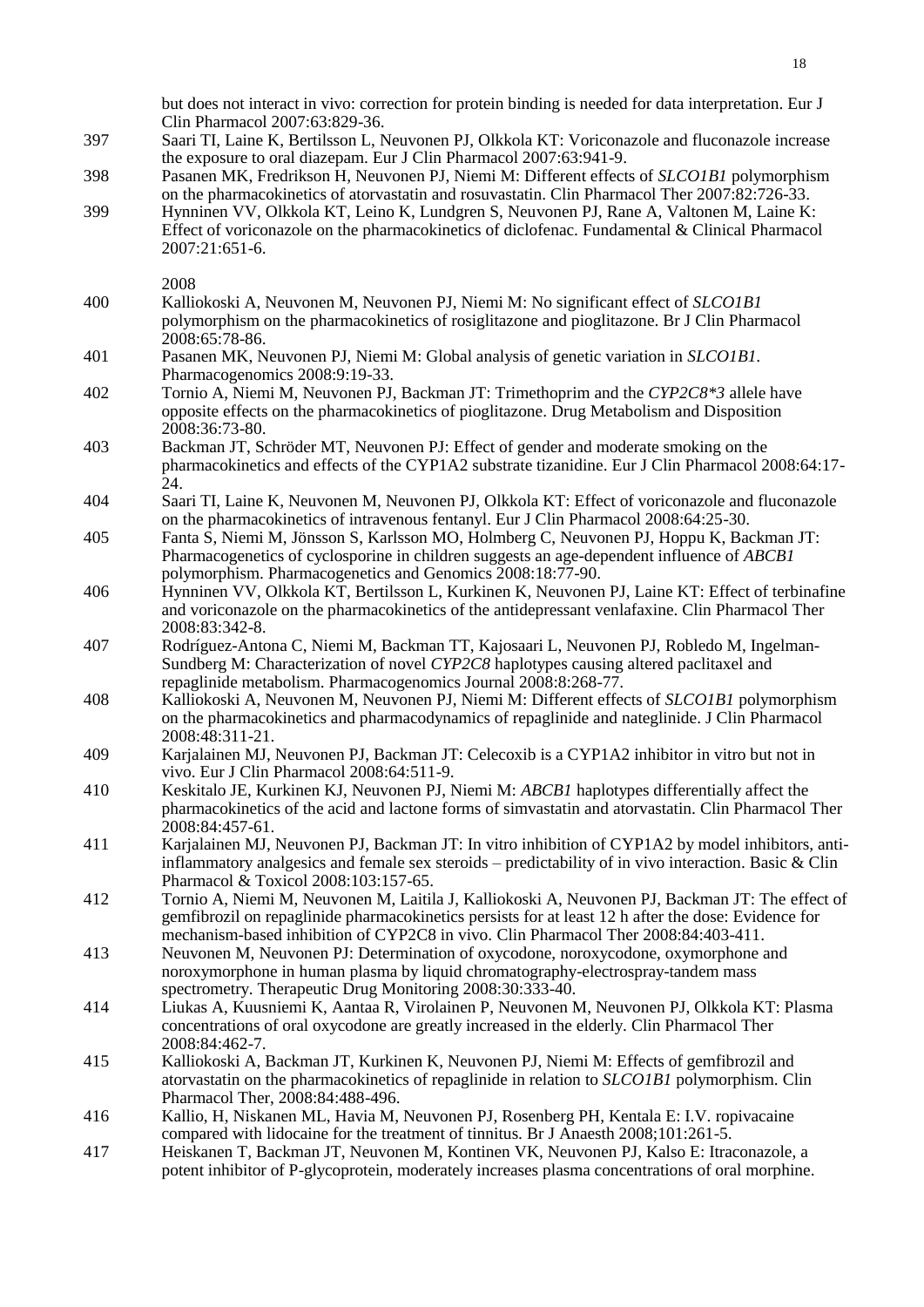|            | Acta Anaesthesiol Scand 2008:52:1319-26.                                                                                                                                                                                                                                                   |
|------------|--------------------------------------------------------------------------------------------------------------------------------------------------------------------------------------------------------------------------------------------------------------------------------------------|
| 418        | Pasanen MK, Miettinen TA, Gylling H, Neuvonen PJ, Niemi M: Polymorphism of the hepatic influx<br>transporter organic anion transporting polypeptide 1B1 is associated with increased cholesterol<br>synthesis rate. Pharmacogenetics and Genomics 2008;18:921-6.                           |
| 419        | Ruokoniemi P, Helin-Salmivaara A, Klaukka T, Neuvonen PJ, Huupponen R: Shift of statin use<br>towards the elderly in 1995-2005: a nation-wide register study in Finland. Br J Clin Pharmacol<br>2008:66:405-410.                                                                           |
| 420        | Kalliokoski A, Backman JT, Neuvonen PJ, Niemi M: Effects of the SLCO1B1*1B haplotype on the<br>pharmacokinetics and pharmacodynamics of repaglinide and nateglinide. Pharmacogenetics and<br>Genomics 2008:18:937-942.                                                                     |
| 421<br>422 | Kalliokoski A, Neuvonen M, Neuvonen PJ, Niemi M: The effect of SLCO1B1 polymorphism on<br>repaglinide pharmacokinetics persists over a wide dose range. Br J Clin Pharmacol 2008:66:818-825.<br>Helin-Salmivaara A, Lavikainen P, Korhonen MJ, Halava H, Junnila SYT, Kettunen R, Neuvonen |
|            | PJ, Martikainen JE, Ruokoniemi P, Saastamoinen LK, Virta L, Huupponen R: Long-term persistence<br>with statin therapy: A natiowide register study in Finland. Clinical Therapeutics 2008:30 Theme<br>issue:2228-2240.<br>2009                                                              |
| 423        | Hynninen VV, Olkkola KT, Neuvonen PJ, Laine K: Oral voriconazole and miconazole oral gel<br>produce comparable effects on the pharmacokinetics and pharmacodynamics of etoricoxib. Eur J<br>Clin Pharmacol 2009:65:89-95.                                                                  |
| 424        | Hagelberg NM, Nieminen TH, Saari TI, Neuvonen M, Neuvonen PJ, Laine K, Olkkola KT:<br>Voriconazole drastically increases exposure to oral oxycodone. Eur J Clin Pharmacol 2009:65:263-<br>271.                                                                                             |
| 425        | Hynninen VV, Olkkola KT, Bertilsson L, Kurkinen KJ, Korhonen T, Neuvonen PJ, Laine K:<br>Voriconazole increases while itraconazole decreases plasma meloxicam concentrations. Antimicrob<br>Agents Chemother. 2009:53:587-592.                                                             |
| 426        | Nieminen TH, Hagelberg NM, Saari TI, Pertovaara A, Neuvonen M, Laine K, Neuvonen PJ, Olkkola<br>KT: Rifampin greatly reduces the plasma concentrations of intravenous and oral oxycodone.<br>Anesthesiology 2009:110:1371-1378.                                                            |
| 427        | Aitta-aho T, Vekovischeva OY, Neuvonen PJ, Korpi ER: Reduced benzodiazepine tolerance, but<br>increased flumazenil-precipitated withdrawal in AMPA-receptor GluR-A subunit-deficient mice.<br>Pharmacology, Biochemistry and Behaviour 2009:92:283-290.                                    |
| 428        | Keskitalo JE, Kurkinen KJ, Neuvonen M, Backman JT, Neuvonen PJ, Niemi M: No significant<br>effect of <i>ABCB1</i> haplotypes on the pharmacokinetics of fluvastatin, pravastatin, lovastatin, and<br>rosuvastatin. Br J Clin Pharmacol 2009:68:207-213.                                    |
| 429        | Xiang X, Han Y, Neuvonen M, Pasanen MK, Kalliokoski A, Backman JT, Laitila J, Neuvonen PJ,<br>Niemi M: Effect of <i>SLCO1B1</i> polymorphism on the plasma concentrations of bile acids and bile acid<br>synthesis marker in humans. Pharmacogenetics and Genomics 2009:19:447-457.        |
| 430        | Keskitalo JE, Zolk O, Fromm MF, Kurkinen KJ, Neuvonen PJ, Niemi M: ABCG2 polymorphism<br>markedly affects the pharmacokinetics of atorvastatin and rosuvastatin. Clin Pharmacol Ther<br>2009:86:197-203.                                                                                   |
| 431        | Keskitalo JE, Pasanen MK, Neuvonen PJ, Niemi M: Different effects of the ABCG2 c.421C>A SNP<br>on the pharmacokinetics of fluvastatin, pravastatin, and simvastatin. Pharmacogenomics<br>2009:10:1217-1224.                                                                                |
| 432        | Backman JT, Honkalammi J, Neuvonen M, Kurkinen KJ, Niemi M, Tornio A, Neuvonen PJ:<br>CYP2C8 activity recovers within 96 hours after gemfibrozil dosing: Estimation of CYP2C8 half-life<br>using repaglinide as an in vivo probe. Drug Metabolism and Disposition, 2009:37:2359-2366.      |
| 433        | 2010<br>Riedmaier S, Klein K, Hofmann U, Keskitalo JE, Neuvonen PJ, Schwab M, Niemi M, Zanger UM:<br>UDP-glucuronyltransferase (UGT)-polymorphisms affect atorvastatin lactonization in vitro and in                                                                                       |
| 434        | vivo. Clin Pharmacol Ther 2010:87:65-73.<br>Grönlund J, Saari T, Hagelberg N, Martikainen IK, Neuvonen PJ, Olkkola KT, Laine K: Effect of<br>telithromycin on the pharmacokinetics and pharmacodynamics of oral oxycodone. J Clin Pharmacol<br>2010:50:101-108.                            |
| 435        | Xiang X, Han Y, Neuvonen M, Laitila J, Neuvonen PJ, Niemi M: High performance liquid<br>chromatography-tandem mass spectrometry for the determination of bile acid concentrations in<br>human plasma. J Chromatogr B Analyt Technol Biomed Life Sci 2010:878:51-60.                        |
| 436        | Lemberg KK, Heiskanen TE, Neuvonen M, Kontinen VK, Neuvonen PJ, Dahl ML, Kalso EA: Does                                                                                                                                                                                                    |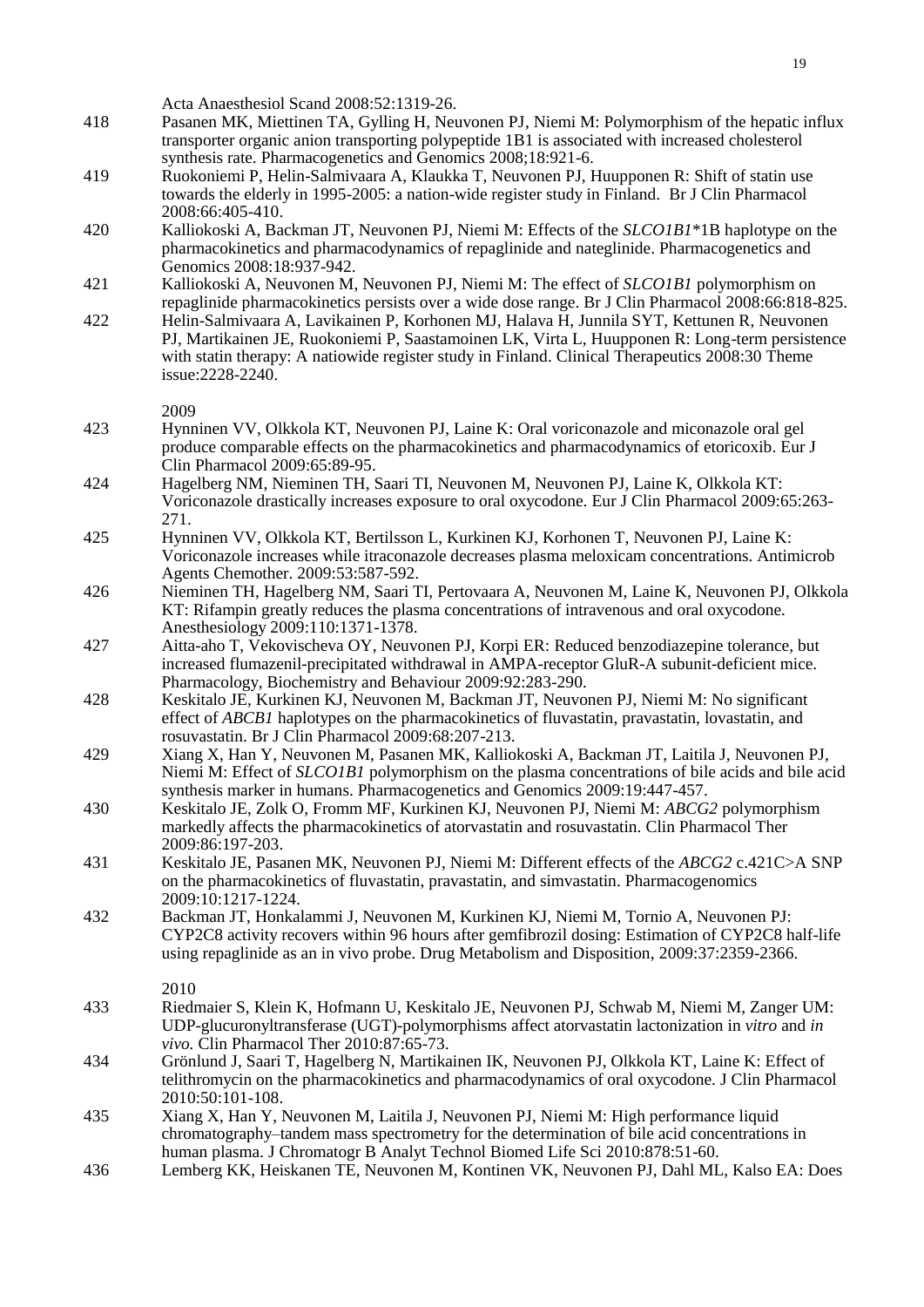co-administration of paroxetine change oxycodone analgesia: An interaction study in chronic pain patients. Scand Journal of Pain 2010:1:24-33.

- 437 Saari TI, Grönlund J, Hagelberg NM, Neuvonen M, Laine K, Neuvonen PJ, Olkkola KT: Effects of itraconazole on the pharmacokinetics and pharmacodynamics of intravenously and orally administered oxycodone. Eur J Clin Pharmacol 2010:66:387-397.
- 438 Tapaninen T, Neuvonen PJ, Niemi M: Rifampicin reducses the plasma concentrations and the renininhibiting effect of aliskiren. Eur J Clin Pharmacol 2010:66:497-502.
- 439 Hagelberg NM, Peltoniemi MA, Saari TI, Kurkinen KJ, Laine K, Neuvonen PJ, Olkkola KT: Clarithromycin, a potent inhibitor of CYP3A, greatly increases exposure to oral S-ketamine. Eur J Pain 2010:14:625-629.
- 440 Grönlund J, Saari TI, Hagelberg NM, Neuvonen PJ, Olkkola KT, Laine K: Exposure to of oral oxycodone is increased by concomitant inhibition of CYP2D6 and 3A4 pathways, but not by inhibition of CYP2D6 alone. Br J Clin Pharmacol 2010:70:78-87.
- 441 Karonen T, Filppula A, Laitila J, Niemi M, Neuvonen PJ, Backman JT: Gemfibrozil markedly increases the plasma concentrations of montelukast; a previously unrecognized role for CYP2C8 in the metabolism of montelukast. Clin Pharmacol Ther 2010:88:223-230.
- 442 Tapaninen T, Neuvonen PJ, Niemi M: Effect of *ABCB1* haplotypes on the pharmacokinetics and renin-inhibiting effect of aliskiren. Eur J Clin Pharmacol 2010;66:865-870.
- 443 Nieminen TH, Hagelberg NM, Saari TI, Neuvonen M, Laine K, Neuvonen PJ, Olkkola KT: St John`s wort greatly reduces the concentrations of oral oxycodone. Eur J Pain 2010:14:854-859.
- 444 Tapaninen T, Neuvonen PJ, Niemi M: Grapefruit juice greatly reduces the plasma concentrations of the OATP2B1 and CYP3A4 substrate aliskiren. Clin Pharmacol Ther 2010:88:339-342.
- 445 Nieminen TH, Hagelberg NM, Saari TI, Neuvonen M, Neuvonen PJ, Laine K, Olkkola KT: Grapefruit juice enhances the exposure to oral oxycodone. Basic & Clin Pharmacol & Toxicol 2010:107:782-788.
- 446 Nieminen TH, Hagelberg NM, Saari TI, Neuvonen M, Neuvonen PJ, Laine K, Olkkola KT: Oxycodone concentrations are greatly increased by the concomitant use of ritonavir or lopinavir/ritonavir. Eur J Clin Pharmacol 2010:66:977-085.
- 447 Niiya T, Litonius E, Petäjä L, Neuvonen PJ, Rosenberg PH: Intravenous lipid emulsion sequesters amiodarone in plasma and eliminates its hypotensive action in pigs. Annals of Emergency Medicine 2010:56(4):402-408.e2
	- 2011
- 448 Liukas A, Kuusniemi K, Aantaa R, Virolainen P, Neuvonen M, Neuvonen PJ, Olkkola KT: Elimination of intravenous oxycodone in the elderly: A pharmacokinetic study in postoperative orthopaedic patients of different age groups. Drugs & Aging 2011:28:41-50.
- 449 Merivirta RM, Kuusniemi KS, Hurme SA, Neuvonen PJ, Rautakorpi PJ, Olkkola KT, Leino KA: Plasma levels of bupivacaine and its metabolites after subacromial infusions in concentrations 2.5 or 5.0 mg/ml. Acta Anaesthesiol Scand 2011:55:228-233.
- 450 Karonen T, Neuvonen PJ, Backman JT: The CYP2C8 inhibitor gemfibrozil does not affect the pharmacokinetics of zafirlukast. Eur J Clin Pharmacol 2011:67:151-155.
- 451 Liukas A, Kuusniemi K, Aantaa R, Virolainen P, Niemi M, Neuvonen PJ, Olkkola KT: Pharmacokinetics of intravenous paracetamol in elderly patients. Clin Pharmacokin 2011:50:121- 129.
- 452 Tapaninen T, Backman JT, Kurkinen KJ, Neuvonen PJ, Niemi M: Itraconazole, a P-glycoprotein and CYP3A4 inhibitor, markedly raises the plasma concentrations and enhances the renin-inhibiting effect of aliskiren. J Clin Pharmacol 2011:51:359-367.
- 453 Grönlund J, Saari TI, Hagelberg NM, Neuvonen PJ, Olkkola KT, Laine K: Miconazole oral gel increases the exposure to oral oxycodone by inhibition of CYP2D6 and CYP3A4. Antimicrobial Agents and Chemotherapy 2011:55:1063-1067.
- 454 Grönlund J, Saari TI, Hagelberg NM, Neuvonen PJ, Laine K, Olkkola KT: Effect of inhibition of cytochrome P450 enzymes 2D6 and 3A4 on the pharmacokinetics of intravenous oxycodone: A randomized, three-phase, crossover, placebo-controlled study. Clinical Drug Investigation 2011:31:143-153.
- 455 Honkalammi J, Niemi M, Neuvonen PJ, Backman JT: Mechanism-based inactivation of CYP2C8 by gemfibrozil occurs rapidly in humans. Clin Pharmacol Ther 2011:89(4):579-586.
- 456 Iirola T, Vilo S, Aantaa R, Wendelin-Saarenhovi M, Neuvonen PJ, Scheinin M, Olkkola KT: Dexmedetomidine inhibits gastric emptying and oro-caecal transit in healthy volunteers. Br J Anaesthesia 2011:106:522-527.
- 457 Tapaninen T, Neuvonen PJ, Niemi M: Orange and apple juice greatly reduce the plasma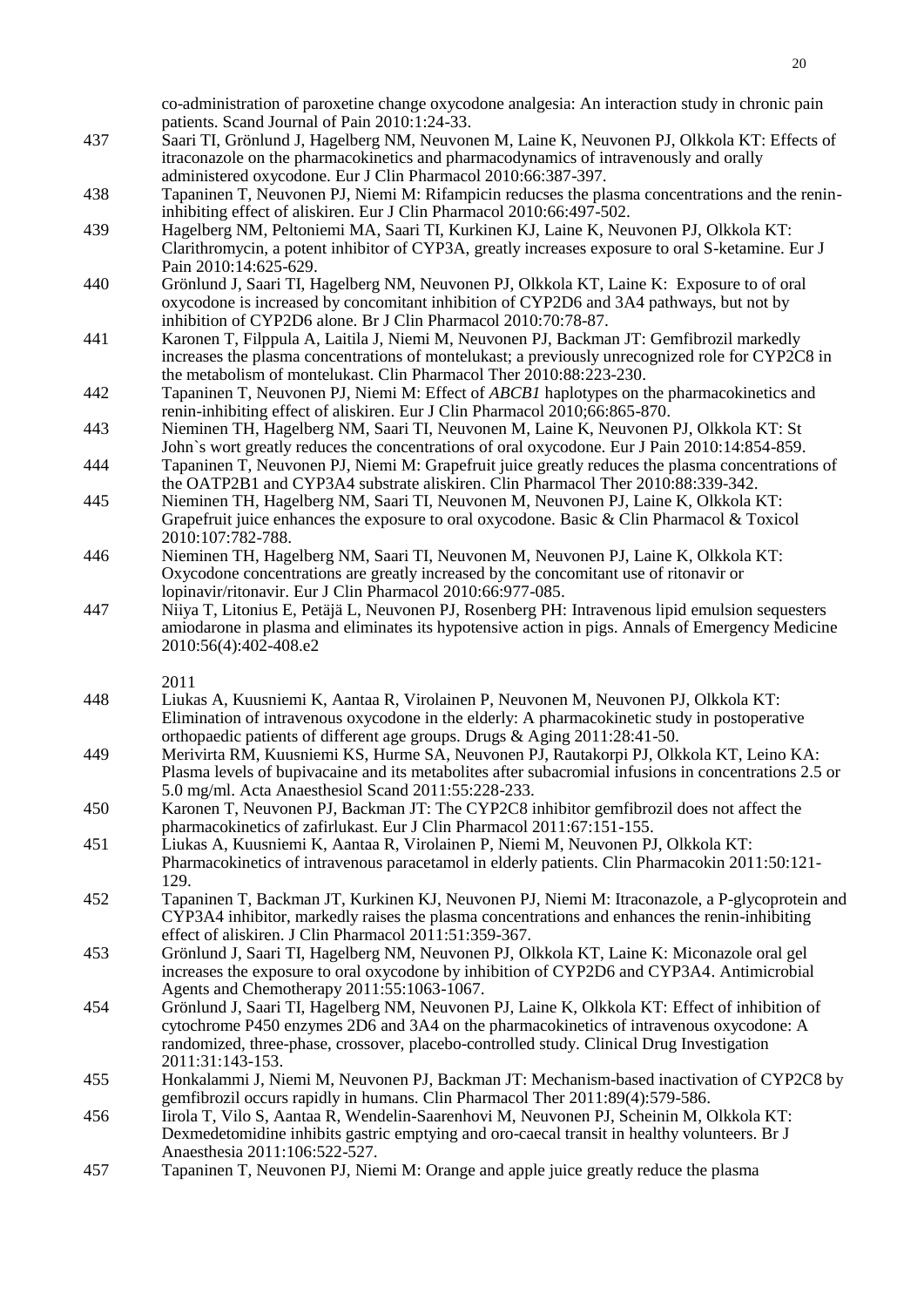concentrations of the OATP2B1 substrate aliskiren. Brit J Clin Pharmacol 2011:71:718-26.

- 458 Liukas A, Hagelberg NM, Kuusniemi K, Neuvonen PJ, Olkkola KT: Inhibition of cytochrome P450 3A by clarithromycin uniformly affects the pharmacokinetics and pharmacodynamics of oxycodone in young and elderly volunteers. J Clin Psychopharmacol 2011:31:302-308.
- 459 Filppula AM, Laitila J, Neuvonen PJ, Backman JT: Reevaluation of the microsomal metabolism of montelukast - major contribution by CYP2C8 at clinically relevant concentrations. Drug Metabolism and Disposition 2011:39:904-11.
- 460 Peltoniemi MA, Saari TI, Hagelberg NM, Reponen P, Turpeinen M, Laine K, Neuvonen PJ, Olkkola KT: Exposure to oral S-ketamine is unaffected by itraconazole but greatly increased by ticlopidine. Clin Pharmacol Ther 2011:90(2):296-302.
- 461 Tuuminen R, Syrjälä S, Krebs R, Keränen MAI, Koli K, Abo-Ramadan U, Neuvonen PJ, Tikkanen JM, Nykänen AI, Lemström KB: Donor simvastatin treatment abolishes rat cardiac allograft ischemia/reperfusion injury and chronic rejection through microvascular protection. Circulation 2011:124(10):1138-1150.
- 462 Honkalammi J, Niemi M, Neuvonen PJ, Backman JT: Dose-dependent interaction between gemfibrozil and repaglinide in humans: Strong inhibition of  $\angle$ YP2C8 with subtherapeutic gemfibrozil doses. Drug Metabolism & Dispos 2011:39(10)1977-1986.
- 463 Xiang X, Vakkilainen J, Backman JT, Neuvonen PJ, Niemi M: No significant effect of *SLCO1B1* polymorphism on the pharmacokinetics of ursodesoxycholic acid. Eur J Clin Pharmacol 2011:67:1159-67.

- 464 Karonen T, Neuvonen PJ, Backman JT: CYP2C8 but not CYP3A4 is important in the pharmacokinetics of montelukast. Brit J Clin Pharmacol 2012:73(2):257-267.
- 465 Saari TI, Ihmsen H, Neuvonen PJ, Olkkola KT, Schwilden H: Oxycodone clearance is markedly reduced with advancing age: a population pharmacokinetic study. Brit J Anaesthesia 2012:108(3):491-8.
- 466 Xiang X, Backman JT, Neuvonen PJ, Niemi M: Gender, but not *CYP7A1* or *SLCO1B1* polymorphism, affects the fasting plasma concentrations of bile acids in humans. Basic & Clinical Pharmacol & Toxicol 2012:110:245-52.
- 467 Litonius E, Niiya T, Neuvonen PJ, Rosenberg PH: No antidotal effect of intravenous lipid emulsion in experimental amitriptyline intoxication despite significant entrapment of amitriptyline. Basic & Clin Pharmacol & Toxicol 2012:110:378-83.
- 468 Litonius E, Niiya T, Neuvonen PJ, Rosenberg PH: Intravenous lipid emulsion only minimally influences bupivacaine and mepivacaine distribution in plasma and does not enhance recovery from intoxication in pigs. Anesthesia and Analgesia 2012;114(4):901-6.
- 469 Filppula AM, Laitila J, Neuvonen PJ, Backman JT: Potent mechanism-based inhibition of CYP3A4 by imatinib explains its liability to interact with CYP3A4 substrates. Br J Pharmacol 2012;165:2787- 98.
- 470 Honkalammi J, Niemi M, Neuvonen PJ, Backman JT: Gemfibrozil is a strong inactivator of CYP2C8 in very small multiple doses. Clin Pharmacol Ther 2012:91(5):846-55.
- 471 Karonen T, Laitila J, Miemi M, Neuvonen PJ, Backman J: Fluconazole but not the CYP3A4 inhibitor, itraconazole, increases plasma concentrations of zafirlukast. Eur J Clin Pharmacol 2012;68:681-8.
- 472 Litonius E, Tarkkila P, Neuvonen PJ, Rosenberg PH: Effect of intravenous lipid emulsion on bupivacaine plasma concentration in humans. Anaesthesia 2012:67(6):600-5.
- 473 Rikalainen-Salmi R, Förster JG, Mäkelä K, Virolainen P, Leino KA, Pitkänen MT, Neuvonen PJ, Kuusniemi KS: Local infiltration analgesia compared with intrathecal morphine in total hip arthroplasty patients. Acta Anaesthesiol Scand 2012:56:695-705.
- 474 Peltoniemi MA, Saari TI, Hagelberg NM, Laine K, Neuvonen PJ, Olkkola KT: S-ketamine concentrations are greatly increased by grapefruit juice. Eur J Clin Pharmacol 2012;68:979-86.
- 475 Tarkiainen EK, Backman JT, Neuvonen M, Neuvonen PJ, Schwab M, Niemi M. Carboxylesterase 1 polymorphism impairs oseltamivir bioactivation in humans. Clin Pharmacol Ther 2012;92(1):68-71.
- 476 Litonius E, Lokajova J, Yohannes G, Neuvonen PJ, Holopainen JM, Rosenberg PH, Wiedmer SK: *In vitro* and *in vivo* entrapment of bupivacaine by lipid dispersions. Journal of Chromatography A 2012;1254:125-31.
- 477 Kokki M, Gonzalez Franco M, Raatikainen K, Välitalo P, Sankilampi U, Heinonen S, Neuvonen PJ, Kokki H: Intravenous oxycodone for pain relief in the first stage of labor – Maternal pharmacokinetics and neonatal exposure. Basic & Clinical Pharmacology & Toxicology 2012;111:182-8.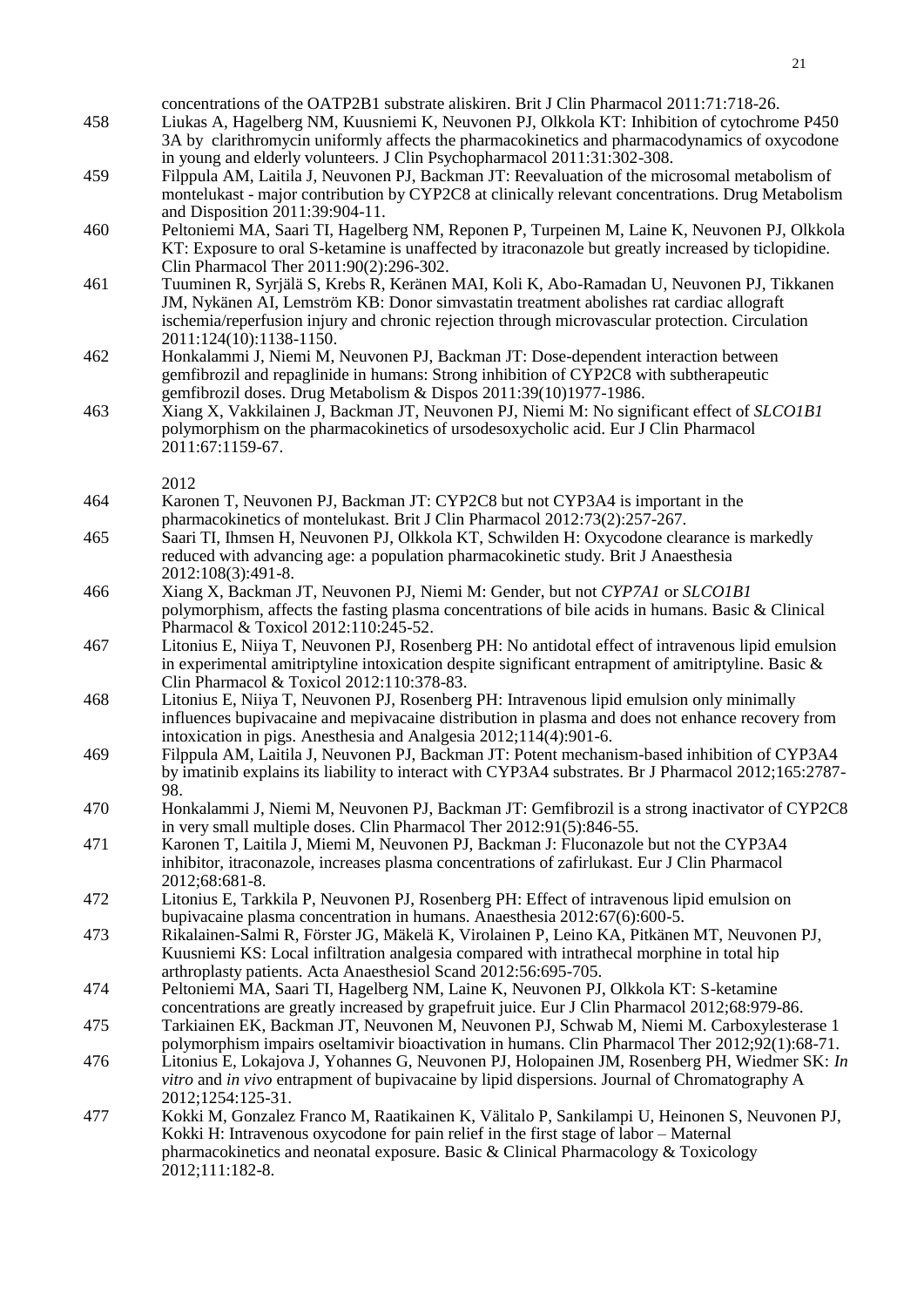- 478 Sahi H, Koljonen V, Böhling T, Neuvonen PJ, Vainio H, Lamminpää A, Kyyronen P, Pukkala E: Increased incidence of Merkel cell carcinoma among younger statin users. Cancer Epidemiology 2012:36:421-4.
- 479 Hiller A, Helenius I, Nurmi E, Neuvonen PJ, Kaukonen M, Hartikainen T, Korpela R, Taivainen T, Meretoja OA: Acetaminophen improves analgesia but does not reduce opioid requirement after major spine surgery in children and adolescents. SPINE 2012:37:E1225-E1231.
- 480 Peltoniemi MA\*, Saari TI\*, Hagelberg NM, Laine K, Kurkinen KJ, Neuvonen PJ, Olkkola KT: Rifampicin has a profound effect on the pharmacokinetics of oral S-ketamine and less on intravenous S-ketamine. Basic & Clinical Pharmacology & Toxicology 2012:111:325-32.
- 481 Peltoniemi MA, Saari TI, Hagelberg NM, Laine K, Neuvonen PJ, Olkkola KT: St John´s Wort greatly decreases the plasma concentrations of oral S-ketamine. Fundamental & Clinical Pharmacology 2012:26:743-50.
- 482 Helin-Salmivaara A, Korhonen MJ, Lehenkari P, Junnila SYT, Neuvonen PJ, Ruokoniemi P, Huupponen R: Statins and hip fracture prevention - a population based cohort study in women. PlosOne 2012:7(10):e48095; doi:10.1371/journal.pone.0048095
- 483 Lippert J, Brosch M, von Kampen O, Meyer M, Siegmund HU, Schafmayer C, Becker T, Laffert B, Görlitz L, Schreiber S, Neuvonen PJ, Niemi M, Hampe J, Kuepfer L: A mechanistic, model-based approach to safety assessment in clinical development. CPT: Pharmacometrics & Systems Pharmacology 2012:1, e13; doi:10.1038/psp.2012.14
- 484 Kokki M, Broms S, Eskelinen M, Neuvonen PJ, Halonen T, Kokki H: The analgesic concentration of oxycodone with co-administration of paracetamol – a dose-finding study in adult patients undergoing laparoscopic cholecystectomy. Basic & Clinical Pharmacology & Toxicology 2012:111:391-5.
	- 2013
- 485 Tapaninen T, Karonen T, Backman JT, Neuvonen PJ, Niemi M: *SLCO2B1* c.935G>A single nucleotide polymorphism has no effect on the pharmacokinetics of montelukast and aliskiren. Pharmacogenetics and Genomics 2013:23(1):19-24.
- 486 Filppula AM, Neuvonen M, Laitila J, Neuvonen PJ, Backman JT: Autoinhibition of CYP3A4 leads to important role of CYP2C8 in imatinib metabolism: Variability in CYP2C8 activity may alter plasma concentrations and response. Drug Metabolism and Disposition 2013:41:50-59.
- 487 Meskanen K, Ekelund H, Laitinen J, Neuvonen PJ, Haukka J, Panula P, Ekelund J: A randomized clinical trial of Histamine H2 receptor antagonism in the treatment-resistant schizophrenia. J Clin Psychopharmacol 2013:33(4):472-8.
- 488 Hagelberg NM, Saarikoski T, Saari TI, Neuvonen M, Neuvonen PJ, Turpeinen M, Scheinin M, Laine K, Olkkola KT: Ticlopidine inhibits both *O*-demethylation and renal clearance of tramadol, increasing the exposure to it, but itraconazole has no marked effect on the ticlopidine-tramadol interaction. Eur J Clin Pharmacol 2013:69:867-75.
- 489 Holmberg MT, Tornio A, Joutsi-Korhonen L, Neuvonen M, Neuvonen PJ, Lassila R, Niemi M, Backman JT: Grapefruit juice markedly increases the plasma concentrations and antiplatelet effects of ticagrelor in healthy subjects. Brit J Clin Pharmacol 2013:75(6):1488-96.
- 490 Saarikoski T, Saari TI, Hagelberg NM, Neuvonen M, Neuvonen PJ, Scheinin M, Olkkola KT, Laine K. Rifampicin markedly decreases the exposure to oral and intravenous tramadol. Eur J Clin Pharmacol 2013:69:1293-1301.
- 491 Keski-Nisula J, Pesonen E, Olkkola KT, Peltola K, Neuvonen PJ, Tuominen N, Sairanen H, Andersson S, Suominen PK: Methylprednisolone in neonatal cardiac surgery: Reduced inflammation without improved clinical outcome. The Annals of Thoracic Surgery 2013:95:2126-32.
- 492 Krauss M, Burghaus R, Lippert J, Niemi M, Neuvonen P, Schuppert A, Willmann S, Kuepfer L, Görlitz L: Using Bayesian-PBPK modeling for assessment of inter-individual variability and subgroup stratification. In Silico Pharmacology, 2013, 1:6[, http://www.in-silico](http://www.in-silico-pharmacology.com/content/1/1/6)[pharmacology.com/content/1/1/6](http://www.in-silico-pharmacology.com/content/1/1/6) ;(11 April 2013) doi:10.1186/2193-9616-1-6.
- 493 Frechen S, Junge L, Saari TI, Suleiman AA, Rokitta D, Neuvonen PJ, Olkkola KT, Fuhr U: A semiphysiological population pharmacokinetic model for dynamic inhibition of liver and gut wall cytochrome P450 3A by voriconazole. Clinical Pharmacokinetics 2013:52(9)763-81.
- 494 Heinonen JA, Litonius E, Backman JT, Neuvonen PJ, Rosenberg PH: Intravenous lipid emulsion entraps amitriptyline into plasma and can lower its brain concentration – an experimental intoxication study in pigs. Basic & Clinical Pharmacology & Toxicology 2013:113:193-200.
- 495 Filppula AM, Tornio A, Niemi M, Neuvonen PJ, Backman JT: Gemfibrozil impairs imatinib absorption and inhibits the CYP2C8-mediated formation of its main metabolite. Clin Pharmacol & Therap 2013:94(3):383-93.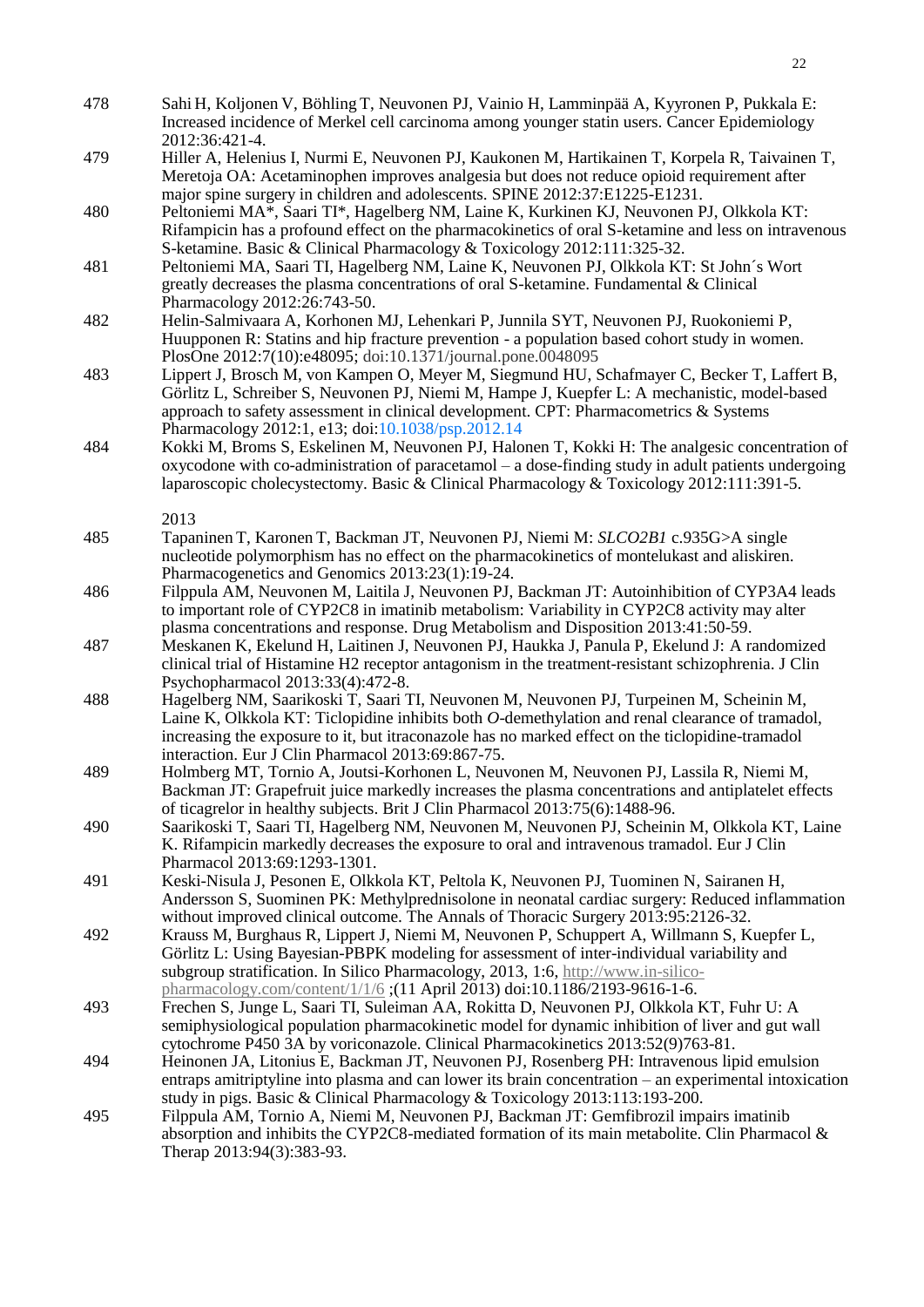2014 496 Puustinen J, Lähteenmäki R, Polo-Kantola P, Salo P, Vahlberg T, Lyles A, Neuvonen PJ, Partinen M, Räihä I, Kivelä SL: Effect of withdrawal from long-term use of temazepam, zopiclone or zolpidem as hypnotic agents on cognition in older adults. Eur J Clin Pharmacol 2014:70:319-29. 497 Holmberg MT, Tornio A, Neuvonen M, Neuvonen PJ, Backman JT, Niemi M: Grapefruit juice inhibits the metabolic activation of clopidogrel. Clin Pharmacol & Therap 2014:95(3):307-13. 498 Lähteenmäki R, Puustinen J, Vahlberg T, Lyles A, Neuvonen PJ, Partinen M, Räihä I, Kivelä S-L**:**  Melatonin for sedative withdrawal in older patients with primary insomnia: a randomised doubleblind placebo-controlled trial. Br J Clin Pharmacol 2014:77(6):975-85. 499 Filppula AM, Neuvonen PJ, Backman JT: In Vitro assessment of time-dependent inhibitory effects on CYP2C8 and CYP3A activity by fourteen protein kinase inhibitors. Drug Metabolism and Disposition 2014:42(7):1202-9. 500 Tornio A, Filppula AM, Kailari O, Neuvonen M, Nyrönen TH, Tapaninen T, Neuvonen PJ, Niemi M, Backamn JT: Glucuronidation converts clopidogrel to a strong time-dependent inhibitor of CYP2C8: a phase II metabolite as a perpetrator of drug-drug interactions. Clin Pharmacol & Therap 2014:96(4):498-507. 501 Nurminen J, Puustinen J, Lähteenmäki R, Vahlberg T, Lyles A, Partinen M, Räihä I, Neuvonen PJ, Kivelä S-L: Handgrip strength and balance in older adults following withdrawal from long-term use of temazepam, zopiclone or zolpidem as hypnotics. BMC Geriatrics 2014:14:121, doi:10.1186/1471- 2318-14-121. http://WWW.biomedcentral.com/1471-2318/14/121 (10 pages) 502 Mäenpää J, Volotinen-Maja M, Kautiainen H, Neuvonen M, Niemi M, Neuvonen PJ, Backman JT: Paroxetine markedly increases plasma concentrations of ophthalmic timolol; CYP2D6 inhibitors may increase the risk of cardiovascular adverse effects of 0.5% timolol eye drops. Drug Metabolism and Disposition  $2014:42:2068-2076$ ,  $+$  Supplemental material 1: table and 4 figures. 2015 503 Keski-Nisula J, Suominen PK, Olkkola KT, Peltola K, Neuvonen PJ, Tynkkynen P, Salminen JT, Andersson S, Pesonen E: Effect of timing and route of methylprednisolone administration during pediatric cardiac surgical procedures. The Annals of Thoracic Surgery 2015:99;180-5. 504 Saarikoski T, Saari TI, Hagelberg NM, Backman JT, Neuvonen PJ, Scheinin M, Olkkola KT and Laine K. Effects of terbinafine and itraconazole on the pharmacokinetics of orally administered tramadol. Eur J Clin Pharmacol 2015:71(3):321-7. 505 Holmberg MT, Tornio A, Hyvärinen H, Neuvonen M, Neuvonen PJ, Backman JT, Niemi M: Effect of grapefruit juice on the bioactivation of prasugrel. Br J Clin Pharmacol 2015:80(1):139-45. 506 Tarkiainen EK, Holmberg MT, Tornio A, Neuvonen M, Neuvonen PJ, Backman JT, Niemi M: Carboxylesterase 1 c.428G>A single nucleotide variation increases the antiplatelet effects of clopidogrel by reducing hydrolysis in humans. Clin Pharmacol & Therap 2015:97(6):650-8. 507 Tarkiainen EK, Tornio A, Holmberg MT, Launiainen T, Neuvonen PJ, Backman JT, Niemi M: Effect of carboxylesterase 1 c.428G>A single nucleotide variation on the pharmacokinetics of quinapril and enalapril. Br J Clin Pharmacol 2015:80(5):1131-8. 508 Tornio A, Vakkilainen J, Neuvonen M, Backman JT, Neuvonen PJ, Niemi M: *SLCO1B1* polymorphism markedly affects the pharmacokinetics of lovastatin acid. Pharmacogenetics and Genomics 2015:25(8):382-7. 509 Lapatto-Reiniluoto O, Patinen L, Niemi M, Backman JT, Neuvonen PJ: Drug-related inadvertent deaths in a university hospital – a declining trend. Basic & Clin Pharmacol & Toxicol 2015:117:421-6. 510 Itkonen MK, Tornio A, Neuvonen M, Neuvonen PJ, Niemi M, Bacman JT: Clopidogrel has no meaningful effect on the pharmacokinetics of the OATP1B1 and CYP3A4 substrate simvastatin: a crossover study in healthy volunteers. Drug Metabolism and Disposition 2015:43(11):1655-60. 2016 511 Lapatto-Reiniluoto O, Niemi M, Backman J, Neuvonen PJ: Lääkkeiden aiheuttamat kuolemantapaukset ovat vähentyneet yliopistosairaalassa. Suomen Lääkärilehti 2016:71(5):295-301. 512 Keski-Nisula J, Pesonen E, Olkkola KT, Ahlroth T, Puntila J, Andersson S, Neuvonen PJ, Suominen PK: High-dose methylprednisolone has no benefit over moderate dose for the correction of Tetralogy of Fallot. The Annals of Thoracic Surgery 2016:102(3):870-6. 513 Itkonen MK, Tornio A, Neuvonen M, Neuvonen PJ, Niemi M, Backman JT: Clopidogrel markedly increases plasma concentrations of the CYP2C8 substrate pioglitazone. Drug Metabolism and Disposition 2016:44:1364-71.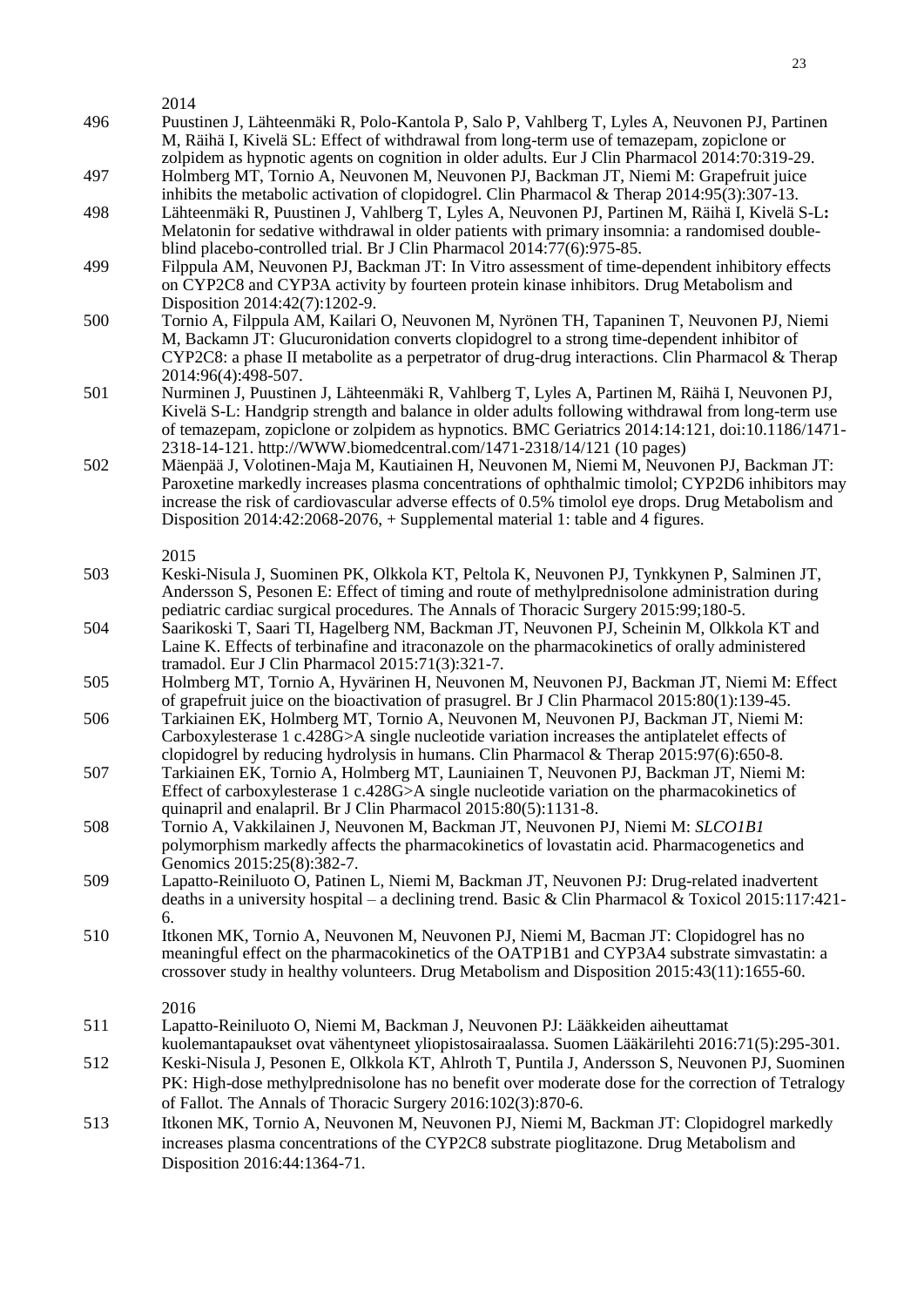- 514 Fihlman M, Hemmilä T, Hagelberg NM, Kuusniemi K, Backman JT, Laitila J, Laine K, Neuvonen PJ, Olkkola KT, Saari TI: Voriconazole more likely than posaconazole increases plasma exposure to sublingual buprenorphine causing a risk of a clinically important interaction. Eur J Clin Pharmacolögy 2016:71:1363-71.
- 515 Hagelberg NM, Fihlman M, Hemmilä T, Backman JT, Laitila J, Neuvonen PJ, Laine K, Olkkola KT, Saari T: Rifampicin decreases exposure to sublingual buprenorphine in healthy subjects. Pharmacology Research and Pespectives 2016; accepted 30.9
- 516 Suominen PK, Keski-Nisula J, Ojala T, Rautiainen P, Jahnukainen T, Hästbacka J, Neuvonen PJ, Pitkänen O, Niemelä J, Kaskinen A, Salminen J, Lapatto R: Stress-dose corticosteroid versus placebo in neonatal cardiac surgery: A randomized controlled trial. Annals of Thoracic Surgery, submitted for publication.
- 517 Lähteenmäki R, Neuvonen PJ, Puustinen J, Vahlberg T, Partinen M, Räihä I, Kivelä S-L: Perceived sleep and quality of life before and after withdrawal from long-term sedative hypnotics in older people with insomnia. Brit. J. Clin. Pharmacol. Submitted for publication.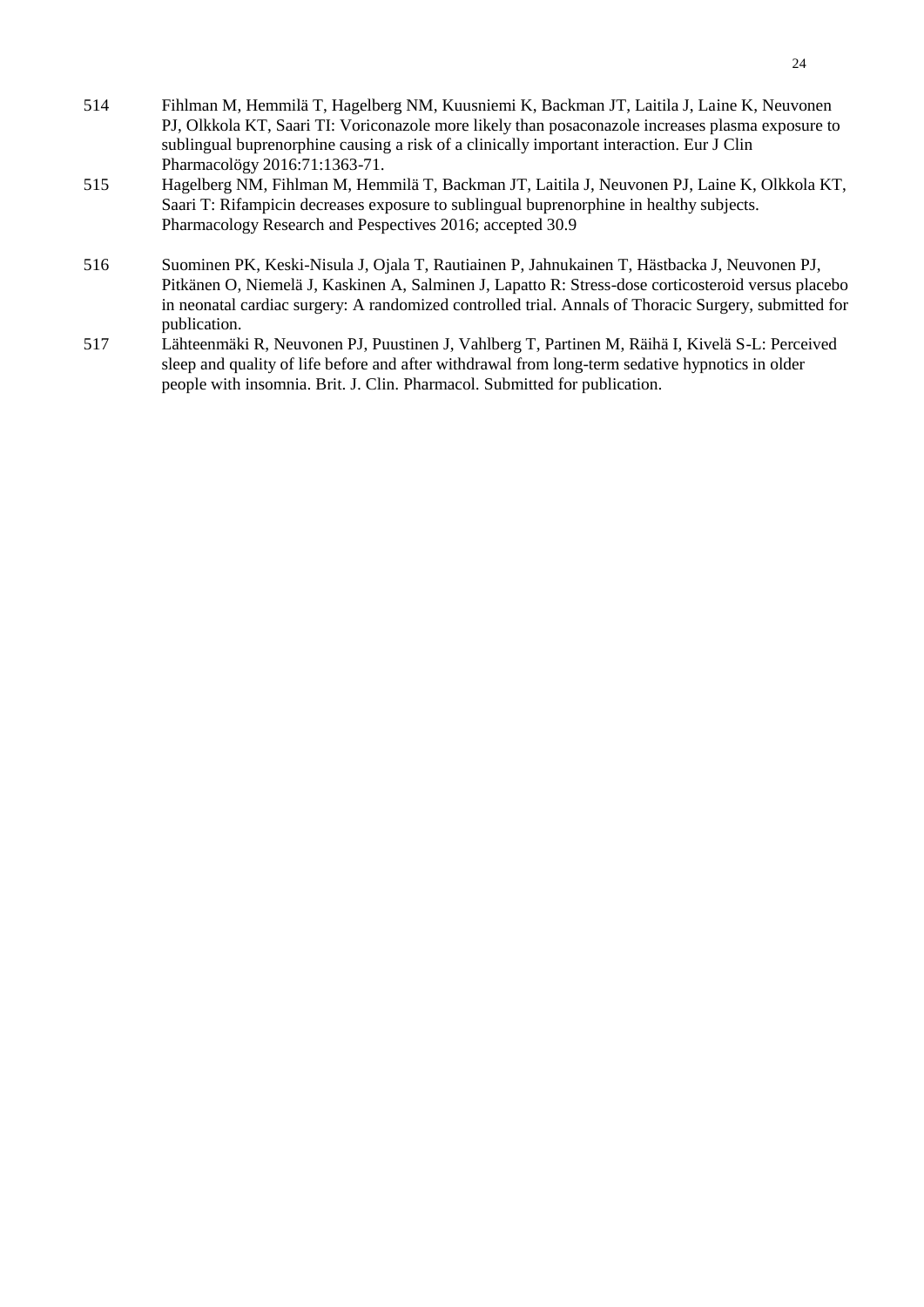## **Review articles**

- 2.1. Neuvonen PJ: Studies on the cardiovascular effects of some diuretics. M.D. Thesis, Helsinki 1971<br>2.2. Niemelä S. Vapaatalo H. Neuvonen PI: Prostaglandiinien biologinen ja farmakologinen merkitys 2.2. Niemelä S, Vapaatalo H, Neuvonen PJ: Prostaglandiinien biologinen ja farmakologinen merkitys
- (Biological and pharmacological significance of prostaglandins). Duodecim 1973:89:19-26 2.3. Neuvonen PJ, Gothoni G: Interaktion mellan järn och tetracycliner - ett praktiskt problem. Hässle
- Information (Sweden) 1973:9:1-5
- 2.4. Neuvonen PJ: Lääkkeiden aiheuttamat maksavauriot (Drug-induced liver diseases). Duodecim 1974:90:1360-1365
- 2.5. Neuvonen PJ: Läkemedelsbestämningar och deras kliniska betydelse (The clinical significance of measuring drug concentrations in blood). Finska Läkaresällskapets Handlingar 1975:119:119-125 2.6. Neuvonen PJ: Interactions with the absorption of tetracyclines. Drugs 1976:11:45-54
- 2.7. Neuvonen PJ: Interactions with the absorption of tetracycline. New Ethicals and Medical Progress. 1976:13:69-79
- 2.8. Neuvonen PJ: Diureetit, luku 41 oppikirjaan Farmakologia (Chapter Diuretics in the Textbook of Pharmacology, eds Tuomisto and Paasonen) Helsinki 1978:LOATS: pp 398-410
- 2.9. Neuvonen PJ: Lääkehoidon erityispiirteitä vanhuksilla. Diagnosis 1976:4:14-22<br>2.10. Neuvonen PJ: Lääkeaineiden aiheuttama lupussyndrooma. Diagnosis 1977:4:14.
- 2.10. Neuvonen PJ: Lääkeaineiden aiheuttama lupussyndrooma. Diagnosis 1977:4:145-152
- 2.11. Neuvonen PJ: Pharmacokinetic aspects of acute intoxications. Symposium on Toxicology, Tampere 1978
- 2.12. Elonen E, Neuvonen PJ: Myrkytysten spesifinen hoito (The treatment of poisonings with specific antidotes). Duodecim 1978:94:1628-1639
- 2.13. Neuvonen PJ: Diureettien kliinistä farmakologiaa. Vox 1979:1:3-11
- 2.14. Neuvonen PJ: Bioavailability of phenytoin. Clinical pharmacokinetic and therapeutic implications. Clin Pharmacokinetics 1979:4:91-103
- 2.15. Neuvonen PJ: Lääkeaineiden haitalliset yhteisvaikutukset. Pharmaca Fennica 1980, Lääketietokeskus, Helsinki, ss. 202-207.
- 2.16. Neuvonen PJ: Farmakokinetiikan sovellutukset käytännön lääkehoitoon. Duodecim 1980:96:356-365
- 2.17. Neuvonen PJ, Elonen E, Vilska J: Lääkehiili myrkytysten hoidossa. Suomen Lääkärilehti 1980:35:2861-2863
- 2.18. Neuvonen PJ: Drug absorption interactions. In: Drug Absorption. The proceedings of the international conference on drug absorption (eds. Prescott, LF & Nimmo WS), Edinburg, Sept. 1979, Adis Press, 1981 pp 228-237
- 2.19. Neuvonen PJ: Lääkeaineiden haitalliset yhteisvaikutukset. Pharmaca Fennica 1981, Lääketietokeskus, Helsinki, ss. 205-210.
- 2.20. Neuvonen PJ, Elonen E, Vapaatalo H, Mattila MJ: Yleisiä näkökohtia myrkytyksistä, luku 76 oppikirjassa: Farmakologia ja toksikologia (Chapter "General aspects in poisonings" in the Textbook of Pharmacology and Toxicology, eds. Tuomisto and Paasonen) Kandidaattikustannus Helsinki, 1982: pp 843-859
- 2.21. Elonen E, Neuvonen PJ, Vapaatalo H, Mattila MJ: Tärkeimmät lääkeainemyrkytykset, luku 77 oppikirjassa Farmakologia ja toksikologia (Chapter "The most important drug intoxications" in the Textbook of Pharmacology and Toxicology, eds. Tuomisto and Paasonen) Kandidaattikustannus Oy, Helsinki, 1982, pp 843-859
- 2.22. Elonen E, Vapaatalo H, Neuvonen PJ, Mattila MJ: Alkoholin, liuottimien ja muiden teknokemian tuotteiden aiheuttamat myrkytykset, luku 78 oppikirjassa Farmakologia ja toksikologia (Chapter "Poisonings caused by alcohols, solvents and other technochemical products" in the Textbook of Pharmacology and Toxicology, eds. Tuomisto and Paasonen) Kandidaattikustannus Oy, Helsinki, 1982 pp 851-859
- 2.23. Vapaatalo H, Mattila MJ, Elonen E, Neuvonen PJ: Häkämyrkytys, luku 79 oppikirjassa Farmakologia ja toksikologia (Chapter "Carbon monoxide poisoning" in the Textbook of Pharmacology and Toxicology, eds. Tuomisto and Paasonen) Kandidaattikustannus Oy, Helsinki, 1982 pp 861-862
- 2.24. Neuvonen PJ: Diureetit, luku 41 oppikirjassa Farmakologia ja Toksikologia (Chapter Diuretis in the Textbook of Pharmacology and Toxicology, eds. Tuomisto and Paasonen) Kandidaattikustannus Oy, Helsinki 1982: pp 467-479
- 2.25. Neuvonen PJ: Bioavailability of phenytoin: Clinical pharmacokinetic and therapeutics implications. Topics in Clinical Pharmacokinetics. 1982 vol I (eds. Gibaldi & Prescott) pp 24-38
- 2.26. Neuvonen PJ, Clinical pharmacokinetics of oral activated charcoal in acute intoxications. Clin Pharmacokinet 1982:7:465-489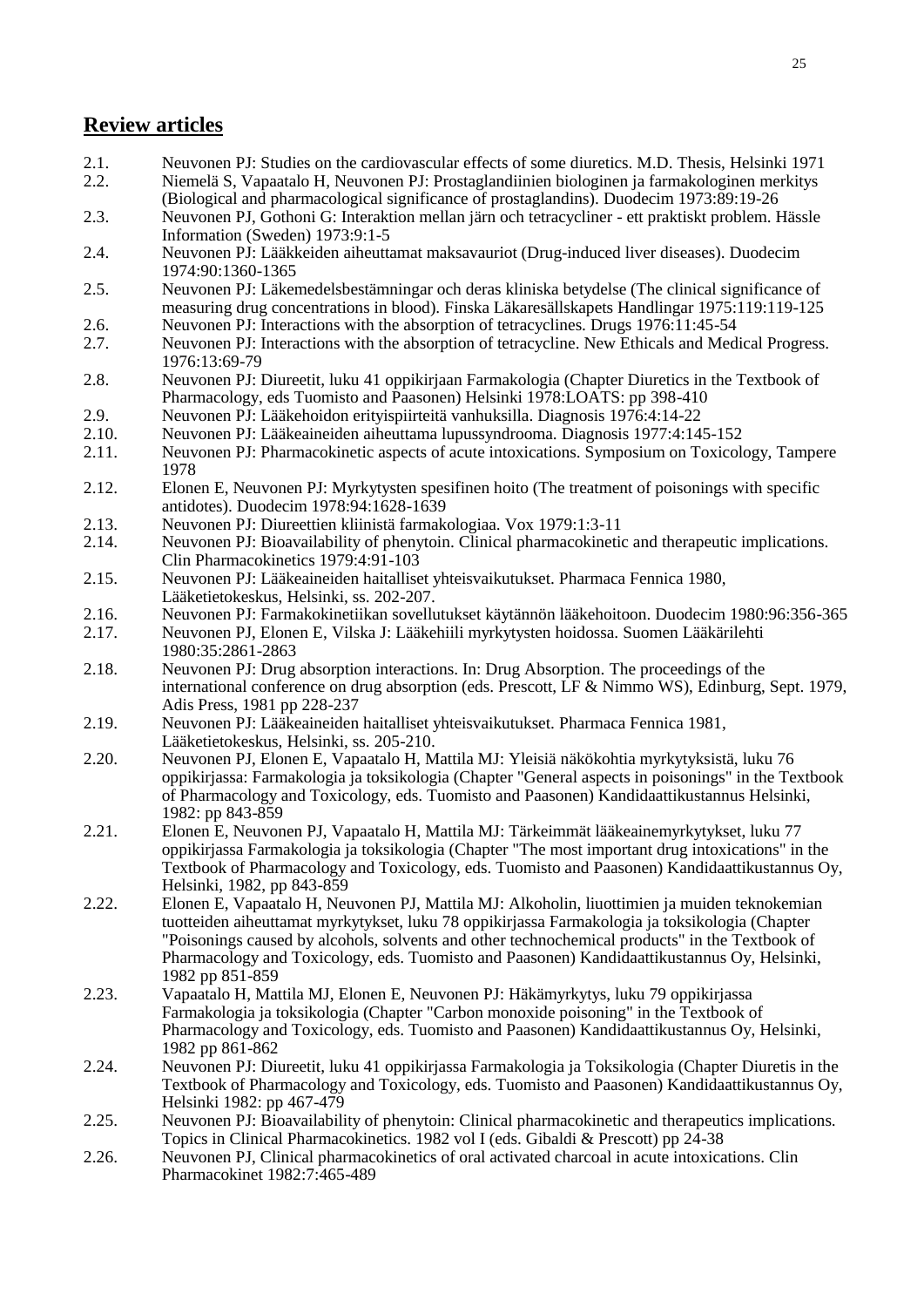- 2.27. Neuvonen PJ: Lääkeaineiden haitalliset yhteisvaikutukset. Pharmaca Fennica 1982, Lääketietokeskus, Helsinki, ss. 202-207. 2.28. Tokola RA, Neuvonen PJ: Pharmacokinetics of antiepileptic drugs. Acta Neurol Scand 1983:68: suppl. 97:17-27
- 2.29. Neuvonen PJ: Lääkehiili myrkytysten hoidossa. Activated charcoal in the treatment of poisonings (Editorial) Duodecim 1983:99:1506-1507
- 2.30. Neuvonen PJ: Lääkeaineiden haitalliset yhteisvaikutukset. Pharmaca Fennica 1983, Lääketietokeskus, Helsinki, ss. 202-207.
- 2.31. Neuvonen PJ: Lääkkeiden aiheuttamat munuaisvauriot. Leiraksen 28. luentopäivät lääkäreille, 1984: s 75-83
- 2.32. Neuvonen PJ: Acute Poisoning. Use of oral activated charcoal. In "Drugs in dose and overdose. Recent Advances in Clinical Pharmacology and Toxicology", Birmingham 1984: pp 48-49
- 2.33. Neuvonen PJ: Lääkeaineiden haitalliset yhteisvaikutukset. Pharmaca Fennica 1984, Lääketietokeskus, Helsinki, ss. 184-189.
- 2.34. Neuvonen PJ: Noninvasiiviset farmakokineettiset menetelmät myrkytysten hoidossa (Non-invasive pharmacokinetic methods in the treatment of intoxications). Vox 1985:7:101-110
- 2.35. Neuvonen PJ: Lääkeaineiden haitalliset yhteisvaikutukset. Pharmaca Fennica 1985, Lääketietokeskus, Helsinki, ss. 192-197.
- 2.36. Neuvonen PJ: Drug absorption interactions. A plenary lecture at the III World Conference on Clinical Pharmacology and Therapeutics (CPT 86), Stockholm, 27.7.-1.8.1986, Abstracts II, pp. 148- 149.
- 2.37. Neuvonen PJ: Tarvittaisiinko Suomessa päivystävä lääkeinformaatiokeskus? (Is there need of a round-the-clock drug information center in Finland). Duodecim 1986:102:1634-1635.
- 2.38. Neuvonen PJ: Clinical Pharmacology in Finland. Joint Meeting of Yogoslav and Finnish Pharmacologists. Dubrovnik, 24.-26.9.1986, p. 7
- 2.39. Neuvonen PJ: Lääkeaineiden haitalliset yhteisvaikutukset. Pharmaca Fennica 1986, Lääketietokeskus, Helsinki, ss. 192-197.
- 2.40. Neuvonen PJ: Vanhusten lääkehoidon erityispiirteet. "Vanhus ja sairaus", 31. luentopäivät lääkäreille (Leiras-Medica) 1987, ss. 25-29.
- 2.41. Neuvonen PJ: Lääkkeiden sivu- ja yhteisvaikutusten mekanismeista. Farmasian Päivät, 14.-15.11. 1987, Uusiutuva Farmasia, s. 124-127
- 2.42. Neuvonen PJ: Lääkeaineiden haitalliset yhteisvaikutukset. Pharmaca Fennica 1987, Lääketietokeskus, Helsinki, ss. 198-203.
- 2.43. Elonen E, Neuvonen PJ, Vapaatalo H, Mattila MJ: Tärkeimmät lääkeainemyrkytykset, luku 79 oppikirjassa Farmakologia ja Toksikologia (toim. Tuomisto ja Paasonen), 4. painos, Medicina Oy, Kuopio, 1988, ss. 867-873
- 2.44. Elonen E, Vapaatalo H, Neuvonen PJ, Mattila MJ: Alkoholien, liuottimien ja muiden teknokemiallisten tuotteiden aiheuttamat myrkytykset, luku 80 oppikirjassa Farmakologia ja Toksikologia (toim. Tuomisto ja Paasonen), 4. painos, Medicina Oy, Kuopio, 1988, ss. 875-8
- 2.45. Neuvonen PJ: Unilääkkeet ja rauhoittavat lääkeaineet, luku 26 oppikirjassa Farmakologia ja Toksikologia (toim. Tuomisto ja Paasonen), 4. painos, Medicina Oy, Kuopio, 1988, ss. 281-292
- 2.46. Neuvonen PJ: Alkoholi, luku 27 oppikirjassa Farmakologia ja Toksikologia (toim. Tuomisto ja Paasonen), 4. painos, Medicina Oy, Kuopio, 1988, ss. 293-297
- 2.47. Neuvonen PJ: Diureetit, luku 45 oppikirjassa Farmakologia ja Toksikologia (toim. Tuomisto ja Paasonen), 4. painos, Medicina Oy, Kuopio, 1988, ss. 493-504
- 2.48. Neuvonen PJ: Eräitä kliinisen farmakologian peruskysymyksiä, luku 74 oppikirjassa Farmakologia ja Toksikologia (toim. Tuomisto ja Paasonen), 4. painos, Medicina Oy, Kuopio, 1988, ss. 819-826
- 2.49. Neuvonen PJ: Lääkeaineiden haitalliset yhteisvaikutukset. Pharmaca Fennica 1988, Lääketietokeskus, Helsinki, ss. 197-202
- 2.50. Neuvonen PJ, Elonen E, Vapaatalo H, Mattila MJ: Yleisiä näkökohtia myrkytyksistä, luku 78 oppikirjassa Farmakologia ja Toksikologia (toim. Tuomisto ja Paasonen), 4. painos, Medicina Oy, Kuopio, 1988, ss. 857-866
- 2.51. Vapaatalo H, Mattila MJ, Elonen E, Neuvonen PJ: Häkämyrkytys, luku 81 oppikirjassa Farmakologia ja Toksikologia (toim. Tuomisto ja Paasonen), 4. painos, Medicina Oy, Kuopio, 1988, ss. 885-886
- 2.52. Neuvonen PJ: Lääkeaineiden haitalliset yhteisvaikutukset. Pharmaca Fennica 1989, Lääketietokeskus, Helsinki, ss. 182-188
- 2.53. Neuvonen PJ, Olkkola KT: Oral activated charcoal in the treatment of intoxications: Role of single and repeated doses. Medical Toxicology 1988:3:33-58.
- 2.54. Neuvonen PJ, Kivistö K: The clinical significance of food-drug interactions: a review (asked by the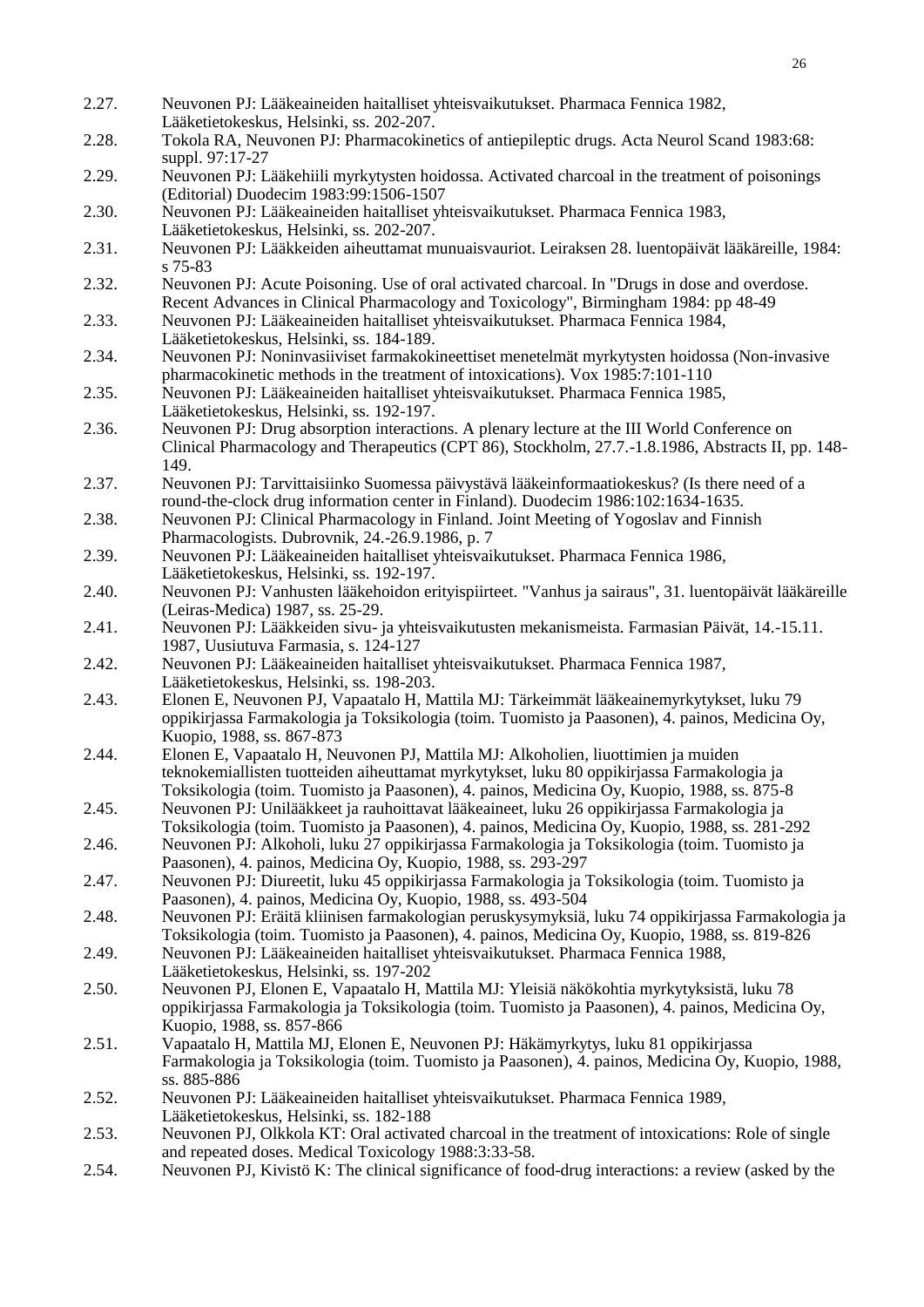|       | journal). The Medical Journal of Australia 1989:150:36-40                                                                                                                         |
|-------|-----------------------------------------------------------------------------------------------------------------------------------------------------------------------------------|
| 2.55. | Olkkola KT, Neuvonen PJ: Treatment of intoxications using single and repeated doses of oral                                                                                       |
|       | activated charcoal (A review asked by the journal). Journal de Toxicologie Clinique et Experimentale                                                                              |
|       | 1989:9:265-275                                                                                                                                                                    |
| 2.56. | Neuvonen PJ: Lääkeaineiden haitalliset yhteisvaikutukset. Pharmaca Fennica 1990,<br>Lääketietokeskus, Helsinki, ss. 187-193                                                       |
| 2.57. | Neuvonen PJ: Lääkeaineiden haitalliset yhteisvaikutukset. Pharmaca Fennica 1991,                                                                                                  |
|       | Lääketietokeskus, Helsinki, ss. 197-203                                                                                                                                           |
| 2.58. | Neuvonen PJ: Lääkeaineiden haitalliset yhteisvaikutukset. Pharmaca Fennica 1992,                                                                                                  |
|       | Lääketietokeskus, Helsinki, ss. 198-204                                                                                                                                           |
| 2.59. | Neuvonen PJ: Lääkeaineiden haitalliset yhteisvaikutukset. L□□kevalmisteet Pharmaca Fennica                                                                                        |
|       | 1993, Lääketietokeskus, Helsinki, ss. 203-10.                                                                                                                                     |
| 2.60. | Neuvonen PJ: Vanhus ja lääkkeet. Laboratoriokäsikirja '93. Yhtyneet Laboratoriot, Helsinki 1992, s.                                                                               |
|       | $393 - 7.$                                                                                                                                                                        |
| 2.61. | Neuvonen PJ: Mitä seikkoja lääkeainemääritysten tulkinnassa on otettava huomoon.                                                                                                  |
|       | Laboratoriok□sikirja 94-95, ss. 400-4040. Otava, Keuruu 1993.                                                                                                                     |
| 2.62. | Neuvonen PJ: Lääkeaineiden haitalliset yhteisvaikutukset. Lääkevalmisteet Pharmaca Fennica 1994,                                                                                  |
|       | Lääketietokeskus, Helsinki, ss. 205-12.                                                                                                                                           |
| 2.63. | Mattila MJ, Neuvonen PJ: Kliininen toksikologia. Oikeuslääketieteen perusteet (toim. A Penttilä, J<br>Hirvonen ja P Saukko), Duodecim, Helsinki 1993, ss. 264-274.                |
| 2.64. | Neuvonen PJ: Uudet, vaaralliset lääkeyhteisvaikutukset. Duodecim 1993: 20: 1833-9.                                                                                                |
| 2.65. | Kivistö K, Lehto P, Neuvonen PJ: Fluorokinolonien yhteisvaikutukset toisten lääkeaineiden kanssa.                                                                                 |
|       | Suomen Lääkärilehti. 1994: 49; 541-544                                                                                                                                            |
| 2.66. | Kivistö KT, Neuvonen PJ, Klotz U: Inhibition of terfenadine metabolism. Pharmacokinetic and                                                                                       |
|       | pharmacodynamic consequences. (Leading article, asked by the journal) Clinical Pharmacokinetics                                                                                   |
|       | 1994:27:1-5                                                                                                                                                                       |
| 2.67. | Himberg J-J, Neuvonen PJ: Lääkeaineiden farmakokineettisiä ominaisuuksia. Liite 3, ss. 751-758,                                                                                   |
|       | kirjassa: Kliininen farmakologia (toim. Neuvonen ym., Kandidaattikustannus Oy 1994).                                                                                              |
| 2.68. | Neuvonen PJ: Farmakokineettiset käsitteet ja niiden sovellutukset lääkehoitoon. Luku 1, ss. 1-10,                                                                                 |
|       | kirjassa: Kliininen farmakologia (toim. Neuvonen ym., Kandidaattikustannus Oy 1994).                                                                                              |
| 2.69. | Neuvonen PJ: Lääkeaineiden haitalliset yhteisvaikutukset. Luku 4, ss. 27-40, kirjassa: Kliininen                                                                                  |
|       | farmakologia (toim. Neuvonen ym., Kandidaattikustannus Oy 1994).                                                                                                                  |
| 2.70. | Neuvonen PJ: Lääkevahinkovakuutus, Myrkytystietokeskus. Luku 61, ss. 603-604, kirjassa:                                                                                           |
| 2.71. | Kliininen farmakologia (toim. Neuvonen ym., Kandidaattikustannus Oy 1994).<br>Neuvonen PJ. Luku "Psyykenlääkkeiden käytön yhteisvaikutukset", ss. 239-251 kirjassa (toim. Achte   |
|       | & Tamminen) Käytännön moderni psykofarmakologia. (ISBN 951-9221-64-6), Recallmed Oy 1994.                                                                                         |
| 2.72. | Neuvonen PJ, Elonen E, Perttunen K, Olkkola KT: Akuutit lääkemyrkytykset. Luku 64, ss. 617-632,                                                                                   |
|       | kirjassa: Kliininen farmakologia (toim. Neuvonen ym., Kandidaattikustannus Oy 1994).                                                                                              |
| 2.73. | Neuvonen PJ, Himberg J-J, Iisalo E, Mattila MJ, Ylitalo P (toim.): Kliininen farmakologia. (ISBN                                                                                  |
|       | 951-8951-09-8) Kandidaattikustannus Oy, Helsinki 1994.                                                                                                                            |
| 2.74. | Neuvonen PJ, Kivistö K: Enhancement of drug absorption by antacids - an unrecognized drug                                                                                         |
|       | interaction. Clin Pharmacokinet 1994:27:120-128.                                                                                                                                  |
| 2.75  | Neuvonen P, Olkkola K, Klaukka T: Uutta tietoa midatsolaamin yhteisvaikutuksesta                                                                                                  |
|       | kalsiuminestäjien ja sienilääkkeiden kanssa. Suomen Lääkärilehti 1994:49;2084-5.                                                                                                  |
| 2.76  | Tilvis R, Neuvonen PJ, Iisalo E: Lääkehoidon erityispiirteet vanhuksilla. Luku 9, ss.67-78, kirjassa:                                                                             |
| 2.77  | Kliininen farmakologia (toim. Neuvonen ym., Kandidaattikustannus Oy 1994).<br>Ylitalo P, Neuvonen PJ: Lääkeaineiden pitoisuusmittausten yleiset periaatteet, käyttömahdollisuudet |
|       | ja merkitys. Luku 68,ss.653-658, kirjassa: Kliininen farmakologia (toim. Neuvonen ym.,                                                                                            |
|       | Kandidaattikustannus Oy 1994).                                                                                                                                                    |
| 2.78  | Ylitalo P, Neuvonen PJ: Eri lääkeryhmien pitoisuusmittaukset. Luku 69, ss. 659-668, kirjassa:                                                                                     |
|       | Kliininen farmakologia (toim. Neuvonen ym., Kandidaattikustannus Oy 1994).                                                                                                        |
| 2.79  | Kivistö KT, Neuvonen PJ: Bioavailability problems resulting from drug-metal ion interactions in the                                                                               |
|       | gastrointestinal tract. In Handbook of Metal-Ligand Interactions in Biological Fluids, Marcel Dekker,                                                                             |
|       | Inc., New York - Basel - Hong Kong (ed. G. Berthon) 1995 (ISBN 0-8247-9638-1), pp. 1432-1444.                                                                                     |
| 2.80  | Neuvonen PJ: Interactions in first-pass metabolism and variability in drug response. In Clinical                                                                                  |
|       | Measurement in Drug Evaluation" (eds. WS Nimmo and CT Tucker, John Wiley & Sons Ltd (ISBN 0)                                                                                      |
|       | 471 94391 6), pp. 301-313, 1995.                                                                                                                                                  |
| 2.81  | Neuvonen PJ: Lääkeaineden haitalliset yhteisvaikutukset. Pharmaca Fennica 1996, ss.181-187,                                                                                       |
| 2.82  | Kirjapaino Oy West Point, Rauma, 1995<br>Neuvonen P: A new and hazardous interaction between drugs. Universitas Helsingiensis                                                     |
|       |                                                                                                                                                                                   |
|       |                                                                                                                                                                                   |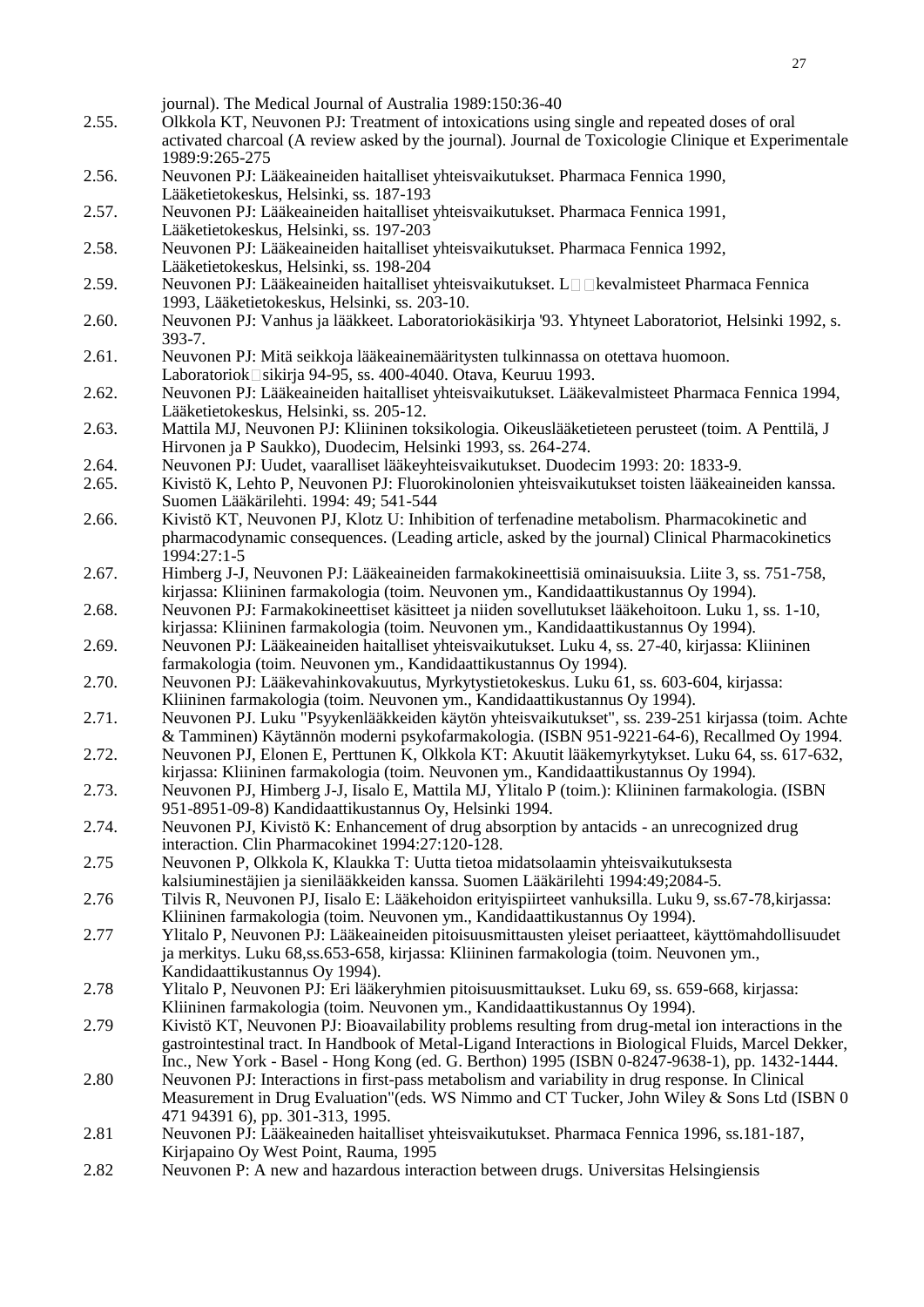|       | 1995:XIV:28-9.                                                                                                                                                                                                                           |
|-------|------------------------------------------------------------------------------------------------------------------------------------------------------------------------------------------------------------------------------------------|
| 2.83  | Elonen E, Olkkola KT, Neuvonen PJ: Alkoholien ja er□iden teknokemiallisten tuotteiden<br>aiheuttamat akuutit myrkytykset. Luku 81, ss.1023-1027, kirjassa "Farmakologia ja Toksikologia"<br>(toim. Koulu ym., Medicina, Kuopio 1996)     |
| 2.84  | Elonen E, Olkkola KT, Neuvonen PJ: Häkämyrkytys. Luku 82, ss. 1029-1030, kirjassa<br>"Farmakologia ja Toksikologia" (toim. Koulu ym., Medicina, Kuopio 1996)                                                                             |
| 2.85  | Mattila MJ & Neuvonen PJ: Lääkkeiden yhteisvaikutuksista. Iatrogeeniset sairaudet. Luku 75,<br>ss.957-965, kirjassa "Farmakologia ja Toksikologia" (toim. Koulu, Tuomisto & Paasonen, Medicina,<br>Kuopio 1996)                          |
| 2.86  | Neuvonen PJ: Lääkeannos. Luku 3, ss.65-72, kirjassa "Farmakologia ja Toksikologia" (toim. Koulu<br>ym., Medicina Kuopio 1996)                                                                                                            |
| 2.87  | Neuvonen PJ: Unilääkkeet. Luku 26, ss. 371-379, kirjassa "Farmakologia ja Toksikologia" (toim.<br>Koulu ym., Medicina Kuopio 1996)                                                                                                       |
| 2.88  | Neuvonen PJ: Lääkeaineiden haitalliset yhteisvaikutukset, Kirjassa Pharmaca Fennica 1997 I, ss.<br>187-193. Kirjapaino Oy West Point, Rauma 1996                                                                                         |
| 2.89  | Neuvonen P, Kivistö K: A-influenssa tuli - älä unohda amantadiinia! Suomen Lääkärilehti<br>1996:96:177-8.                                                                                                                                |
| 2.90  | Neuvonen PJ, Ruosteenoja R: Verenpainelääkkeiden yhteisvaikutukset. Käytännön Lääkäri<br>1996:39:35-39                                                                                                                                   |
| 2.91  | Neuvonen PJ, Seppälä T: Alkoholi. Luku 27, ss. 381-385, kirjassa "Farmakologia ja Toksikologia"<br>(toim. Koulu ym., Medicina, Kuopio 1996)                                                                                              |
| 2.92  | Neuvonen PJ: Diureetit. Luku 43, ss.577-588, kirjassa "Farmakologia ja Toksikologia" (toim. Koulu<br>ym., Medicina Kuopio 1996)                                                                                                          |
| 2.93  | Neuvonen PJ: Eräitä kliinisen farmakologian peruskysymyksiä. Luku 74, ss.951-956, kirjassa<br>"Farmakologia ja Toksikologia" (toim. Koulu ym., Medicina, Kuopio 1996)                                                                    |
| 2.94  | Neuvonen PJ, Elonen E, Olkkola KT: Yleisiä näkökohtia akuuteista myrkytyksistä. Luku 79, ss.<br>1003-1013, kirjassa "Farmakologia ja Toksikologia" (toim. Koulu ym., Medicina, Kuopio 1996)                                              |
| 2.95  | Olkkola KT, Neuvonen PJ, Elonen E: Tärkeimmät lääkeainemyrkytykset. Luku 80, ss. 1015-1022,<br>kirjassa "Farmakologia ja Toksikologia" (toim. Koulu ym., Medicina, Kuopio 1996)                                                          |
| 2.96  | Tuomisto J, Neuvonen PJ: Farmakokinetiikka. Luku 4, ss. 74-92, kirjassa "Farmakologia ja<br>Toksikologia" (toim. Koulu ym., Medicina, Kuopio 1996)                                                                                       |
| 2.97  | Kivistö KT, Kinos M, Neuvonen PJ: Antidootit myrkytysten hoidossa. Suomen Lääkärilehti<br>1997:52:963-72                                                                                                                                 |
| 2.98  | Suhonen R, Neuvonen PJ: The tolerability profile of terbinafine. Reviews in Contemporary<br>Pharmacotherapy. 1997:8: 363-372.                                                                                                            |
| 2.99  | Suhonen R, Neuvonen PJ, Palva E: Uusien sienilääkkeiden teho ja turvallisuus - ihon ja kynsien<br>sienitautien sisäinen hoito. Suomen Lääkärilehti 1997:52:2273-9.                                                                       |
| 2.100 | Kivistö KT, Neuvonen PJ: Yhteisvaikutukset lääkkeiden imeytymisessä. Suomen Lääkärilehti<br>1997:52:2967-9.                                                                                                                              |
| 2.101 | Kivistö KT, Vilska J, Neuvonen PJ: Lääkehiili riittää useimmiten imeytymisen estämiseksi<br>akuuteissa myrkytyksissä. Suomen Lääkärilehti 1997:52:3879-83.                                                                               |
| 2.102 | Neuvonen PJ: Lääkeaineiden haitalliset yhteisvaikutukset. Pharmaca Fennica 1998 II, ss. 1-7.<br>Kirjapaino Oy West Point Rauma 1997. ISSN 0355-7472.                                                                                     |
| 2.103 | Neuvonen P: Lääkkeet ja alkoholi. Sivut 382-86 kirjassa Päihdelääketiede (toim. Salaspuro M,<br>Kiianmaa K ja Seppä K) Duodecim 1998                                                                                                     |
| 2.104 | Neuvonen P: Alkoholimyrkytys. Sivut 259-64 kirjassa Päihdelääketiede (toim. Salaspuro M,<br>Kiianmaa K ja Seppä K) Duodecim 1998                                                                                                         |
| 2.105 | Neuvonen PJ, Ylitalo P: Mihin kliinistä farmakologiaa tarvitaan (pääkirjoitus). Duodecim 1998:10:7-<br>8.                                                                                                                                |
| 2.106 | Neuvonen PJ, Kivistö K: Lääkeaineiden ongelmalliset yhteisvaikutukset. Duodecim 1998:10:89-98.                                                                                                                                           |
| 2.107 | Neuvonen PJ: Lääkeaineiden haitalliset yhteisvaikutukset. Pharmaca Fennica 1999 I, Asiantuntija-<br>artikkelit, ss. 1-7.                                                                                                                 |
| 2.108 | Backman JT, Kivistö KT, Wang J-S, Neuvonen PJ: Antifungals. Chapter 47 in the book Metabolic<br>Drug Interactions (eds. Levy RH, Thummel KE, Trager WF, Hansten PD, Eichelbaum M), pp. 623-<br>646, 2000 (Lippincott Williams & Wilkins) |
| 2.109 | Neuvonen PJ: Lääkeaineiden haitalliset yhteisvaikutukset. Pharmaca Fennica 2000 III, Asiantuntija-<br>artikkelit, ss. 3-10.                                                                                                              |
| 2.110 | Neuvonen PJ, Hoppu K: Kliininen toksikologia. Kirjassa Oikeuslääketiede (toim. A Penttilä J,<br>Hirvonen, P Saukko ja PJ Karhunen. Duodecim (Karisto Oy Hämeenlinna) 2000, ss. 370-382.                                                  |
| 2.111 | Neuvonen PJ: Lääkeaineiden haitalliset yhteisvaikutukset. Pharmaca Fennica 2001 III, Asiantuntija-                                                                                                                                       |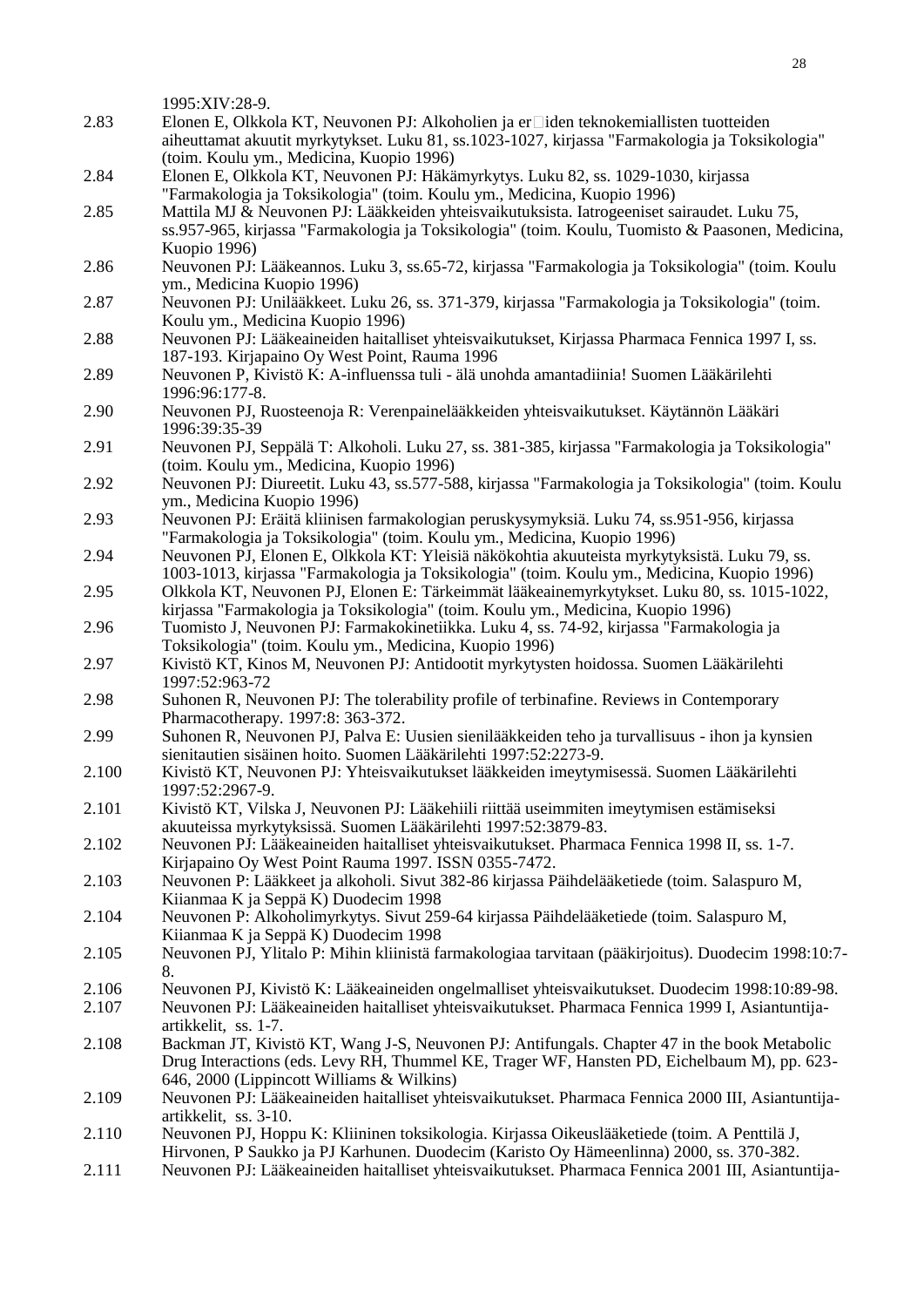artikkelit, ss. 3-10, Lääketietokeskus Oy, Kirjapaino West Point, Rauma 2000. 2.112 Elonen E, Olkkola KT, Neuvonen Pertti J: Alkoholien ja eräiden teknokemiallisten tuotteiden aiheuttamat akuutit myrkytykset. Kirjassa Farmakologia ja toksikologia (toim. M.Koulu ja J.Tuomisto) Kustannusosakeyhtiö Medicina 2001, ss.1047-1052. 2.113 Kivistö Kari T, Neuvonen Pertti J: Farmakokinetiikka. Kirjassa Farmakologia ja toksikologia (toim. M.Koulu ja J.Tuomisto) Kustannusosakeyhtiö Medicina 2001, ss.75-94. 2.114 Neuvonen PJ: Lääkeaineiden haitalliset yhteisvaikutukset. Pharmaca Fennica 2002 III, ss. 3-10. Kirjapaino Oy West Point, Rauma 2001. 2.115 Neuvonen PJ: Lääkeannos. Kirjassa Farmakologia ja toksikologia (toim. M.Koulu ja J.Tuomisto) Kustannusosakeyhtiö Medicina 2001, ss.67-74. 2.116 Neuvonen PJ: Lääkkeiden yhteisvaikutukset. Kirjassa Farmakologia ja toksikologia (toim. M.Koulu ja J.Tuomisto) Kustannusosakeyhtiö Medicina 2001, ss.987-994. 2.117 Neuvonen PJ: Diureetit. Kirjassa Farmakologia ja toksikologia (toim. M.Koulu ja J.Tuomisto) Kustannusosakeyhtiö Medicina 2001, ss.557-566. 2.118 Neuvonen PJ: Eräitä kliinisen farmakologian peruskysymyksiä. Kirjassa Farmakologia ja toksikologia (toim. M.Koulu ja J.Tuomisto) Kustannusosakeyhtiö Medicina 2001, ss.981-986. 2.119 Neuvonen PJ, Elonen E, Olkkola KT: Yleisiä näkökohtia akuuteista myrkytyksistä. Kirjassa Farmakologia ja toksikologia (toim. M.Koulu ja J.Tuomisto) Kustannusosakeyhtiö Medicina 2001, ss.1029-1038. 2.120 Olkkola KT, Neuvonen PJ, Elonen E: Tärkeimmät lääkeainemyrkytykset. Kirjassa Farmakologia ja toksikologia (toim. M.Koulu ja J.Tuomisto) Kustannusosakeyhtiö Medicina 2001, ss.1039-1047. 2.121 Neuvonen PJ: Lääkeaineiden haitalliset yhteisvaikutukset. Pharmaca Fennica 2003 III, ss. 2643- 2648. Kirjapaino Oy West Point, Rauma 2002. 2.122 Neuvonen PJ.: Farmakokinetiikan käsiteet ja sovellutukset lääkehoitoon. Kirjassa Kliininen farmakologia ja lääkehoito (toim. PJ Neuvonen, J-J Himberg, R. Huupponen, KT Kivistö, P Ylitalo) Kandidaattikustannus Oy 2002, ss.14-26. 2.123 Neuvonen PJ.: Lääkeaineiden haitalliset yhteisvaikutukset. Kirjassa Kliininen farmakologia ja lääkehoito (toim. PJ Neuvonen, J-J Himberg, R. Huupponen, KT Kivistö, P Ylitalo) Kandidaattikustannus Oy 2002, ss.45-62. 2.124 Neuvonen PJ, Kivistö Kari T, Olkkola KT: Akuutit lääkemyrkytykset. Kirjassa Kliininen farmakologia ja lääkehoito (toim. PJ Neuvonen, J-J Himberg, R. Huupponen, KT Kivistö, P Ylitalo) Kandidaattikustannus Oy 2002, ss. 839-857. 2.125 Tilvis R, Neuvonen Pertti J: Lääkehoidon erityispiirteet vanhuksilla. Kirjassa Kliininen farmakologia ja lääkehoito (toim. PJ Neuvonen, J-J Himberg, R. Huupponen, KT Kivistö, P Ylitalo) Kandidaattikustannus Oy 2002, ss.100-113. 2.126 Ylitalo P, Neuvonen Pertti J: Lääkeaineiden pitoisuusmittausten yleiset periaatteet, käyttömahdollisuudet ja merkitys. Kirjassa Kliininen farmakologia ja lääkehoito (toim. PJ Neuvonen, J-J Himberg, R. Huupponen, KT Kivistö, P Ylitalo) Kandidaattikustannus Oy 2002, ss. 886-891. 2.127 Ylitalo P, Neuvonen PJ, Kivistö Kari T: Eri lääkeaineryhmien pitoisuusmittaukset. Kirjassa Kliininen farmakologia ja lääkehoito (toim. PJ Neuvonen, J-J Himberg, R. Huupponen, KT Kivistö, P Ylitalo) Kandidaattikustannus Oy 2002, ss. 892-904. 2.128 Neuvonen P: Kliininen farmakologia (Farmakokinetiikka, Lääkkeiden haittavaikutukset, Haitalliset lääkeyhteisvaikutukset). Kirjassa Therapia Odontologica, Hammaslääketieteen käsikirja (toim. Jukka H.Meurman, Heikki Murtomaa, Yrsa Le Bell, Heikki Autti) Academica-Kustannus Oy, Helsinki 2003, ss. 245-263. 2.129 Neuvonen P: Alkoholimyrkytykset. Kirjassa Päihdelääketiede (toim. Mikko Salaspuro, Kalervo Kiianmaa, Kaija Seppä) Kustannus Oy Duodecim 2003, ss. 287-292. 2.130 Neuvonen P: Lääkkeet ja alkoholi. Kirjassa Päihdelääketiede (toim. Mikko Salaspuro, Kalervo Kiianmaa, Kaija Seppä) Kustannus Oy Duodecim 2003, ss. 413-417. 2.131 Neuvonen PJ: Lääkeaineiden haitalliset yhteisvaikutukset. Pharmaca Fennica 2004 III, ss. 2785- 2790. Painoyhtymä Oy, Loviisa 2003. 2.132 Niemi M, Backman J, Fromm MF, Neuvonen P, Kivistö K: Pharmacokinetic interactions with rifampicin: Clinical relevance. Clin Pharmacokinetics 2003;42:819-50. 2.133 Paakkari I, Rauhala P, Backman J, Neuvonen P: Farmakologian ja kliinisen farmakologian opetus Helsingin yliopiston lääketieteellisessä tiedekunnassa. Suomen Lääkärilehti 2003;58:1048-1050. 2.134 Jaakkola T, Backman J, Niemi M, Neuvonen P: Aikuistyypin diabeteksen lääkehoitoon liittyvät haitalliset yhteisvaikutukset. Suomen Lääkärilehti 2004;59:4237-4242. 2.135 Neuvonen PJ: Lääkeaineiden haitalliset yhteisvaikutukset. Pharmaca Fennica 2005 I, ss. 587-993. Painoyhtymä Oy, Loviisa 2004. 2.136 Neuvonen PJ, Tilvis R: Diureetit ovat eturivin verenpainelääkkeitä. Suomen Lääkärilehti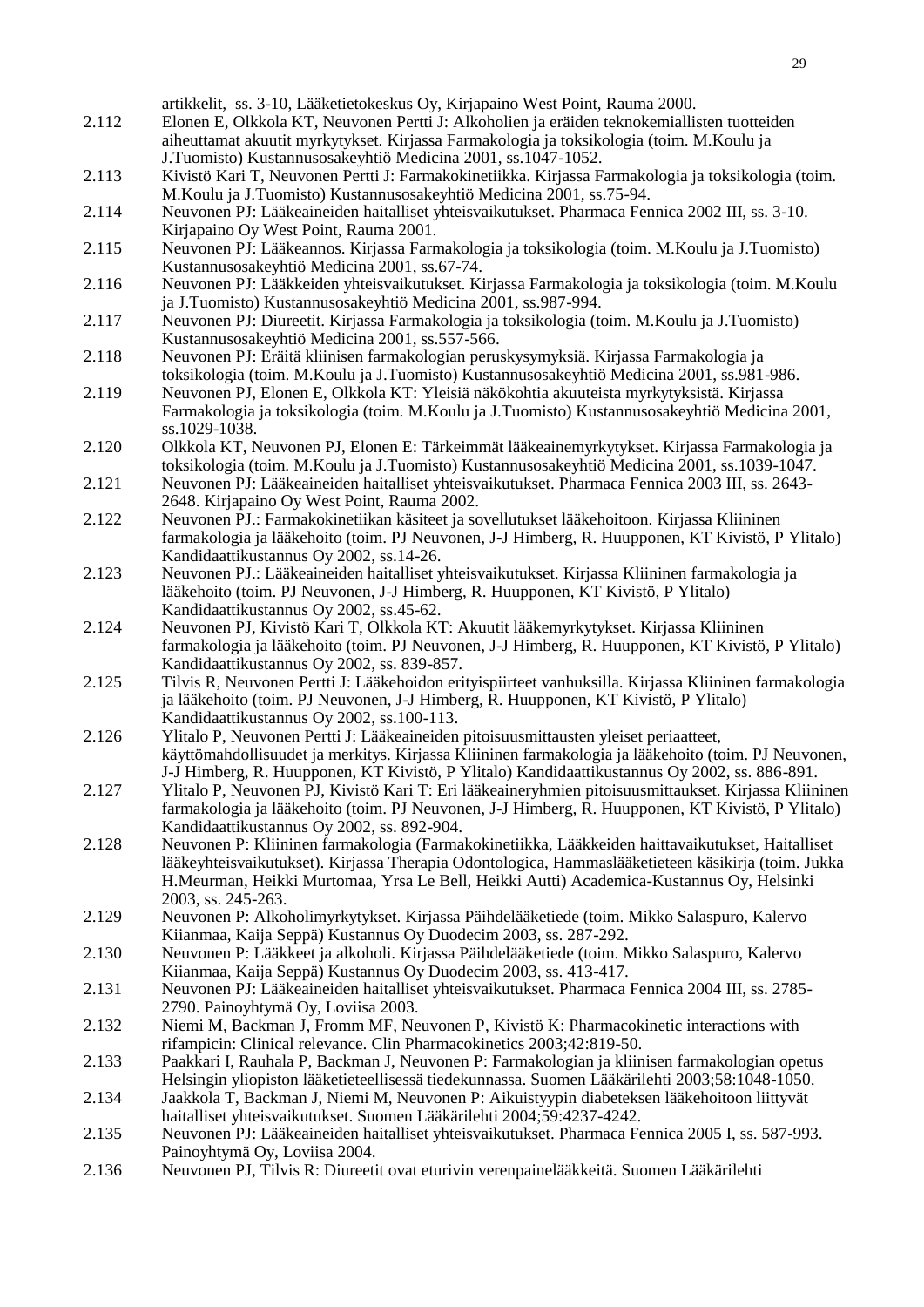2005:60:2348-2351.

- 2.137 Neuvonen PJ: Lääkeaineiden haitalliset yhteisvaikutukset. Pharmaca Fennica 2006 I, ss. 620-626. Lääketietokeskus Oy, Helsinki, 2005.
- 2.138 Neuvonen PJ: Lääkeaineiden haitalliset yhteisvaikutukset. Pharmaca Fennica 2007 I, ss. 703-709. Lääketietokeskus Oy, Helsinki, 2007.
- 2.139 Neuvonen PJ, Niemi M, Backman JT: Drug interactions with lipid-lowering drugs: Mechanisms and clinical relevance. Clin Pharmacol Ther 2006:80:565-81.
- 2.140 Neuvonen PJ, Backman JT, Niemi M: Pharmacokinetic comparison of the potential over-the-counter statins simvastatin, lovastatin, fluvastatin and atorvastatin. Clinical Pharmacokinetics 2008:47:463- 74.
- 2.141 Backman J, Joutsi-Korhonen L, Neuvonen P, Lassila R: *CYP2C9-* ja *VKORC1*-geenitestit apuna oraalisen antikoagulanttihoidon toteuttamisessa. Duodecim 2008:124:1283-1288.
- 2.142 Raaska K, Neuvonen P, Backman J: *CYP2D6*-geenitesti masennuslääkityksen yhteydessä. Duodecim 2008:124:1289-1293.
- 2.143 Neuvonen PJ: Lääkeaineiden haitalliset yhteisvaikutukset. Pharmaca Fennica 2008 I, ss. 545-552. Lääketietokeskus Oy, Helsinki 2008.
- 2.144 Jaakkola T, Backman J, Palva E, Neuvonen P: CYP1A2-estäjien, mm. siprofloksasiinin ja fluvoksamiinin aiheuttamat lääkeinteraktiot. Suomen Lääkärilehti 2009:64:3866-3869.
- 2.145 Neuvonen P. Nuoren tutkijan palkinto Mikko Niemelle. Duodecim 2009:125:71-72.
- 2.146 Neuvonen PJ: Lääkeaineiden haitalliset yhteisvaikutukset. Pharmaca Fennica 2009 I, ss. 581-587. Lääketietokeskus Oy, Helsinki 2009.
- 2.147 Neuvonen PJ: Drug interactions with HMG-CoA reductase inhibitors (statins): The importance of CYP enzymes, transporters and pharmacogenetics. Current Opinion in Investigational Drugs 2010:11:323-332.
- 2.148 Neuvonen PJ: Lääkeaineiden haitalliset yhteisvaikutukset. Pharmaca Fennica 2010 I, ss. 664-670. Lääketietokeskus Oy, Helsinki 2010.
- 2.149 Kalliokoski A, Neuvonen PJ, Niemi M: *SLCO1B1* polymorphism and oral antidiabetic drugs. Basic & Clinical Pharmacology & Toxicology 2010:107:775-781.
- 2.150 Lilja J, Ylitalo P, Neuvonen PJ: Lääkeaineet ja myrkytykset. Kirjassa Laboratoriolääketiede Kliininen kemia ja hematologia, luku 30 (toim. Onni Niemelä ja Kari Pulkki) Kandidaattikustannus Oy, Helsinki 2010, s. 339-349.
- 2.151 Neuvonen PJ: Lääkeaineiden haitalliset yhteisvaikutukset. Pharmaca Fennica 2011 I, ss. 667-673. Lääketietokeskus Oy, Helsinki 2011.
- 2.152 Niemi M, Pasanen MK, Neuvonen PJ: Organic anion transporting polypeptide 1B1: a genetically polymorphic transporter of major importance for hepatic drug uptake. Pharmacological Reviews 2011:63:157-181.
- 2.153 Neuvonen PJ: Farmakokinetiikan käsitteet ja sovellutukset lääkehoitoon. Kirjassa Kliininen farmakologia ja lääkehoito, luku 1 (toim. Pertti J. Neuvonen, Janne T. Backman, Jaakko-Juhani Himberg, Risto Huupponen, Tapani Keränen ja Kari T. Kivistö) Kandidaattikustannus Oy, Helsinki 2011, s. 19-30.
- 2.154 Neuvonen PJ: Lääkeaineiden haitalliset yhteisvaikutukset. Kirjassa Kliininen farmakologia ja lääkehoito, luku 4 (toim. Pertti J. Neuvonen, Janne T. Backman, Jaakko-Juhani Himberg, Risto Huupponen, Tapani Keränen ja Kari T. Kivistö) Kandidaattikustannus Oy, Helsinki 2011, s. 49-66.
- 2.155 Tilvis R, Neuvonen PJ ja Pitkälä K: Lääkehoidon erityisppiirteet vanhuksilla. Kirjassa Kliininen farmakologia ja lääkehoito, luku 9 (toim. Pertti J. Neuvonen, Janne T. Backman, Jaakko-Juhani Himberg, Risto Huupponen, Tapani Keränen ja Kari T. Kivistö) Kandidaattikustannus Oy, Helsinki 2011, s. 123-137.
- 2.156 Neuvonen PJ, Kivistö KT, Olkkola KT: Akuutit lääkemyrkytykset. Kirjassa Kliininen farmakologia ja lääkehoito, luku 68 (toim. Pertti J. Neuvonen, Janne T. Backman, Jaakko-Juhani Himberg, Risto Huupponen, Tapani Keränen ja Kari T. Kivistö) Kandidaattikustannus Oy, Helsinki 2011, s. 913- 929.
- 2.157 Vakkilainen J, Backman JT, Himberg J-J, Neuvonen PJ: Lääkeaineiden farmakokineettisiä ominaisuuksia. Kirjassa Kliininen farmakologia ja lääkehoito, liite 2 (toim. Pertti J. Neuvonen, Janne T. Backman, Jaakko-Juhani Himberg, Risto Huupponen, Tapani Keränen ja Kari T. Kivistö) Kandidaattikustannus Oy, Helsinki 2011, s. 1021-1032.
- 2.158 Neuvonen PJ: Yhdistelmävalmisteet terapeuttisia innovaatioita vai kaupallisia jippoja? Suomen Lääkärilehti 2011: 33: 2348-2350.
- 2.159 Neuvonen PJ: Lääkeaineiden haitalliset yhteisvaikutukset. Pharmaca Fennica 2012 I, ss. 698-704. Lääketietokeskus Oy, Helsinki 2012.
- 2.160 Neuvonen PJ: Towards safer and more predictable drug treatment Reflections from studies of the